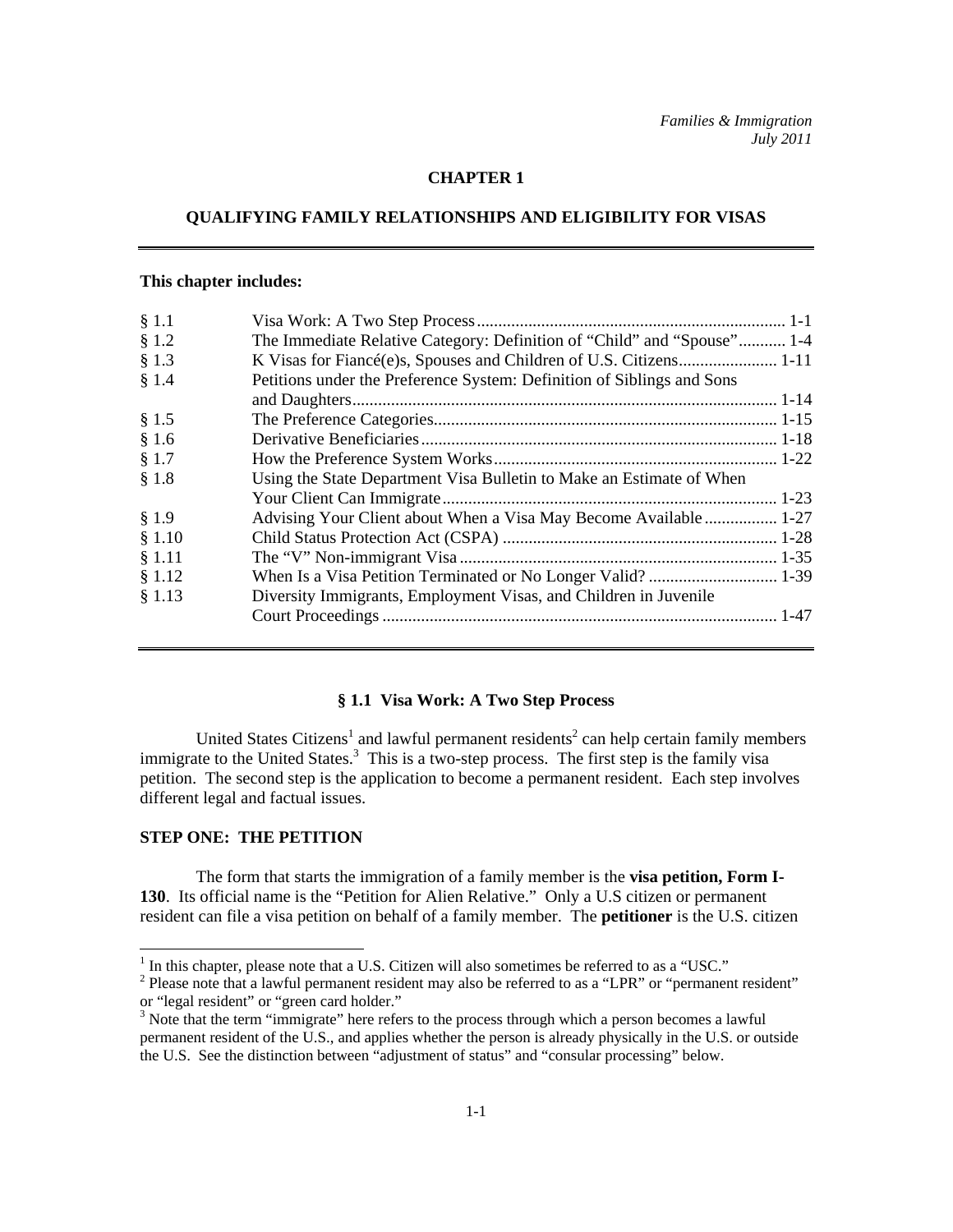or resident who files the visa petition; the **beneficiary** is the family member who is going to immigrate.

Two facts must be established in support of a visa petition:

- 1. The petitioner and the beneficiary have the **family relationship** required for the petition (for example, parent and child), and
- 2. The petitioner has the **immigration status** required for the petition—either U.S. citizenship or lawful permanent or conditional resident status.

 If these elements are proved, CIS must approve the visa petition and step one will be completed.

 Generally, the relatives prove their relationship by submitting official documents such as birth and marriage certificates.<sup>4</sup> But some cases may be more complex. A married couple, for example, not only must show that they are legally married but that the marriage is **bona fide** (legitimate) and not a fraud or sham established for immigration purposes. Some children may have to submit extra documents to show that they qualify as the **child** of the parent under the Immigration and Nationality Act (INA). These include stepchildren, adopted children, orphans, and children born out of wedlock. Also, an adopted child cannot petition for his biological birth parents or birth siblings.

**Practice Tip:** In general, family petitions are filed with the U.S. Citizenship and Immigration Services (USCIS) Chicago Lockbox with the PO Box part of the address depending on the petitioner's place of residence. You must check the most recent version of the Form I-130 instructions on the CIS website to determine the exact address.<sup>5</sup> If the visa petition is filed together with the adjustment application in a "one-step" adjustment of status, e.g., for an immediate relative (see **§ 1.2**, below) because the beneficiary is also eligible for adjustment of status, the visa petition and adjustment application are mailed together to:

U.S. Citizenship and Immigration Services PO Box 805887 Chicago, IL 60680-4120

Or if using a non-postal-service courier, such as Federal Express or UPS, mail to:

U.S. Citizenship and Immigration Services Attn: FBAS 131 South Dearborn, 3rd Floor Chicago, IL 60603-5517

<sup>&</sup>lt;sup>4</sup> See Chapter 2 for a detailed discussion on submitting the petition.

<sup>&</sup>lt;sup>5</sup> See <u>www.uscis.gov</u>.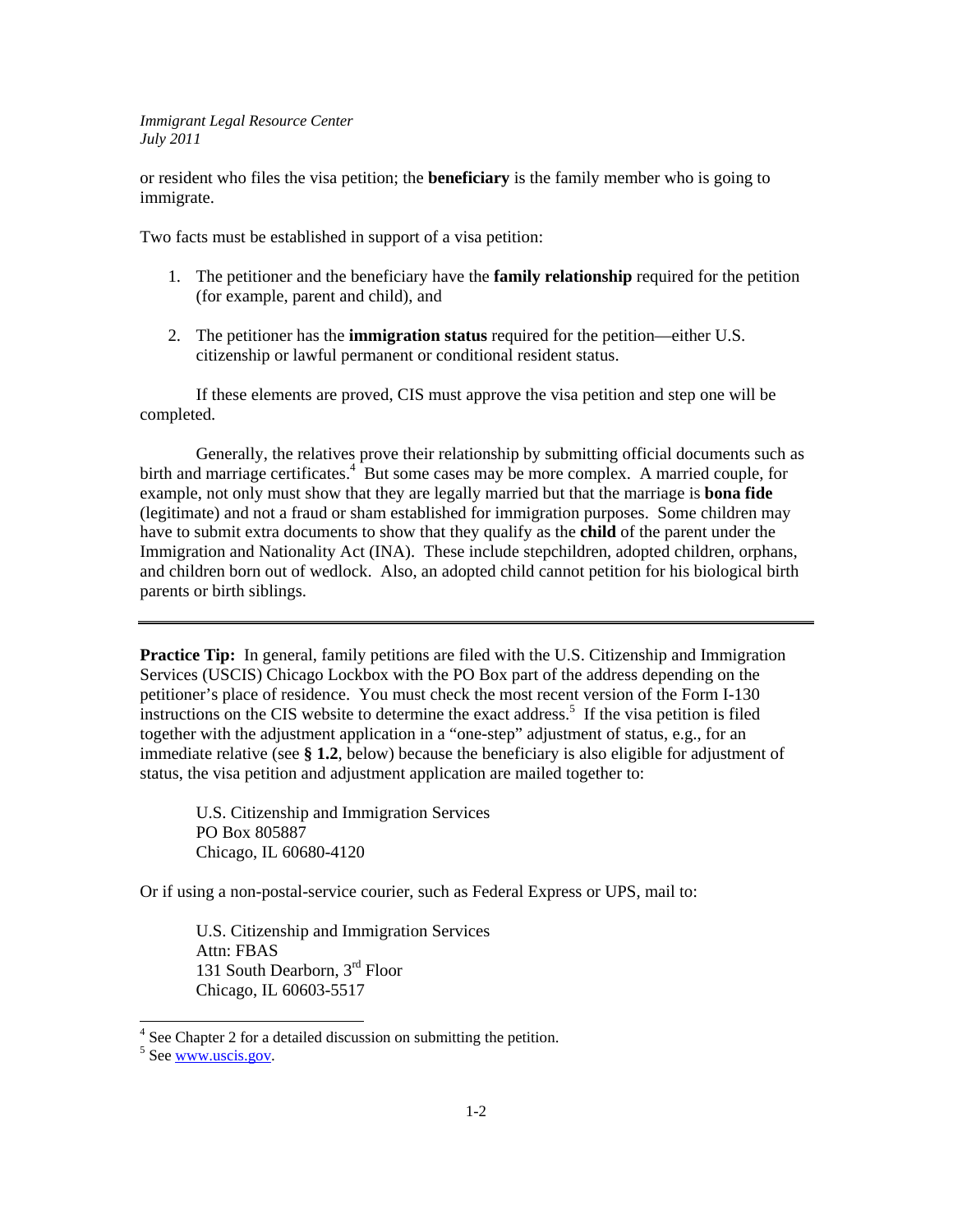Mail the petition by certified mail with return receipt for delivery. As always, you and/or the petitioner should keep a copy of everything filed with CIS. See the CIS website for information on filing and processing of family petitions and other submissions to  $CIS$ .<sup>6</sup>

**Note Regarding Petitioners with Criminal Convictions Involving Minors:** Legislation may prohibit certain petitioners from successfully filing visa petitions for any family member if the petitioner was convicted of a "specified offense against a minor," unless CIS determines that the petitioner poses no risk to the beneficiary. The "minor" must have been under 18 and the convictions specified are broadly defined, involving primarily sexual or related offenses.<sup>7</sup>

#### **STEP TWO: APPLICATION TO IMMIGRATE**

 Once the visa petition is approved, the relative can—sooner or later—proceed to step two and apply to immigrate. This end goal is referred to as: **becoming a lawful permanent resident**, **obtaining an immigrant visa**, or **obtaining a green card**. These terms are often used interchangeably, and basically they all mean the same thing: the person becomes a lawful permanent resident of the United States and gains the right to live and work in the United States permanently.

 How soon the person can apply to immigrate depends on what kind of visa petition was filed. A person who qualifies as an **immediate relative** of a U.S. citizen can immigrate quickly.8 He or she can apply for permanent resident status as soon as the visa petition is approved and all the paperwork is taken care of, which can take many months, or at the same time as the visa petition is filed, if he or she is eligible for adjustment of status in the U.S.

 Other relatives of U.S. citizens and residents can immigrate if they qualify for a visa under the **preference system**. The number of people who can immigrate each year under the preference system is limited. For this reason, preference system immigrants may have to wait for several years, after the visa petition is approved, before they can actually immigrate.<sup>9</sup>

 People can immigrate in one of two ways: by applying for an **immigrant visa** through **consular processing** in another country at a U.S. consulate, or by applying for **adjustment of status** to permanent residency at a CIS office in the United States.

 When applying to immigrate, the applicant must prove that he or she is **admissible** as an immigrant. An applicant is admissible if no **ground of inadmissibility applies**. But an applicant

<sup>&</sup>lt;sup>6</sup> See Chapter 2 for more information on Adjustment of Status.

<sup>&</sup>lt;sup>7</sup> See Aytes memo, "Guidance for Adjudication of Family-Based Petitions and I-129F Petition for Alien Fiancé(e) Under the Adam Walsh Child Protection and Safety Act of 2006," of February 8, 2007, which can be found at http://www.uscis.gov/files/pressrelease/AdamWalshAct020807.pdf.

 $8$  See § 1.2.

 $9^9$  See §§ 1.4-1.6.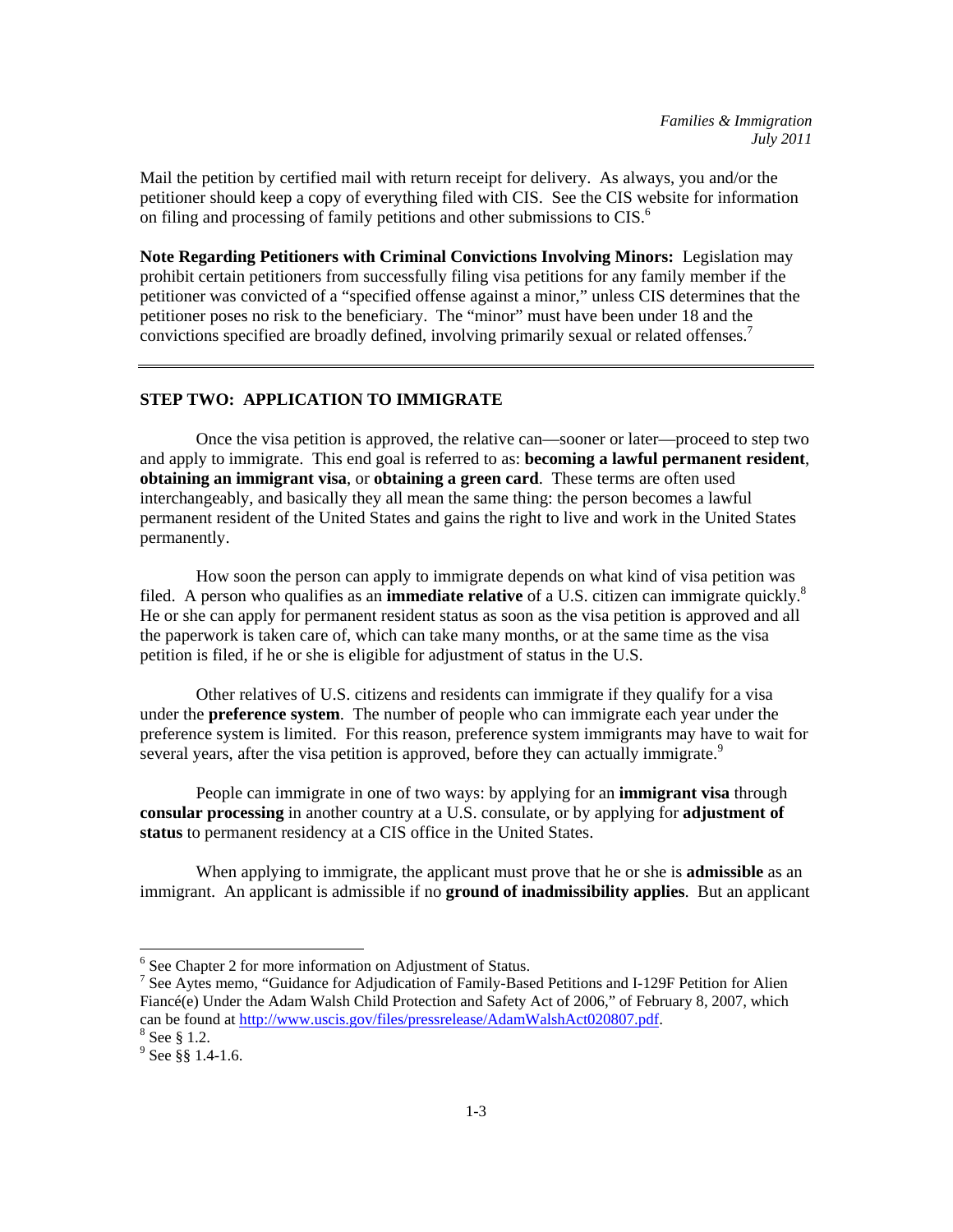who is inadmissible can still sometimes immigrate if CIS agrees to waive (forgive) the ground of inadmissibility.<sup>10</sup> Otherwise, the inadmissible applicant cannot immigrate.

Thus, three facts must be established at step two:

- 1. That the applicant is not inadmissible, or if he or she falls into a category of inadmissibility, that he or she can obtain a waiver of the inadmissibility ground;
- 2. That the visa petition is still valid (the petitioner-beneficiary relationship still exists and the petitioner still has the required immigration status); and
- 3. That the applicant is eligible to immigrate now, without having to wait (i.e., a visa is available).

 Special rules apply to married couples. Some people who immigrate through their marriage must go through a third step to immigrate. Under the Immigration Marriage Fraud Amendments, many applicants through marriage obtain **conditional permanent residency** at the time they immigrate. The married couple must submit an additional petition to CIS before two years have passed to have the conditional status removed. See **Chapter 3** for a detailed discussion on conditional permanent residency.

#### **§ 1.2 The Immediate Relative Category: Definition of "Child" and "Spouse"**

Certain people can immigrate as the **immediate relative** of a U.S. citizen. Immediate relatives can immigrate very quickly. As soon as the visa petition is approved, the person may begin the application to immigrate because visas are always available for immediate relatives of U.S. citizens. Visa availability never delays immigration for immediate relatives, but the application process itself may take several months, depending on how busy the CIS or consulate is. A separate visa petition must be filed for each immediate relative. A person qualifies as an immediate relative if he or she is the:

- 1) Spouse of a U.S. citizen
- 2) "Child" of a U.S. citizen, or
- 3) Parent of a U.S. citizen, if the citizen is at least 21 years of age.<sup>11</sup>

**Example:** Alfredo is married to a U.S. citizen. Laura has a U.S. citizen son who is 30 years old. Kwan is 12 and his father is a U.S. citizen. All of these people may immigrate as immediate relatives.

 $10$  See Chapters 5 and 6.

<sup>&</sup>lt;sup>11</sup> INA § 201(b)(2)(A)(i).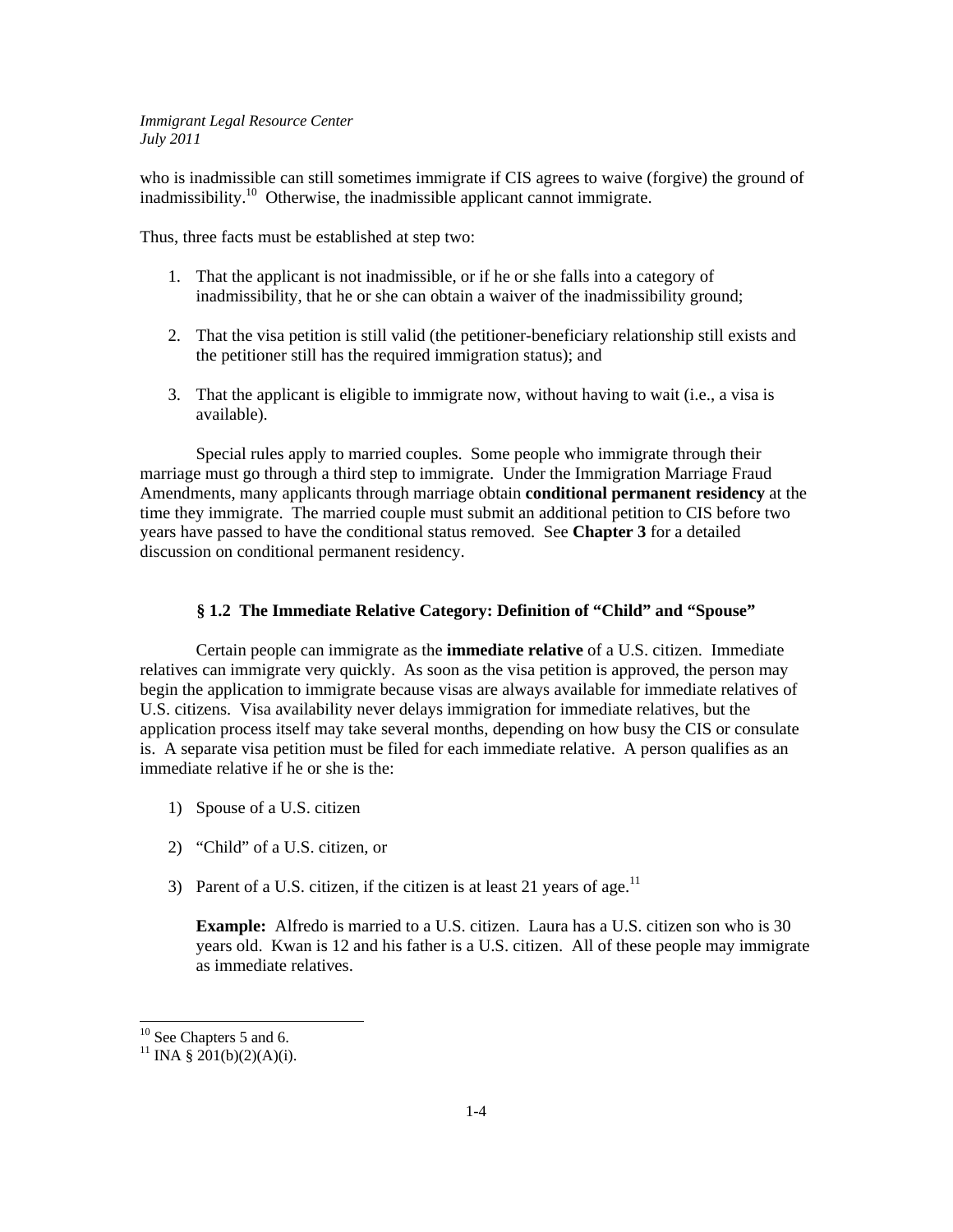**"One-step" Adjustment Applications:** Immediate relatives that qualify for adjustment under INA § 245(a) or 245(i) can often submit the I-130 visa petition along with the adjustment application. See **Chapter 3** for a discussion of adjustment of status.

## **WHO IS A "CHILD"?**

In all visa work, remember that "**child**" is a term with special legal meaning.<sup>12</sup> Learn to associate the word "child" with the technical legal definition. To be a child the person must meet two important criteria.

#### **A. The Person Must Be Unmarried and under 21 Years of Age**

A person who is divorced or widowed at the time of petitioning is considered unmarried.<sup>13</sup>

**Example:** A daughter who is 21 years old when the petition is filed is not a "child" under the INA and cannot be petitioned for as an immediate relative. (She may, however, be able to immigrate as a "daughter" through a preference petition. See **§ 1.4** below). A married 19-year-old daughter is not a "child." But a 19-year-old divorced daughter is a "child" under the Act.

However, note that if the CIS or the immigration court find that the divorce was sought purely for purposes of obtaining an immigration benefit, they may deem the petition and corresponding application fraudulent and may thus deny them.<sup>14</sup>

**Note:** The Child Status Protection Act (CSPA), effective August 6, 2002, allows children of U.S. citizens who turn 21 while a parent's visa petition is pending to immigrate as if they were still children, even though they no longer meet the definition of a "child" under the Act because they are over 21 years of age when the I-130 petition is finally approved. For example, in the case of a naturalizing lawful permanent resident (LPR) petitioner, the age of the child locks in on the date of the parent's naturalization. If the child is under 21 on that date, the petition will convert into an immediate relative petition and remain as such until the child immigrates. The CSPA rules are complicated, especially for the children of lawful permanent residents. See **§ 1.10** for a detailed explanation of the CSPA. In addition, the National Defense Authorization  $Act^{15}$  allows some children to maintain immediate relative status after turning 21 if they are children of deceased U.S. citizen or permanent resident members of the armed forces who died "as a result of an injury or disease incurred in or aggravated by combat." The child must have been under 21 and

 $12$  INA § 101(b)(1).

 $13$  INA § 101(a)(39).

<sup>&</sup>lt;sup>14</sup> See *Matter of Aldecoatalora*, 18 I&N Dec. 430 (BIA 1983).<br><sup>15</sup> See INA 329A.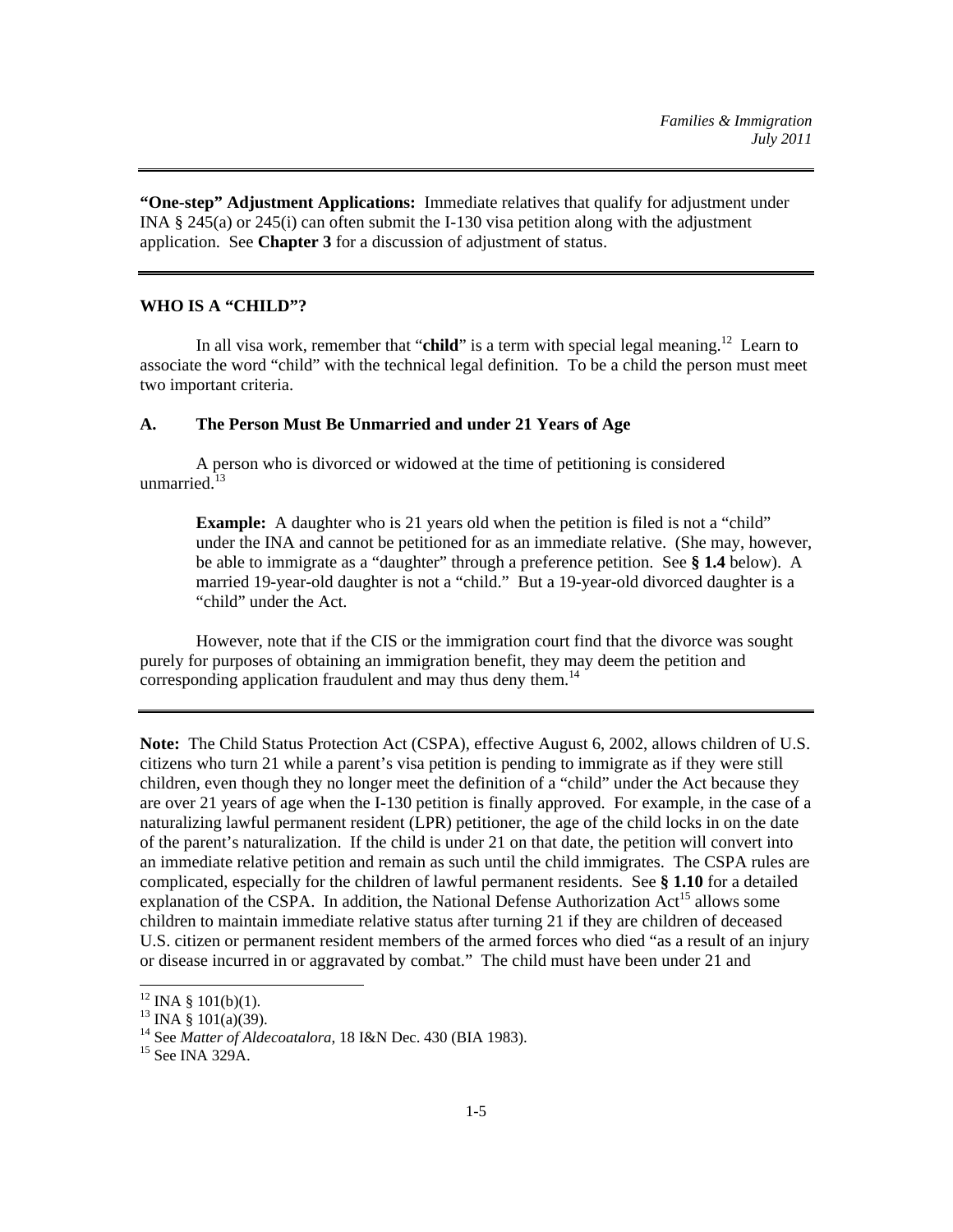unmarried at the time the parent died and must self-petition within two years of the parent's death.

#### **B. The Person Must Have a Child-Parent Relationship that CIS Recognizes**

Obviously natural-born children who were born in wedlock are considered children under the immigration laws. But other children, such as stepchildren, adopted children, adopted orphans, and children born out of wedlock, may also qualify. These other children must meet specific requirements. Here is an overview of these other categories:

**Stepchildren.** A common situation involves stepchildren. This rule is simple. A stepchild is a child for immigration purposes if the marriage that creates the stepparent-stepchild relationship took place before the child turns  $18<sup>16</sup>$  However, where the marriage creating the stepchild relationship has been terminated by death, divorce or legal separation, the Board of Immigration Appeals (BIA) has ruled that the petitioner must prove that the step familial relationship continues to exist as a matter of fact.<sup>17</sup>

**Example:** Gina, a lawful permanent resident, marries Juan. Juan has a 10-year-old daughter, Soledad. Can Gina petition Soledad as her child?

Yes. Since Juan and Gina married before Soledad reached the age of 18, Soledad is Gina's child for immigration purposes. Soledad became Gina's stepchild as of the date of Gina and Juan's marriage.

**Note:** A stepchild born outside the United States cannot derive U.S. citizenship by virtue of his or her relationship to a nonadoptive stepparent.<sup>18</sup> Therefore, if Gina in the example above were a U.S. Citizen, she would still need to file an I-130 petition on behalf of Soledad, who could then become a lawful permanent resident.

**Adopted Children Generally.** Children who are adopted while under the age of 16 and have been residing with and in the legal custody of the adoptive parents for at least two years may qualify as children under the Act.<sup>19</sup> There are two exceptions to these requirements.

First, if the same adoptive parents adopt a brother or sister of an adopted child, the second child must meet the same requirements but can be considered an adopted child if the adoption took place while he or she was under the age of 18. The burden is placed on the parent to establish primary parental control during the two-year period of joint residence.<sup>20</sup>

<sup>&</sup>lt;sup>16</sup> See INA § 101(b)(1)(B) and 8 CFR § 204.2(d)(2)(iv).

<sup>&</sup>lt;sup>17</sup> See *Matter of Breier*, 8 Immig. Rptr. B1-57 (BIA 1997); *Matter of Mowrer*, 17 I&N Dec. 613 (BIA 1981); *Matter of Mourillon*, 18 I&N Dec. 122 (BIA 1981)(step-siblings).

<sup>&</sup>lt;sup>18</sup> See *Matter of Guzman-Gomez*, 24 I&N Dec. 824 (BIA. 2009).

<sup>&</sup>lt;sup>19</sup> INA § 101(b)(1)(E), 8 CFR § 204.2(d)(2)(vii).

<sup>20</sup> See *Matter of Marquez*, 20 I&N Dec. 160 (BIA 1990).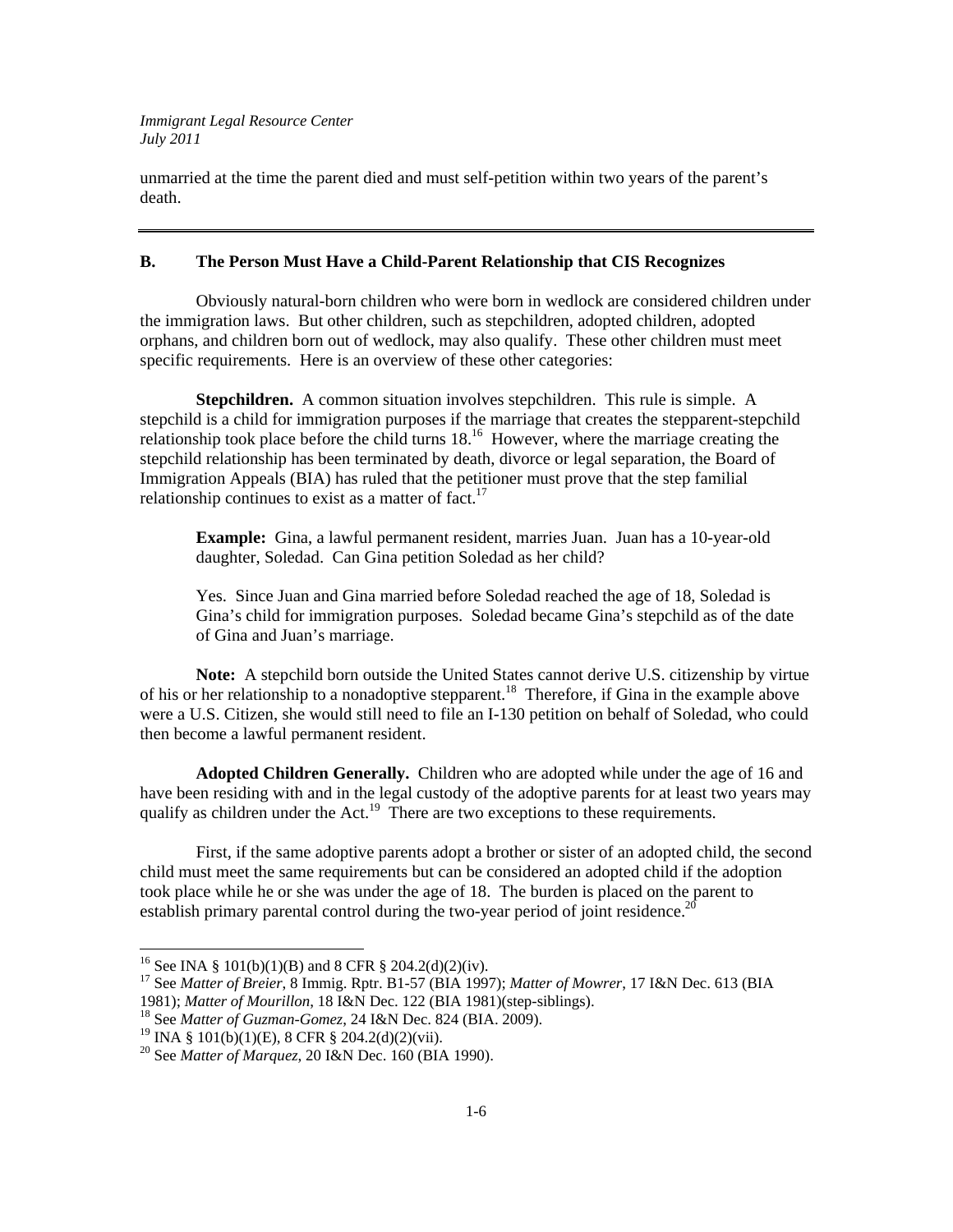*Families & Immigration July 2011* 

Second, the Violence Against Women Act of 2005, § 805(d) removed the two-year custody and residency requirements for abused adopted children by allowing adopted children to obtain permanent residency even if they have not been in the legal custody of, and have not resided with, the adoptive parent for at least two years, if the child has been battered or subject to extreme cruelty by the adoptive parent or by a family member of the adoptive parent.

**Adopted Orphans.** Orphans either adopted abroad or coming to the United States to be adopted who are under the age of 16 may qualify as children under the INA.<sup>21</sup> One of the adopting parents must be a U.S. citizen. "Orphan" under the INA has a different meaning from common usage and does not necessarily require that the child's birth parents be deceased. In order for a child to meet the definition of "orphan," the child must be residing outside the United States when the petition is filed. In addition, the adopting parent must obtain a valid home study before adopting and must also meet many other requirements.<sup>22</sup> If the same adoptive parents adopt a brother or sister of an orphan, the second child must meet the same requirements but can be considered an orphan if the orphan petition is filed while he or she is under the age of 18.

**Children Adopted Abroad/Hague Adoptions.** On April 1, 2008, the Hague Adoption Convention went into effect. This is an agreement between the United States and many other countries governing international adoptions. The Hague Convention changed the rules under which U.S. citizens can adopt children from the other countries that are signatories to the Convention. Special rules apply to children that are habitual residents of Hague Convention countries.<sup>23</sup> U.S. citizens who wish to adopt a child from one of these countries must be careful to comply with the rules of the Convention or their adoption will not be recognized by  $CIS$ .<sup>24</sup>

A child adopted from a Hague Convention country by a U.S. citizen that is a habitual U.S. resident qualifies for a visa as an immediate relative.<sup>25</sup> If a child is adopted from a non-Convention country, this adoption is classified as an "Orphan Adoption" and different rules apply (see "Adopted Orphans" above). Note: if your client is adopting a child from a Convention country, the client must make sure that he or she is in compliance with the Hague Convention as well as adoptions laws of the country in which the adopted child resides.

**Children Born Out of Wedlock.** The immigration laws historically have referred to certain children as "illegitimate" if their parents were not married at the time of the children's birth. Partly in response to criticisms that this language was insensitive, Congress changed the INA's definition of "child" by replacing the words "illegitimate child" with "child born out of wedlock" and "legitimate child" with "child born in wedlock."<sup>26</sup> The legacy INS sent instructions to the field on this change in the definition of "child" and "father."<sup>27</sup> While advocates should use

<sup>&</sup>lt;sup>21</sup> INA § 101(b)(1)(F), 8 CFR § 1101(a)(1)(F).

<sup>22</sup> See 8 CFR § 204.3.

<sup>&</sup>lt;sup>23</sup> 22 CFR § 42.24.

<sup>&</sup>lt;sup>24</sup> The current list of Hague Convention member countries can be found on the U.S. Department of State's website at: http://www.adoption.state.gov/hague/overview/countries.html.<br><sup>25</sup> INA § 101(b)(1)(G).

<sup>&</sup>lt;sup>26</sup> See INA §§  $101(b)(1)(A)$ ,  $101(b)(1)(D)$ , and  $101(b)(2)$ .

<sup>27</sup> See INS Cable HQ 204.21-P, 204.22-P reprinted in *Interpreter Releases*, January 2, 1996.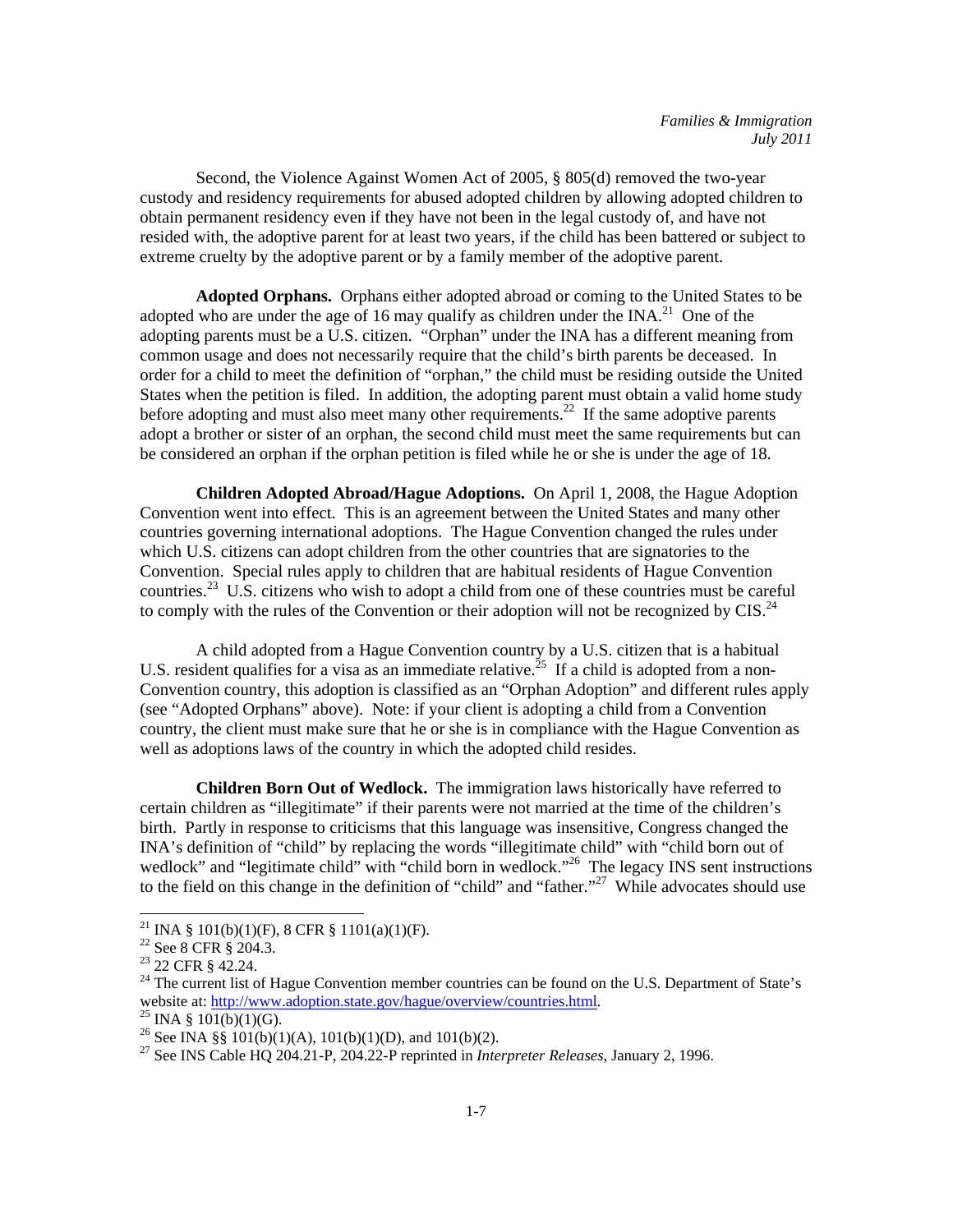this language in visa work, the change does not appear to affect substantive law—with the possible exception of some effect on the definition of an orphan. Whether a child who was born out of wedlock is later "legitimated" remains relevant under the law. Note that citizenship and naturalization law still uses the terms "illegitimate" and "legitimate."

If a child's parents are not married at the time of birth, he or she is considered a "child born out of wedlock." Such a child can immigrate through his or her mother without any problems. But if the child tries to immigrate through the father, the family must meet certain conditions.<sup>28</sup> They must prove that the father has a bona fide parental relationship with the child before the child reaches the age of 21. To do this the father must have shown "an actual concern for the child's support, instruction and general welfare."<sup>29</sup> The family also must prove that the father is the natural father.

**Example:** Geraldo has a daughter Eliza. He and Eliza's mother never married. Geraldo lived and worked in the United States for years, but he always sent money to Eliza's mother for her upbringing in Mexico. He visited her every year when he returned to Mexico, and they sometimes wrote letters to each other. Everyone in the village knows that Geraldo is Eliza's father. Geraldo's mother in Mexico is a devoted grandmother to Eliza and often cares for her.

Geraldo has become a permanent resident and wants to petition for Eliza, who is 16. To prove that they have had a bona fide relationship he will submit copies of money order receipts, copies of letters, and affidavits of friends, neighbors and others to show all of the emotional and financial support he provided to Eliza as her father. (If instead of waiting in Mexico, Eliza had come to the United States illegally to stay with her father, they would submit documents about Geraldo and Eliza's relationship in the United States as well.) To prove that he is Eliza's natural father, Geraldo will submit her birth certificate listing him as father, or some other proof.

 In other cases, the family may prove that the child has been "legitimated" under the law or that the child should not have been considered illegitimate in the first place, because the laws of the particular country where he or she was born do not distinguish between children born in or out of wedlock.<sup>30</sup> Note, however, that some countries have passed laws to eliminate discrimination against children born out of wedlock but still require a marriage of the parents for the child to be considered legally "legitimated."31 If relying on a foreign country's "legitimation" laws, it is critically important to research the current law of that country or consult with an expert in that country's laws.

<sup>&</sup>lt;sup>28</sup> INA §§ 101(b)(1)(C)-(D).

<sup>&</sup>lt;sup>29</sup> 8 CFR § 204.2(d)(2)(iii); see also *Matter of Pineda*, Int. Dec. 3112 (BIA 1989).<br><sup>30</sup> See, e.g., *Matter of Patrick*, 19 I&N Dec. 726, Int. Dec. 3076 (BIA 1988).<br><sup>31</sup> See *Matter of Hines*, 24 I&N Dec. 544 (BIA 2008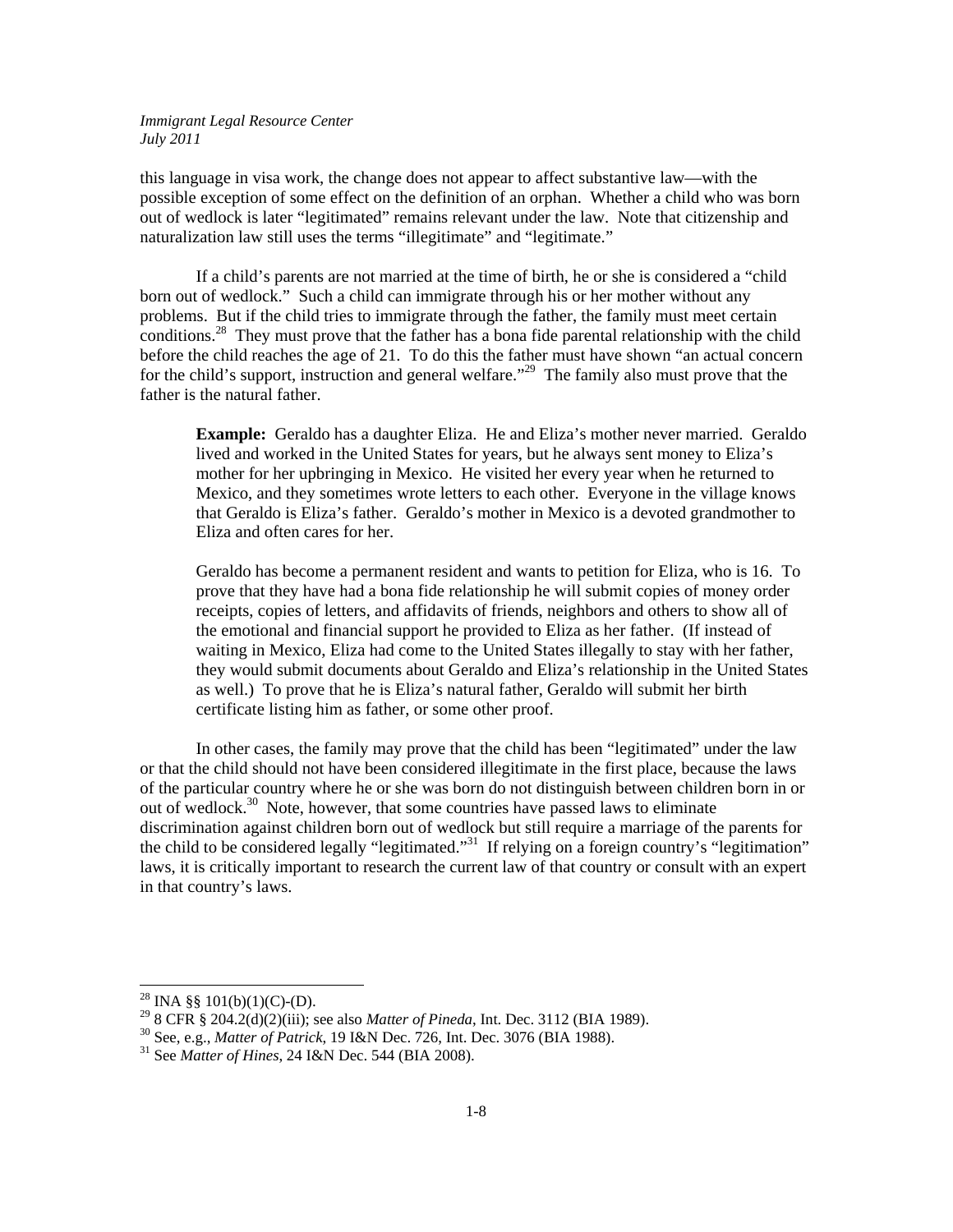**Practice Tip:** Always ask clients specifically to disclose to you all children they may have inside or outside of marriage. Some people are not aware that children born out of wedlock are also "children" for immigration purposes, or sometimes the existence of these children may be a sensitive issue, and so the parents fail to list them on their immigration petitions and applications. They should be told that if they fail to include any such children on petitions filed with CIS, it will be more difficult later to help these children immigrate through them.

#### **WHO IS A "SPOUSE"?**

 People who are legally married and have a bona fide marriage relationship are spouses under the Act. See **Chapter 2**, **§ 2.13** below.

**Same-Sex Spouses.** The INA does not define the word "spouse" in terms of the sex of the parties. However, because immigration law is federal law, it will follow the federal definition of "spouse" provided by the Defense of Marriage Act (DOMA), which specifies under § 3(a) that a "spouse" is only a person who is a husband or a wife, through a legal union of marriage, to a person of the opposite sex.32 Therefore, despite the Department of Justice's decision, announced in February of 2011, not to continue to defend DOMA in some federal litigation due to its conclusions that § 3(a) is unconstitutional, the CIS has stated as of the date of this publication that it will continue to deny I-130 petitions filed on behalf of same-sex spouses, even when the couple is legally married under the law of a state or foreign country.

However, there may be situations where it is advisable for a bi-national same-sex couple to get married if possible and perhaps even file an I-130 petition, such as in the case where the foreign spouse may be in removal proceedings. In June 2011 ICE released a memorandum describing the agency's enforcement priorities which stated that family relationships and marriage to a U.S. citizen or lawful permanent resident were to be considered as factors in determining low priority cases for removal. Following that memorandum, DHS clarified in August 2011 that this included gay and lesbian families.

Because this is an area of law that is currently under development and may change, practitioners are advised to stay updated with the state of federal litigation involving DOMA and with DHS's position regarding the enforcement of the same. Additionally, passage of the Uniting American Families Act (UAFA) would amend the INA to allow U.S. citizens to sponsor samesex partners.

**Transsexual Spouses.** In the case of *Matter of Lovo-Lara*, the BIA held that a marriage is valid for immigration purposes so long as it is considered a valid heterosexual marriage between two people of the opposite sex according to the law of the state where the marriage was celebrated.33 However, the petitioner in that case had undergone sex-reassignment surgery and

 $32$  DOMA § 3(a), 110 Stat. at 2419 (codified at 1 USC § 7 (2000).

<sup>33</sup> See *Matter of Lovo-Lara*, 23 I&N Dec. 746 (BIA 2005).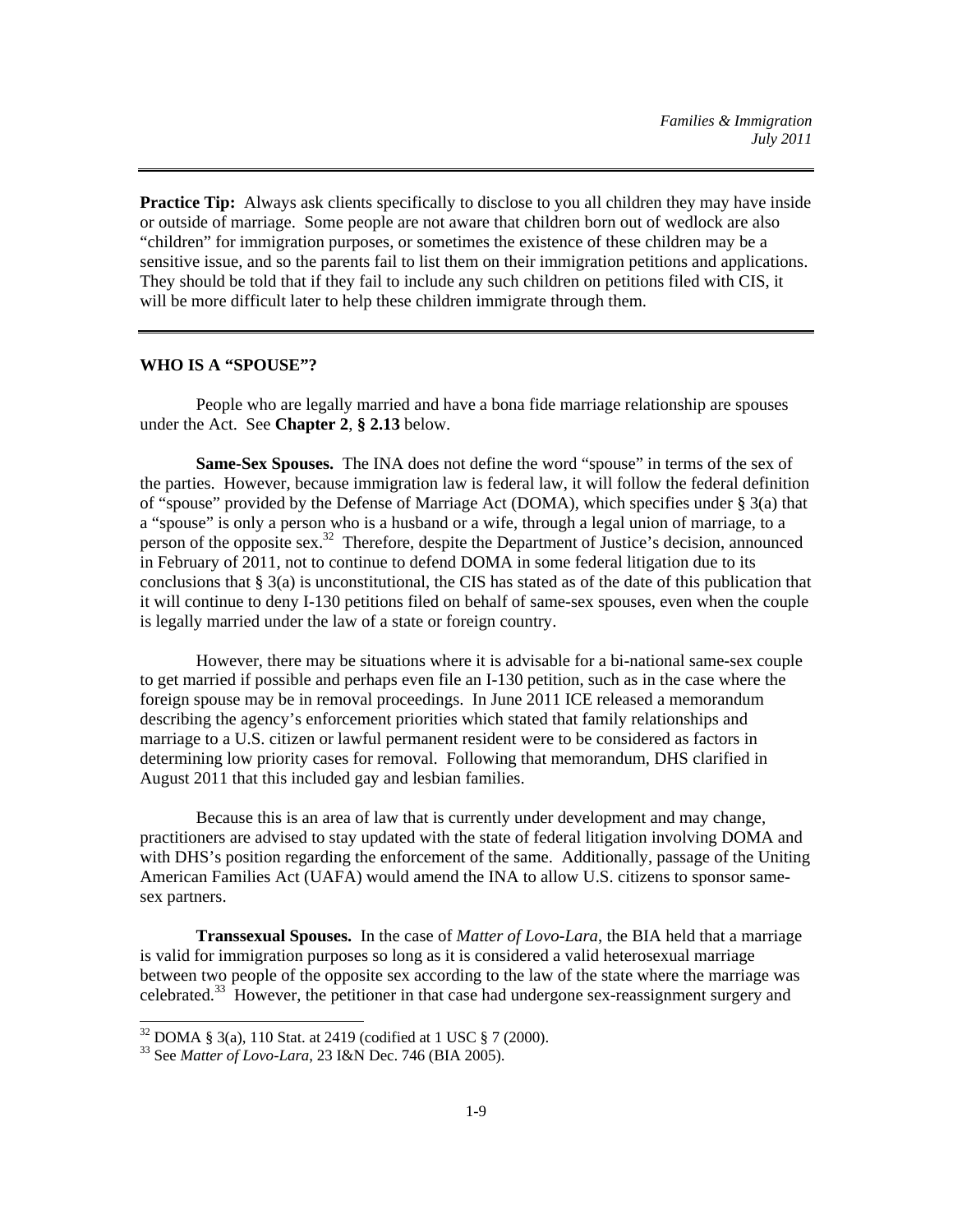had therefore been able to change her sex under the law of the State of North Carolina. Therefore, the CIS has interpreted the BIA's decision to mean that it should approve I-130 petitions only where the following requirements are fulfilled:

- 1. One of the claimed spouses has undergone sex reassignment surgery;
- 2. Under the law of the place of marriage, the surgery resulted in a legal change of sex; and
- 3. The marriage is, therefore, recognized as a valid heterosexual marriage.  $34$

Therefore, although advocates are working to change these additional restrictions, CIS has stated that it will not approve an I-130 petition based on a marriage where one of the spouses is a post-operative transsexual person and the marriage was conducted in either Florida, Illinois, Kansas, Ohio, Tennessee or Texas, because the laws of these States do not recognize sexreassignment surgery as changing a person's legal sex for purposes of marriage.

**Widow and Widower Spouses:** The Immigration Act of 1990 added a new definition of "spouse" to allow widows and widowers who had been married to a U.S. citizen for at least two years to remain immediate relatives. However, as of October 28, 2009, the INA has been amended to eliminate the two-year requirement. Therefore, the widow or widower of a U.S. citizen, who was not legally separated from the U.S. citizen at the time of his or her death, will continue to be considered an immediate relative for two years after the U.S. citizen's death, or until the time he or she remarries, whichever comes first.<sup>35</sup> Therefore, persons widowed before October 28, 2009 and who did not have a pending I-130 petition but otherwise meet the above stated criteria may file a self-petition via Form I-360, however, such a petition *must* be filed by October 28, 2011.<sup>36</sup>

Note that the widow or widower will need to file a Form I-360 as a self-petitioner rather than filing Form I-130. $37$ 

**Example:** Jacqueline married a U.S. citizen in June of 2008. Her husband died on February 1, 2010. Jacqueline may immigrate as an immediate relative until January 31, 2012, or until she remarries, whichever comes first. The fact that she was only married to her U.S. citizen husband for less than 2 years is no longer a barrier.

<sup>&</sup>lt;sup>34</sup> USCIS Interoffice Memorandum, "Adjudication of Petitions and Applications Filed by or on Behalf of Transsexual Individuals," January 14, 2009.

 $35$  INA § 201(b)(2)(A)(i).

<sup>36</sup> P.L 111-83, § 568(c)(2)(B).

<sup>&</sup>lt;sup>37</sup> See P.L. 111-83§ 568(c)(2)(B) and INA § 204(a)(1)(A)(iii); see also USCIS Policy Memorandum, "Approval of Petitions and Applications after the Death of the Qualifying Relative under New Section 204(l) of the Immigration and Nationality Act." December 16, 2010 ("USCIS Memo on INA § 204(l)") included in this manual as Appendix 1-A. See § 1.12 below for information regarding beneficiaries who become widows or widowers after the I-130 petition had already been filed.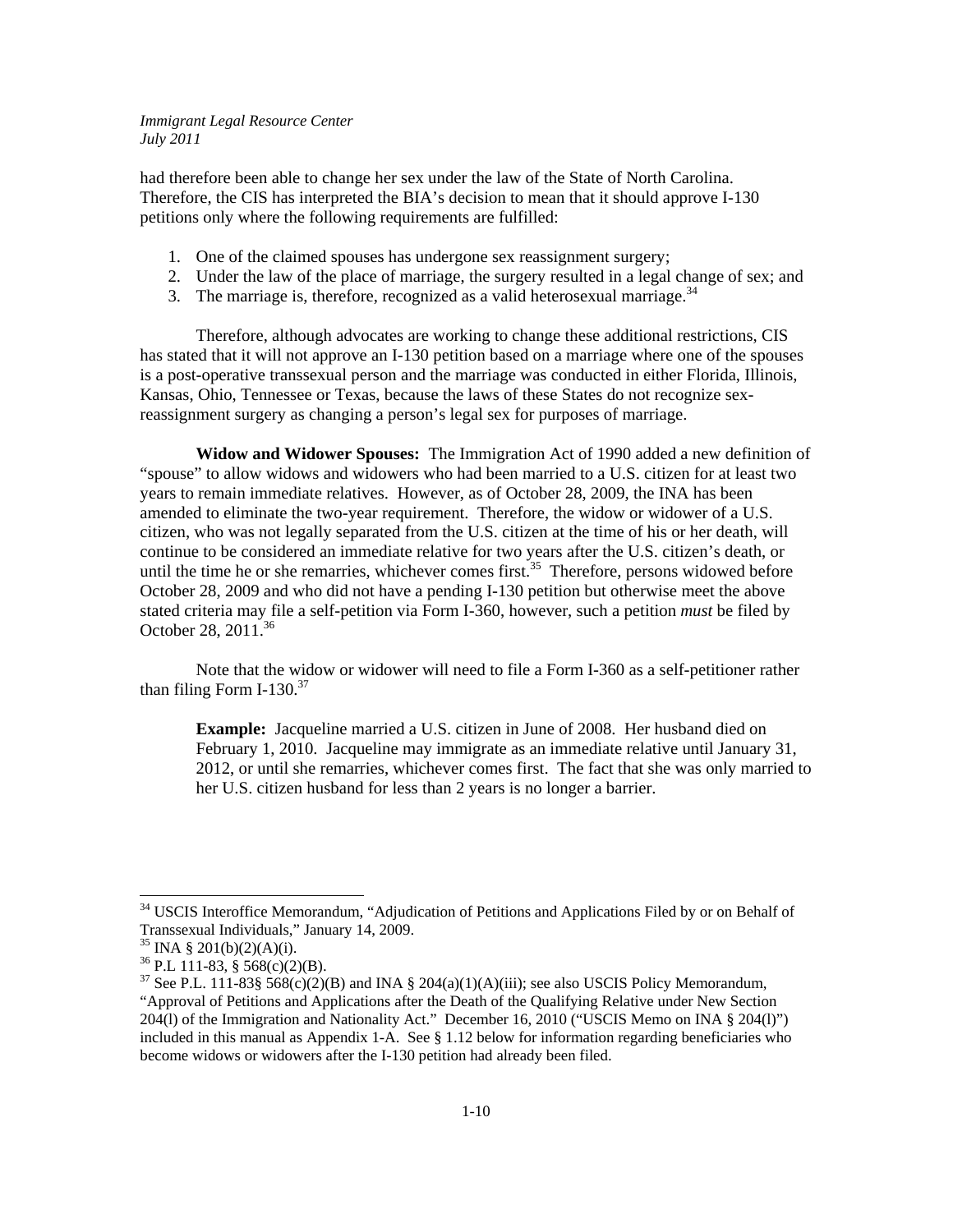# **§ 1.3 K Visas for Fiancé(e)s, Spouses and Children of U.S. Citizens**

# **A. Fiancé(e)s Petition (the K-1 Visa)**

This "K-1" petition allows a U.S. citizen (but not a lawful permanent resident) to petition for a fiancé(e) to enter the United States in order to marry the U.S. citizen petitioner. This is not an immediate relative visa petition. In fact, it is a non-immigrant visa petition (Form I-129F) that allows the fiancé(e) to enter the United States for a limited time and purpose: to marry the U.S. citizen within 90 days of arrival. To qualify for this visa, the couple must show that they have met at least once in person within the past two years, that they intend to marry, and that they are legally able to marry.<sup>38</sup> Under certain circumstances, the CIS will waive the requirement that the couple actually have met in person within the past two years.<sup>39</sup> For example, if it is an arranged marriage, customary within that culture, then the CIS may waive the requirement that the couple have met within the past two years. A petitioner can receive an exception if he or she can demonstrate that complying with the meeting requirement would have constituted extreme hardship. This will be examined on a case-by-case basis, taking into account the totality of the petitioner's circumstances. Generally circumstances that are not within the power of the petitioner to control and are likely to last for a considerable duration are considered persuasive.

If the couple does not get married within 90 days, the fiance  $(e)$  may be required to leave the United States, and if the fiancé(e) does not leave the United States, she or he will be removed. The only exception is if the couple gets married after the 90 days and the same petitioner submits a new I-130 petition, the fiance (e) may then adjust using the I-130 instead of the fiance petition.<sup>40</sup>

For a U.S. citizen to file a K-1 visa petition for a fiancé(e), an I-129F must be filed at the USCIS Service Center with jurisdiction over the petitioner's residence in the United States. If the petitioner and fiancé(e) live outside of the United States, the I-129F must be submitted to the USCIS Service Center with jurisdiction over the petitioner's last place of residence in the United States.

The K-1 fiance  $(e)$ 's unmarried children under the age of 21 can be included in the petition and enter the U.S. with the fiancé(e) parent. Children of K-1 fiancé(e)s are designated as "K-2" visa holders. Generally, K-2 visa holders can adjust status and become permanent residents as long as they still qualify for the K-2 visa (meaning that they must be unmarried and under 21 at the time the adjustment application is filed), but note that this is developing law and some immigration judges have been known to grant LPR status to K-2 derivatives over 21 years of age. See **Chapter 3**.

**Note:** In instances, where the fiancé has a child under 21, but who is over the age of18, the fiance petition allows the child to immigrate. Whereas, if the couple marries after the child's  $18<sup>th</sup>$ birthday, the child could not immigrate since he or she would not qualify as a stepchild.

 $38$  See INA § 314(d).

 $39$  See 8 CFR § 214.2(k)(2).

 $40$  See Chapter 3 on adjustment of status.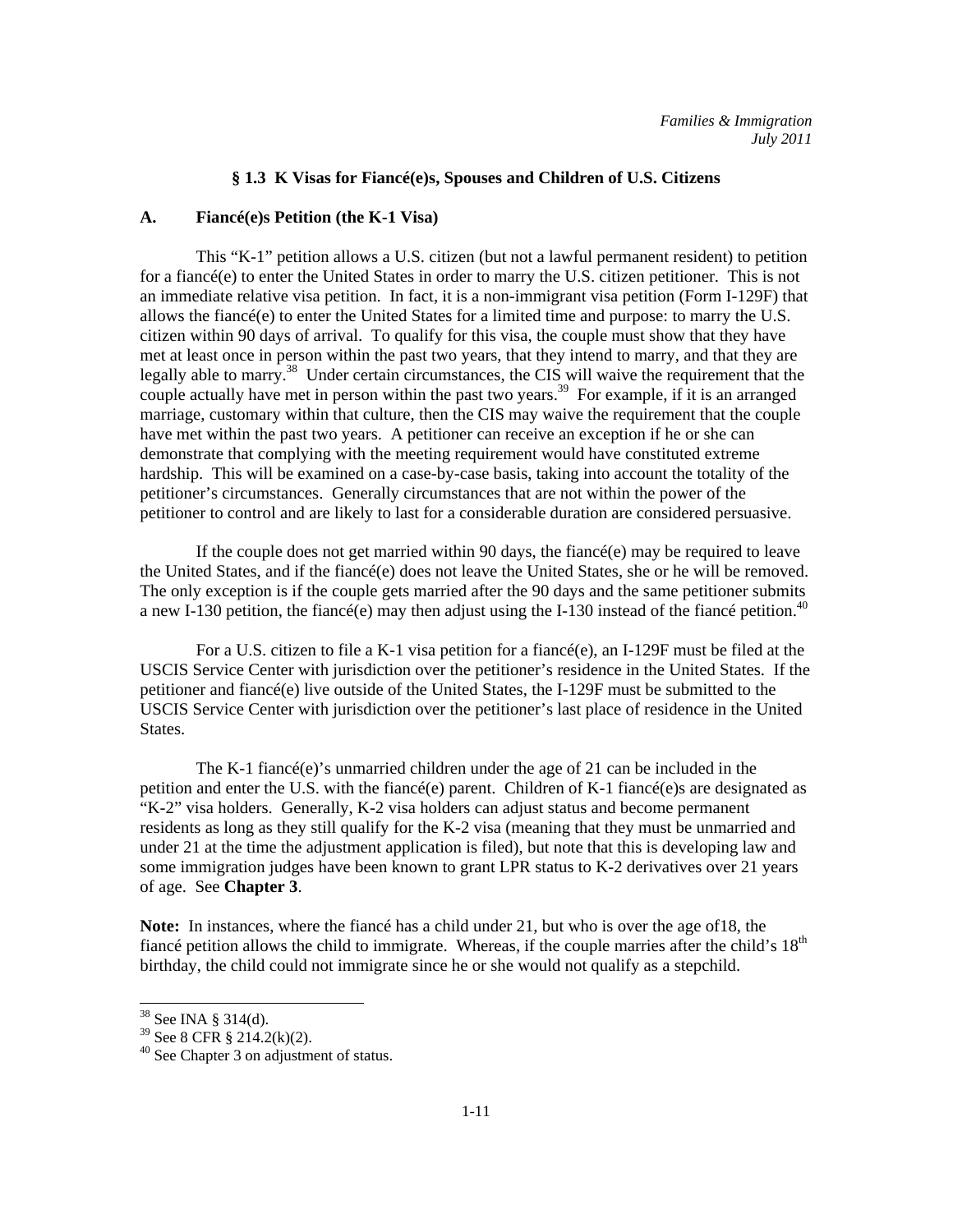Two other laws affect U.S. citizen petitioners directly. The International Marriage Broker Regulation (IMBRA) provides that alien fiancé(e)s and spouses coming to the U.S. with K visas must be provided any information regarding the petitioner's past criminal activity and other K petitions previously filed by the petitioner. When filing the I-129F, petitioners now must provide information regarding certain criminal convictions, which will be shared with the beneficiary prior to the issuance of a K visa. The petitioner for a K-1 fiance  $(e)$  visa must also request a waiver if the petitioner has filed two or more K-1 visa petitions at any time in the past or had a prior K-1 petition approved within the last two years. $41$ 

The second new law is the Adam Walsh Child Protection and Safety Act, which prohibits a U.S. citizen petitioner from filing K nonimmigrant visa petitions for fiancé(e)s, spouses or minor children if the petitioner was convicted of a "specified offense" against a minor, which is listed in the statute, unless CIS determines that the petitioner poses no risk to the beneficiary.

After the marriage, the alien spouse must apply for adjustment of status to permanent residency at a CIS office in the United States. The couple does not need to file an I-130, however.<sup>42</sup> If the marriage is less than 2 years old at the time of the adjustment interview, as is usually the case with people who enter on fiancé visas, the CIS will grant the alien spouse **conditional resident** status for two years. The couple will have to apply to remove the conditional status within 90 days of the date conditional residence expires, so that the alien spouse can remain in the United States.<sup>43</sup> K-2 children will also be granted conditional residence status.<sup>44</sup>

If the U.S. citizen spouse dies before the K-1 visa holder adjusts his or her status, the alien spouse may file the adjustment application just as they would have done if the U.S. citizen petitioner had not died. It is, therefore, not necessary for such a K-1 visa holder to file Form I-360 as a self-petitioning widow or widower. This alien spouse's adjustment application will be approved pursuant to INA 204(l) and the alien will be granted Lawful Permanent Resident status instead of conditional status.45

# **B. Petitions for Spouses and Children of U.S. Citizens (the K-3 and K-4 Visas)**

On December 21, 2000, the Legal Immigration and Family Equity Act (LIFE) became law. Among other provisions, LIFE created two new non-immigrant visa categories, one for the spouses and minor children of legal permanent residents<sup>46</sup> and one for spouses and minor children of U.S. citizens residing abroad. Spouses and minor children (unmarried and under 21) of U.S. citizens are able to request the "K-3 [spouse] and K-4 [minor children of the spouse]" visa in

<sup>&</sup>lt;sup>41</sup> See INA § 214(d)(2)(A) & (B).

<sup>&</sup>lt;sup>42</sup> See INA §§  $101(a)(15)(K)$ ,  $214(d)$ , and 8 CFR § 214.2(k).

 $43$  INA § 245(d).

<sup>&</sup>lt;sup>44</sup> See Chapter 3.

<sup>&</sup>lt;sup>45</sup> See USCIS Memo on INA § 204(1), cited above on note 38 and included as Appendix 1-A. INA § 204(1) concerns the surviving beneficiaries of qualifying relatives on certain petitions and applications and was added by § 586(d)(1), DHS Appropriations Act, 2010, Act of October 28, 2009.

<sup>46</sup> The "V" Visa—see § 1.11 for more information.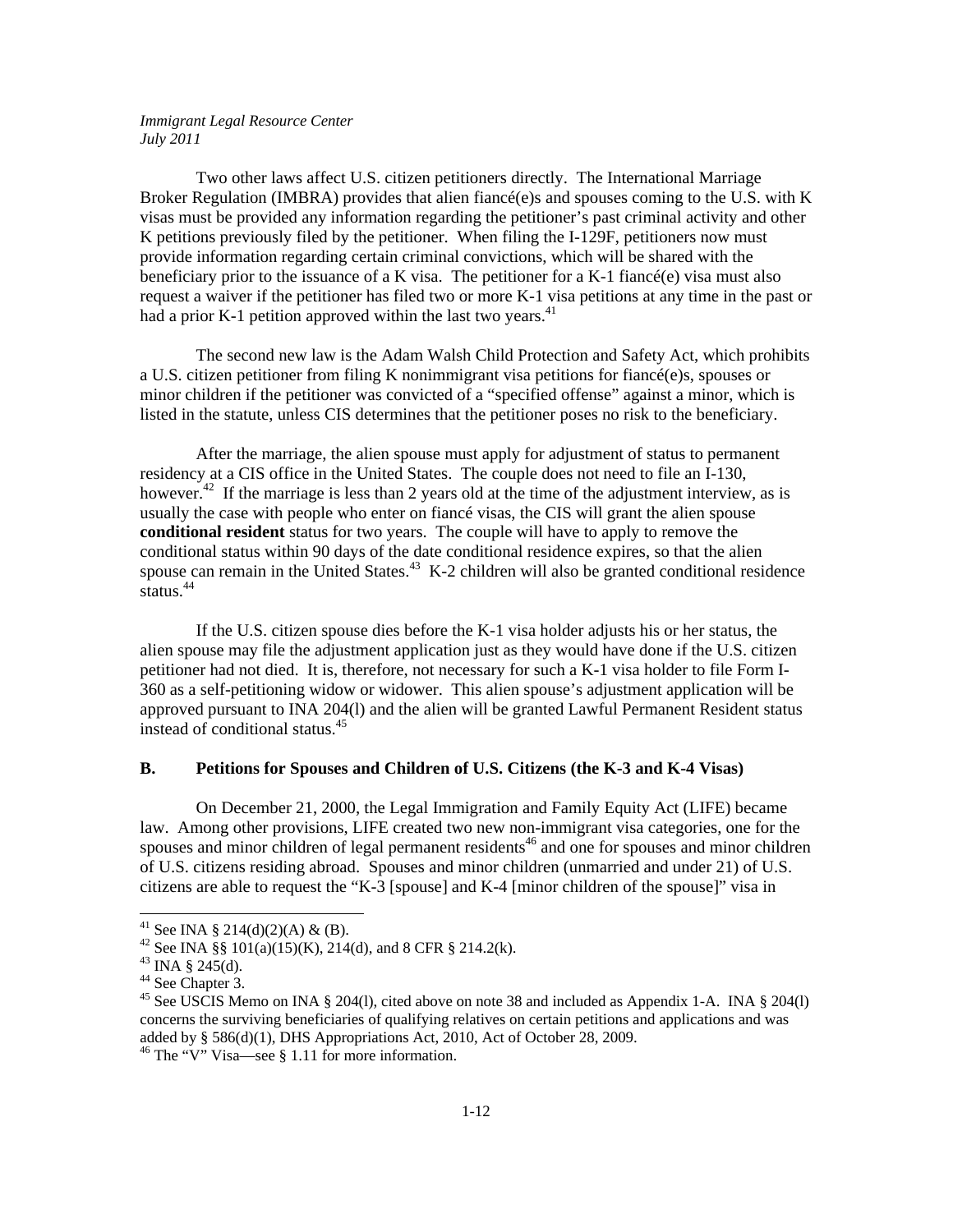much the same way that K-1 fiancé(e) petitions are currently processed, using the same type of petition (I-129F).

**Example:** Vijay, who is a U.S. citizen, recently traveled to India to get married. He just returned to the United States to file immigration papers for his new bride. While waiting for an I-130 approval notice and the usual consular processing, he can file a "K" visa petition for his new wife who will then be allowed to travel to the United States where they will be able to file for her green card.

 In order to obtain a K-3 visa, the U.S. citizen spouse must have submitted an I-130 Relative Petition for the K-3 spouse (but not for her children) and received the Notice of Action (Form I-797) from the CIS indicating that the Service has received the petition. The U.S. citizen spouse can then file a Form I-129(F) Petition for Alien Fiance<sup>47</sup> and all supporting documents with the Service Center where the underlying I-130 petition is already pending. Use the address on the most recent receipt or transfer notice. However, for petitions filed from abroad, contact the U.S. embassy or consulate nearest your residence for current filing instructions.

In addition to allowing spouses of U.S. citizens to enter the United States to apply for adjustment of status, Congress created a K-4 visa to allow the under 21 and unmarried children of K-3 eligible applicants to enter the United States as well.

**Example:** Vijay's new wife has a twelve-year-old daughter. Vijay can request a K-4 visa to bring his wife's daughter (i.e., Vijay's new stepdaughter) into the United States.

 K-3 and K-4 visa holders cannot change status to another nonimmigrant status such as a student or temporary worker.<sup>48</sup>

Additionally, neither a K-3 nor a K-4 can adjust status except through an I-130 filed by the USC who was the petitioner for the K-3 visa on form I-129F. Termination of K-3/K-4 occurs 30 days after the denial or revocation of the I-130 or the adjustment of status. A K-3 visa also terminates upon the K-3's divorce from the USC. A K-4's visa terminates upon termination of the K3 visa, or the K-4's marriage. $^{49}$ 

In the case that the U.S. citizen petitioner dies before the K-3 or K-4 has adjusted their status, the I-130 petition filed for the K-3 spouse is automatically converted into an I-360 selfpetition. The K-4 becomes a derivative beneficiary on the I-360 who will be "following-to-join" the K-3 spouse.

<sup>&</sup>lt;sup>47</sup> Even though Form I-129F is titled "Petition for Alien Fiancé," it is also used for K-3 spouses. <sup>48</sup> 8 CFR § 248.2(a)(2).

<sup>&</sup>lt;sup>48</sup> 8 CFR § 248.2(a)(2).<br><sup>49</sup> See 8 CFR § 214.2(k)(10).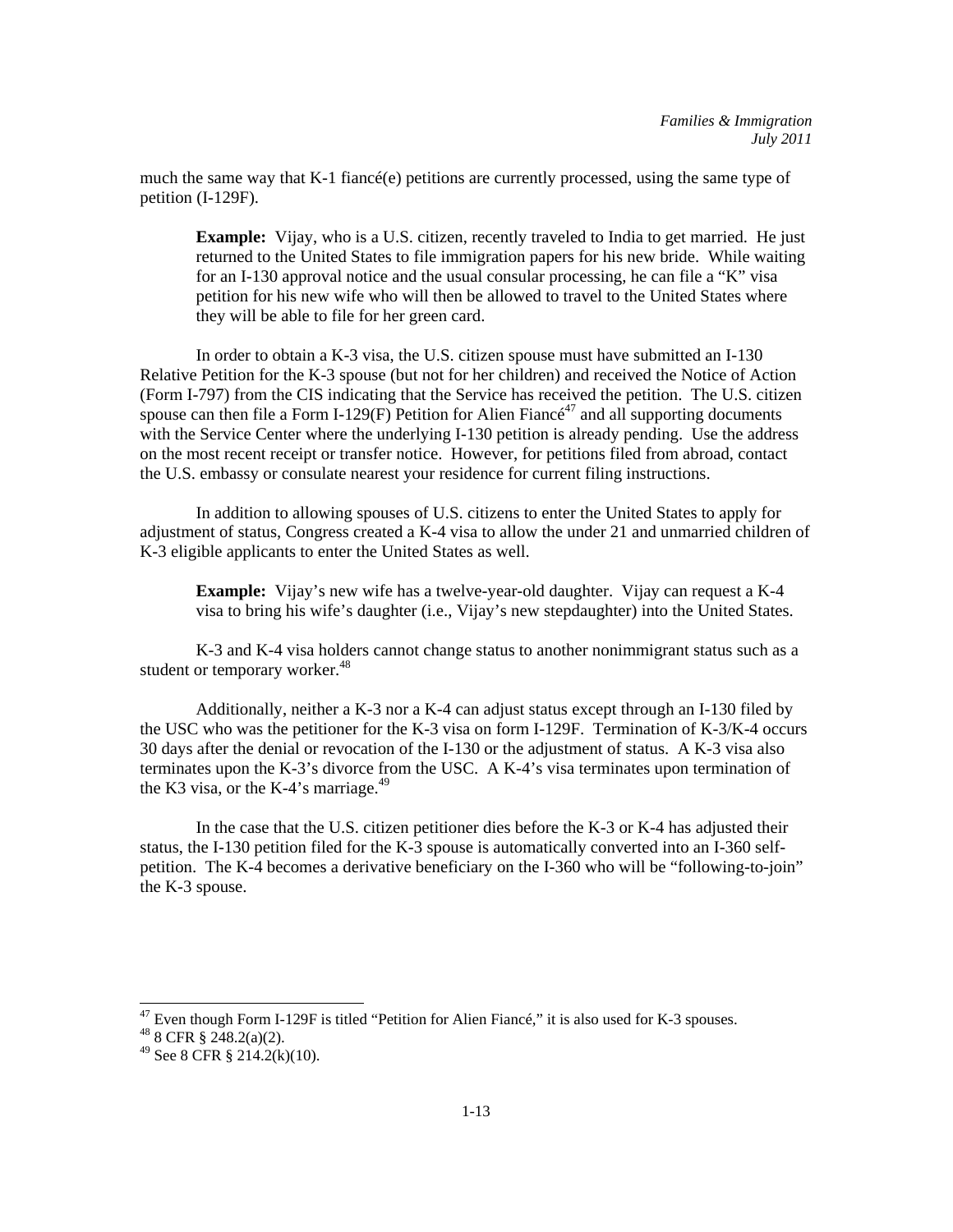# **§ 1.4 Petitions under the Preference System: Definition of Siblings and Sons and Daughters**

 Family members who do not qualify as an immediate relative or fiancé(e) may be able to immigrate another way, through the **preference system**. Unlike an immediate relative, the beneficiary of a preference petition may have to wait for some period of time between approval of the visa petition and immigrating. The waiting period is discussed in **§§ 1.8**–**1.9**.

 Before discussing preference petitions, we must define two new categories of family members: "sons and daughters" and "siblings" (brothers and sisters).

# **WHO IS A SON OR DAUGHTER?**

 A son or daughter is a person who once qualified as a child, but now may be over 21 or married.<sup>50</sup>

**Example:** Gina and Juan marry when Soledad is ten years old. Soledad qualifies as a child under the stepchild rule discussed above. Years later, when Soledad is thirty, she wants to immigrate through Gina. She is not a child because she is over 21. Can she qualify as Gina's "daughter"?

Did Soledad ever qualify as Gina's "child"? Yes. Since Soledad once qualified as Gina's child, she now can qualify as her daughter.

# **WHO IS A SIBLING (Brother or Sister)?**

 Siblings are persons who were once "children" with at least one parent in common either by adoption or by blood relation.<sup>51</sup> However, an adopted child cannot file a visa petition for his or her biological siblings or parents if the adoption is one that meets the definition of "adopted child" under the immigration laws. After such an adoption, the biological siblings or parents can immigrate through the adopted child only if no immigration benefit was received due to the adoption, the adoption has been legally terminated, and the original parent-child relationship has been lawfully reestablished.

**Example:** Suppose that when Soledad was age 30, Gina left Juan and had another child, Fidel, with another man. Years pass. Now Fidel is 30 years old and Soledad is 60. Are Fidel and Soledad siblings under the INA?

Yes, because both Soledad and Fidel once were children with the same mother, Gina. It does not matter that they were not children at the same time, or that Soledad was a stepchild, and Fidel a child born out of wedlock. At one time, they both qualified as Gina's "children" under the INA.

 $50$  22 CFR § 40.1(s).

<sup>51</sup> *Matter of Lin Lee*, 19 I&N Dec 435 (BIA 1987).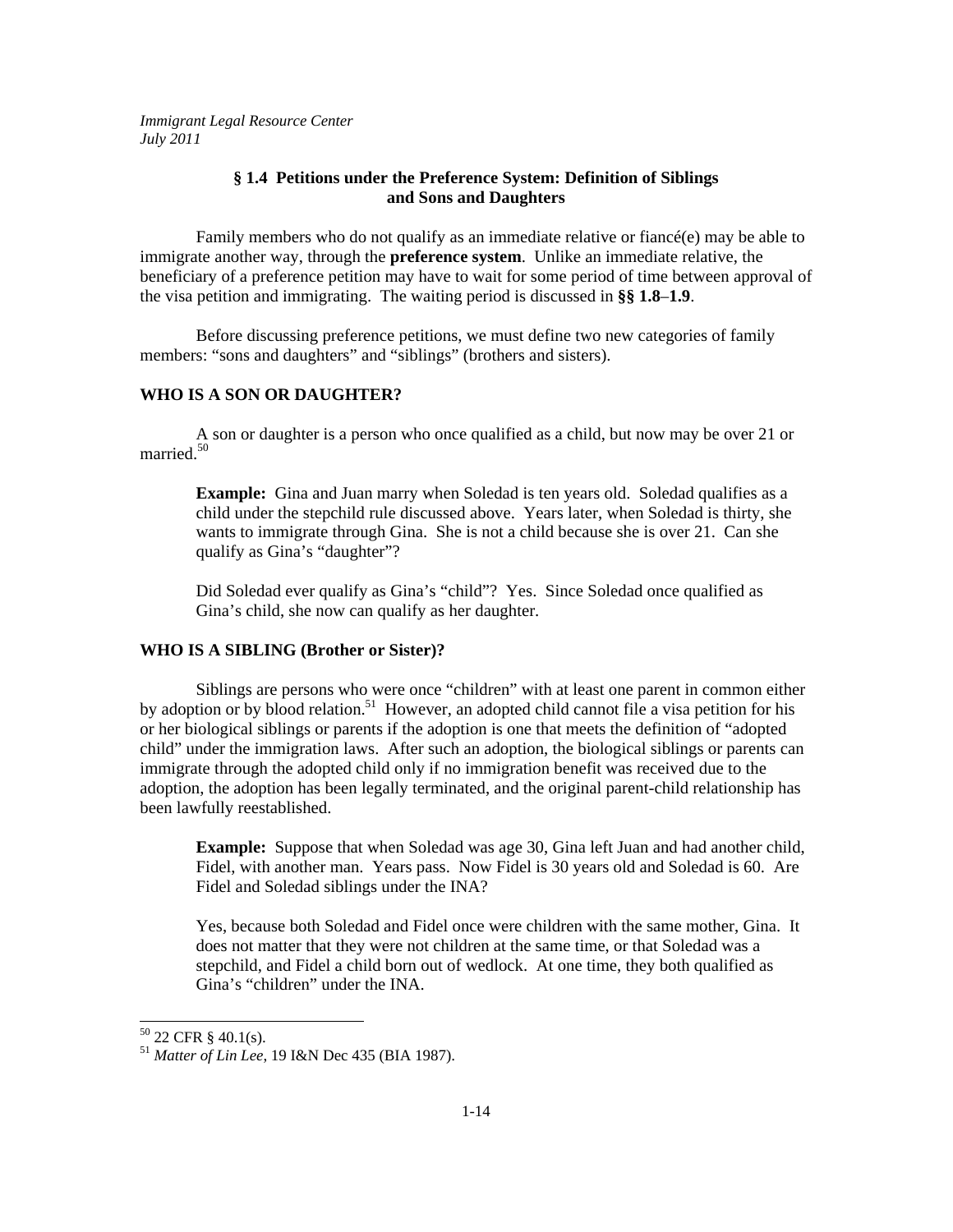**Example:** An American couple adopts Lim, born in China. They petition for her as their child and she immigrates, later becoming a naturalized U.S. citizen. When Lim grows up, she travels to China and meets her birth parents and biological siblings. Lim wants to petition for her natural sister. Can she?

No. Although Lim and her sister have the same biological parents, Lim's adoption canceled her ability to file visa petitions for her birth parents and her biological siblings.<sup>52</sup> If Lim had not immigrated through her adopted parents but had immigrated another way, and her adoption was ultimately terminated, she might have been able to petition for her natural parents and siblings.

#### **§ 1.5 The Preference Categories**

 People who immigrate through a preference visa petition will fall into one of four categories. The preference categories are:<sup>53</sup>

**FIRST PREFERENCE:** The beneficiary is the unmarried son or daughter, 21 years of age or older, of a U.S. citizen. A first preference beneficiary is a U.S. citizen's "child" who has grown up and is unmarried.

**SECOND (2A) PREFERENCE:** The beneficiary is the spouse or child of a lawful permanent resident.

**SECOND (2B) PREFERENCE:** The beneficiary is the unmarried son or daughter, 21 years of age or older, of a lawful permanent resident. If an unmarried son or daughter of a lawful permanent resident marries, he or she loses eligibility to immigrate through that parent.

**THIRD PREFERENCE:** The beneficiary is the married son or daughter, of any age, of a U.S. citizen.<sup>54</sup> A third preference beneficiary is a U.S. citizen's "child" or son or daughter who is now married.

**FOURTH PREFERENCE:** The beneficiary is the brother or sister of a U.S. citizen. The petitioner must be at least 21 years old. Both siblings must at some time have been the children of one common parent.55

Also see the chart in **Appendix 1-B**, "Who Can Immigrate through a Family Visa Petition?"

<sup>52</sup> See INA § 101(b)(1)(E); *Matter of Xiu Hong Li*, 21 I&N 13 (1995); *Matter of Li*, 20 I&N Dec. 700 (BIA 1993); *Matter of Kong*, 17 I&N Dec. 151 (1979).<br><sup>53</sup> These categories are set forth at INA § 201(b)(1).<br><sup>54</sup> Before the Immigration Act of 1990, this was referred to as Fourth Preference.) A third preference

beneficiary is a U.S. citizen's "child" or son or daughter who is now married.

<sup>&</sup>lt;sup>55</sup> Before the Immigration Act of 1990, this was referred to as Fifth Preference.)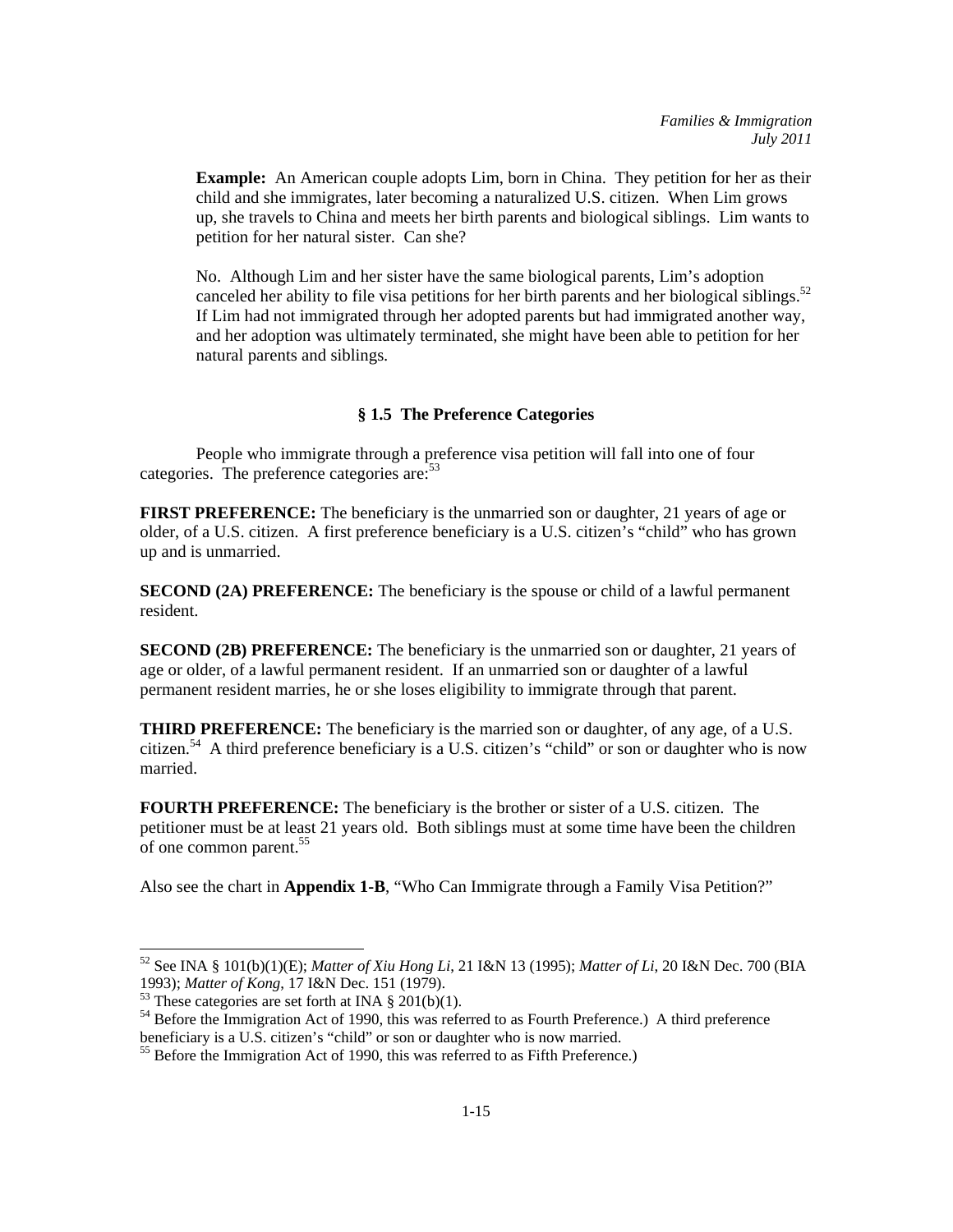The date that the preference visa petition is filed is called the priority date. Because the preference visa categories are subject to a quota system, there is a limited number of visas available each year for each of these categories. Because of these limitations, there are often more people who file petitions than there are visas available, resulting in long waiting periods for prospective immigrants. The priority date determines when the prospective immigrant can immigrate. Its function is equivalent to a number on a waitlist. Earlier priority dates are further up on the waitlist for an immigrant visa or green card.<sup>56</sup>

#### **Conversion of the Petition to a New Category**

 In instances where a child ages out, there is a change in the beneficiary's marital status, or there is a change in the petitioner's immigration status, the petition may stay alive in a new category, and the beneficiary may retain her/his priority date in most circumstances.<sup>57</sup> The basic rule is: *If the new petitioner-beneficiary relationship will support a family petition, the beneficiary retains the petition and priority date.*

*1st Preference to 3rd Preference (and vice versa):* The single daughter or son of a U.S. citizen marries while waiting for her/his 1st preference priority date to become current. Because a U.S. citizen can petition for her/his married daughter or son in the 3rd preference, the 1st preference petition converts to a 3rd preference petition. If the beneficiary then divorces during the long wait for a current date, he or she again converts—this time back to the 1st preference.

*Preference 2a to 2b:* The child of an LPR (2a preference) reaches the age of 21 while she awaits a current priority date. Her petition converts to 2b preference and she retains the priority date. There are some exceptions to this rule under the Child Status Protection Act.<sup>58</sup>

*Immediate relative to 3rd Preference:* The child of a U.S. citizen (an immediate relative) marries (thus becoming a 3rd preference beneficiary). He or she retains the original petition and the priority date is set by the date of that petition.

*Preference 2B to First Preference:* The petitioner naturalizes so that the beneficiary is the son or daughter of a U.S. citizen. A beneficiary could move from 2B to First Preference and then to Third Preference upon getting married. Also see discussion under **§ 1.10** below regarding a situation where, under the CSPA, a beneficiary might opt to retain his or her 2B classification.

*Preference 2A to Immediate Relative:* The petitioner naturalizes so that 2A spouses and unmarried children under 21 become immediate relatives. This allows them to escape the preference quotas and potentially process immediately their applications for green cards. In addition, for certain beneficiaries, it may allow them to adjust status—an option they may not have had as 2A beneficiaries. See discussion of adjustment of status in **Chapter 3**.

 $56$  See §§ 1.7 and 1.8 below, which describe how the preference visa system works.

<sup>&</sup>lt;sup>57</sup> 8 CFR § 204.2(1)(i); see also § 1.8 below for a further explanation of priority dates.

<sup>58</sup> See § 1.10 below.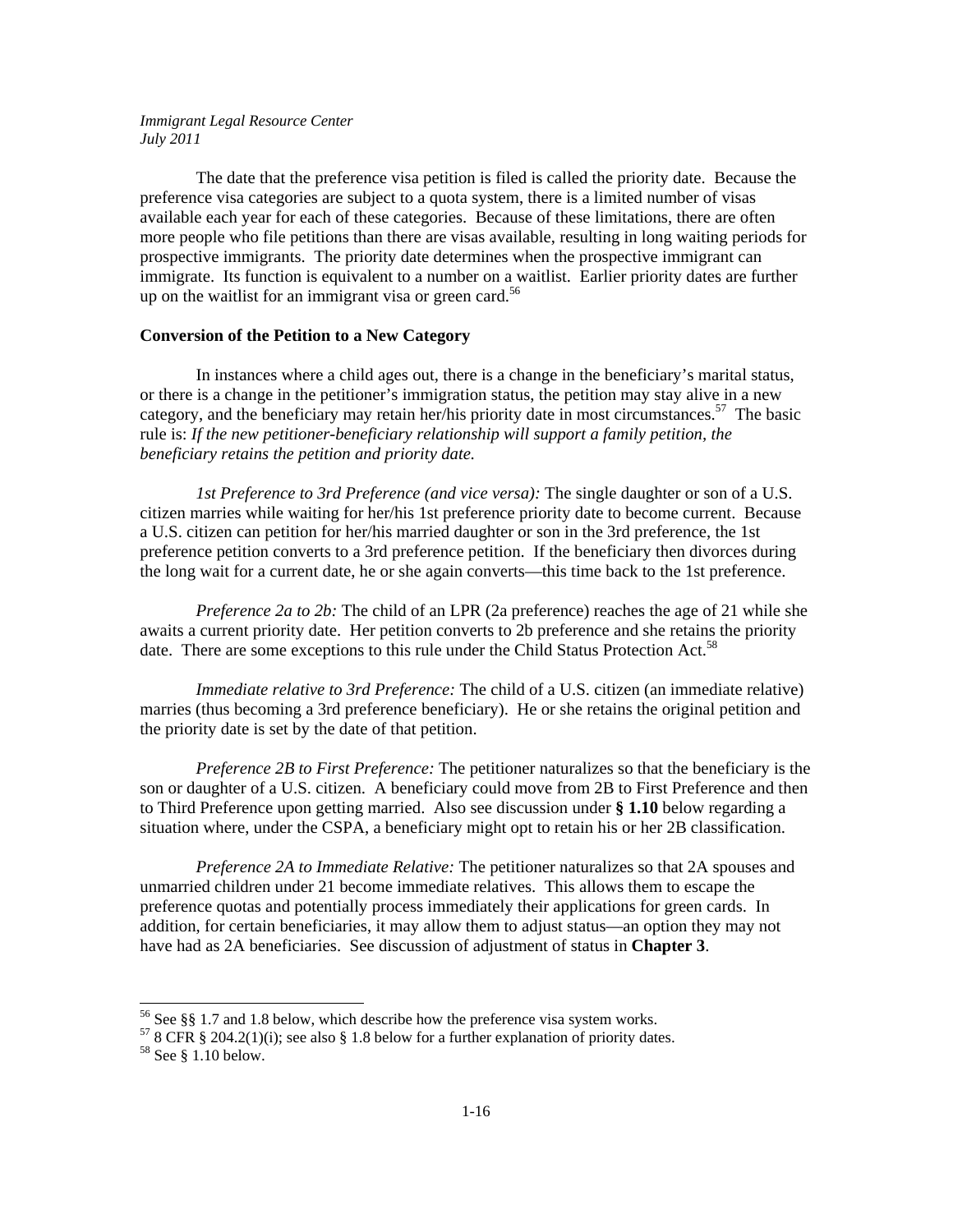**Note:** It used to be that an immediate relative child who turned 21 would automatically convert to  $1<sup>st</sup>$  preference. However, under the Child Status Protection Act (CSPA), effective August 6, 2002, the beneficiary remains an immediate relative even after turning 21, unless he or she prefers to convert to  $1<sup>st</sup>$  preference.<sup>59</sup>

Changes in preference categories such as those described here, therefore, imply a switch from one waitlist to another. With that switch comes a corresponding change in waiting times, such that going from one preference category to another may mean a longer or shorter waiting time to apply for an immigrant visa. $^{60}$ 

 If, however, the newly created petitioner-beneficiary relationship will not support a family petition, the beneficiary loses the petition and the priority date.<sup>61</sup>

*Child or Daughter/Son of a lawful permanent resident (Preference 2A or 2B) Marries:* If the child or daughter/son of an LPR marries, he or she has nowhere to go in the preference system because there is no visa category for *married* sons and daughters of lawful permanent residents. Therefore he or she loses her petition *and* priority date. When and if her parent naturalizes, the newly naturalized parent can file a new petition and the wait begins again.

**Note:** If the parent *naturalized first*, before the child or daughter/son married, then the parent's naturalization would first determine the change in category—from preference  $2B$  to  $1<sup>st</sup>$  preference in the case of an unmarried son/daughter. The subsequent marriage of the son/daughter would then change the petition to a new category—from  $1<sup>st</sup>$  preference to  $3<sup>rd</sup>$  preference. Throughout all the changes, the beneficiary would retain the petition and the priority date, which would determine her place in each new waitlist. $62$ 

**Practice Tip:** If an LPR naturalizes after petitioning for her/his single child or daughter or son who marries after the petition is filed, compare the date the parent naturalizes with the date of the marriage. If the naturalization date comes first, the petition is alive. If the child or daughter/son married first, the petition and priority date are lost.

**Example:** See the chart below for examples as to whether the specified relative can have a family visa petition filed on her/his behalf, as well the appropriate immigration category. See also **Appendix 1-B**.

 $59$  Id.

<sup>&</sup>lt;sup>60</sup> See §§ 1.7 & 1.8 below.

<sup>&</sup>lt;sup>61</sup> See § 1.12 below on automatic revocation of visa petitions.

 $62$  Note that if the son/daughter of the naturalized USC parent in this example qualifies as a "child" he or she may have either become an immediate relative when his or her parent naturalized, and may therefore qualify to apply for a green card immediately, or he or she may qualify for derivative citizenship, depending on the facts.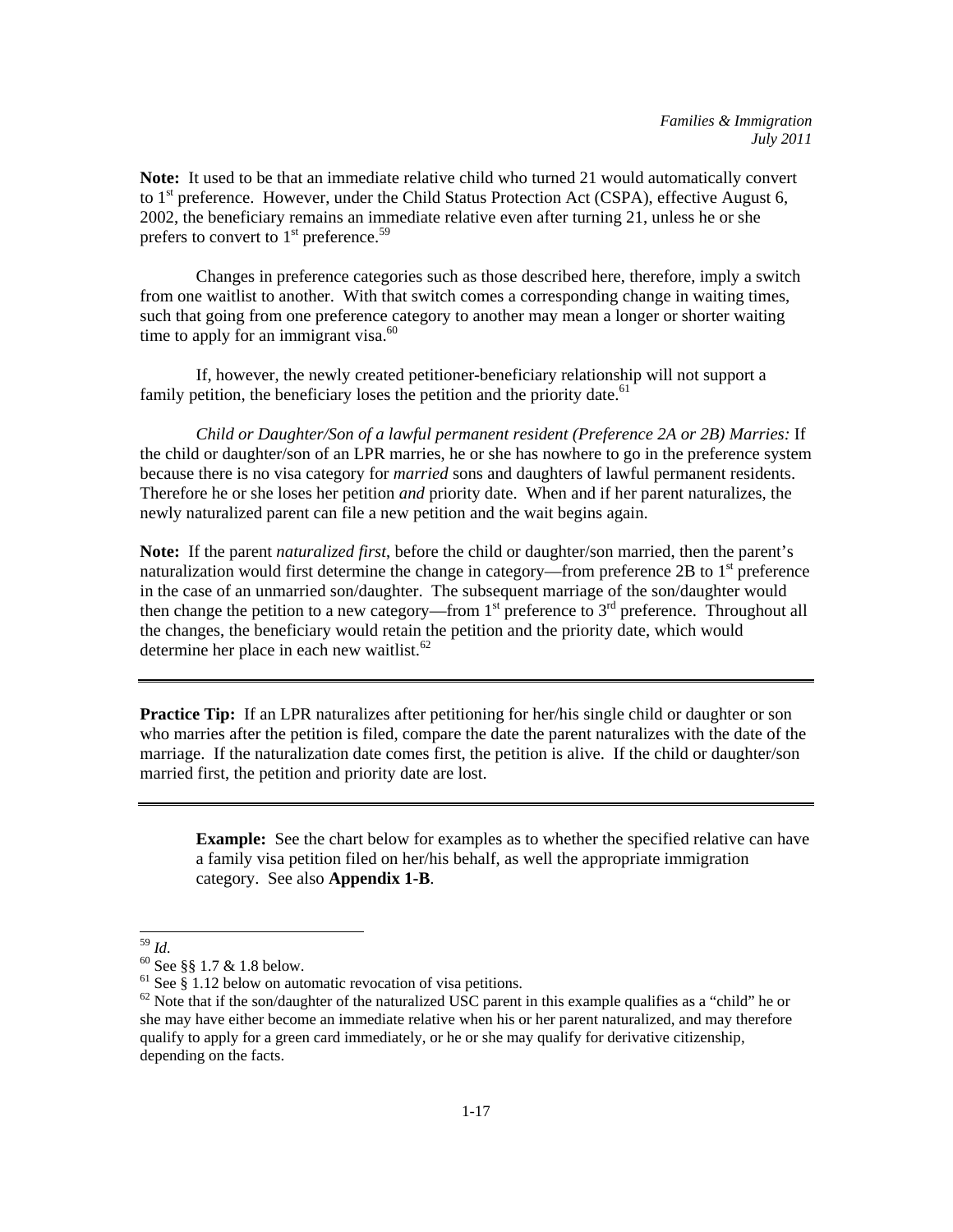| Relative                                         | Category                                        |
|--------------------------------------------------|-------------------------------------------------|
| Carmen is a lawful permanent resident who        | Second preference, 2A.                          |
| wants to petition for her husband.               |                                                 |
| Joaquin would like to immigrate through his      | Cannot immigrate.                               |
| son, a lawful permanent resident.                |                                                 |
| Martin, who is 35 and a U.S. citizen, wants to   | Fourth preference.                              |
| petition for his brother.                        |                                                 |
| Martin also wants to petition for his uncle and  | Cannot immigrate.                               |
| cousins.                                         |                                                 |
| John, who is single and 20 years old, would      | Yes, John can immigrate. Once he turns 21,      |
| like to immigrate through his mother, a U.S.     | however, he will have to immigrate as a first   |
| citizen. He has delayed getting his birth        | preference, unless his mother filed the I-130   |
| certificate to you. Will his next birthday have  | before he turned 21 and "locked in" his age     |
| any effect on the petition?                      | under the CSPA, which would allow him to        |
|                                                  | remain an immediate relative indefinitely.      |
| Michelle is a lawful permanent resident who      | Second preference 2B.                           |
| wants to petition for her 25-year-old son        |                                                 |
| Jacques, who is unmarried.                       |                                                 |
| Jacques hopes someday to marry his girlfriend,   | If Jacques marries, he cannot immigrate         |
| Renee. Would that affect the visa petition       | through his LPR mother. A permanent resident    |
| Michelle wants to file?                          | cannot petition for a married son or daughter.  |
| Michelle becomes a U.S. citizen. What kind of    | Michelle could file a first preference petition |
| petition could she file for Jacques now? What    | for her unmarried son. If Jacques marries after |
| if he marries Renee?                             | Michelle naturalizes, the petition will convert |
|                                                  | to a third preference petition for her married  |
|                                                  | son. Renee could be a derivative beneficiary of |
|                                                  | the petition.                                   |
| Zoila is a lawful permanent resident who wants   | Yes, once she becomes a U.S. citizen she will   |
| to petition for her married daughter. Zoila is   | be able to immigrate her married daughter as a  |
| about to apply for U.S. citizenship. Will        | third preference. Now as an LPR, however she    |
| Zoila's becoming a U.S. citizen help her         | cannot petition for her married daughter.       |
| daughter immigrate?                              |                                                 |
| Sofia is a U.S. citizen who is 18 years old. Her | Sofia cannot petition for her mother until she  |
| mother would like to immigrate.                  | turns 21.                                       |

# **§ 1.6 Derivative Beneficiaries**

 People who immigrate under the preference system have an important right: their spouses and children can immigrate along with them, on the same petition, so the family will not be split up.63 The **principal beneficiary** is the person immigrating under the preference system. The spouse and children who immigrate with him or her are the **derivative beneficiaries**.

 $63$  INA § 203(d).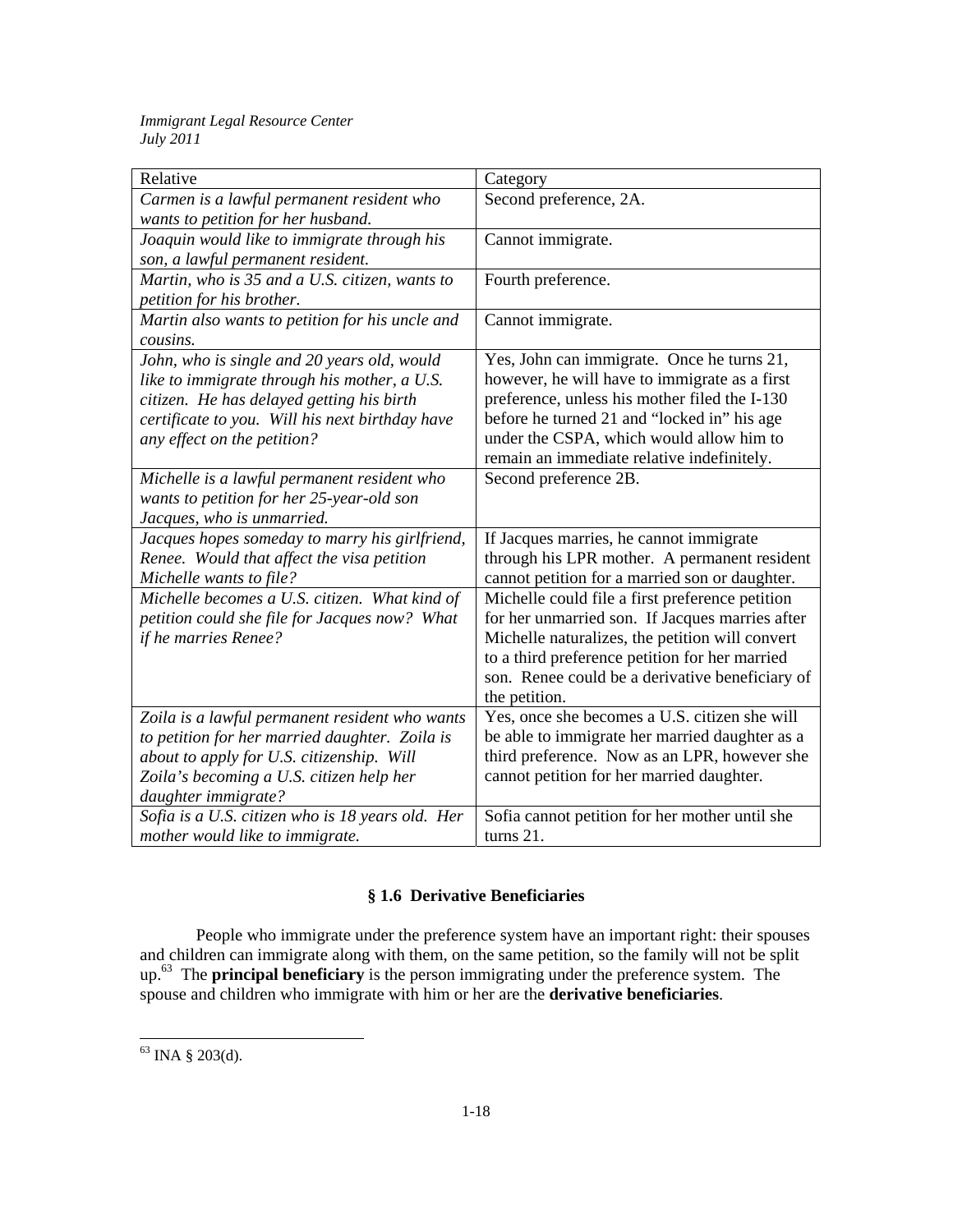There is a very easy way to see if someone can immigrate as a derivative beneficiary. Simply ask two questions:

- 1. Will the principal beneficiary immigrate through a preference visa petition?
- 2. Does that person have a spouse or child?

 If the answer to both questions is yes, the spouse and/or child qualify as derivative beneficiaries.

**Example:** Ramona, a U.S. citizen, files a visa petition on behalf of Rafael, her son. Rafael is married and has 18 and 25 year old sons. When the time comes for Rafael to apply for lawful permanent resident status, who can apply along with him?

First ask: Will Rafael (the principal beneficiary) immigrate on a preference visa petition? Yes, he will immigrate as a third preference immigrant because he is the married son of a U.S. citizen.

Then ask: Does Rafael have a wife or children? Yes, Rafael has a wife and an 18-yearold child. They can immigrate as derivatives. His 25-year-old son is not a "child" under the INA because he is over  $21<sup>64</sup>$  Therefore, he cannot immigrate as a derivative beneficiary.

 Separate I-130 visa petitions may only be filed for derivative beneficiaries in the 2A classification, where children are also eligible for 2A classification, independent of the principal beneficiary parent. Therefore, it may be a good idea for petitioners to file separate 2A petitions for their spouse and their children, especially where the petitioner is likely to naturalize in the near future.<sup>65</sup> Each family member must file his or her own separate application for an immigrant visa or adjustment of status at the second and final step in the immigration process. They also must prove the family relation to the principal beneficiary.

 **Example:** Rafael's mother filed just an I-130 visa petition, for Rafael for third preference classification. When Rafael immigrates, he, his wife and his younger son each must submit an application for lawful permanent residence. Plus, his wife must submit a marriage certificate and his son a birth certificate to prove that they are Rafael's relatives—just as they would do if Rafael had filed a separate visa petition for each of them.

 If a 2A derivative beneficiary (child) turns 21 before immigrating (meaning, before completing consular processing and being inspected and admitted to the United States or going through the process of adjustment of status to become a permanent resident), the person might "age-out" and no longer qualify as a derivative beneficiary at the time his or her parent

 $64$  See § 1.2, above.

<sup>&</sup>lt;sup>65</sup> See the Practice Tip, below.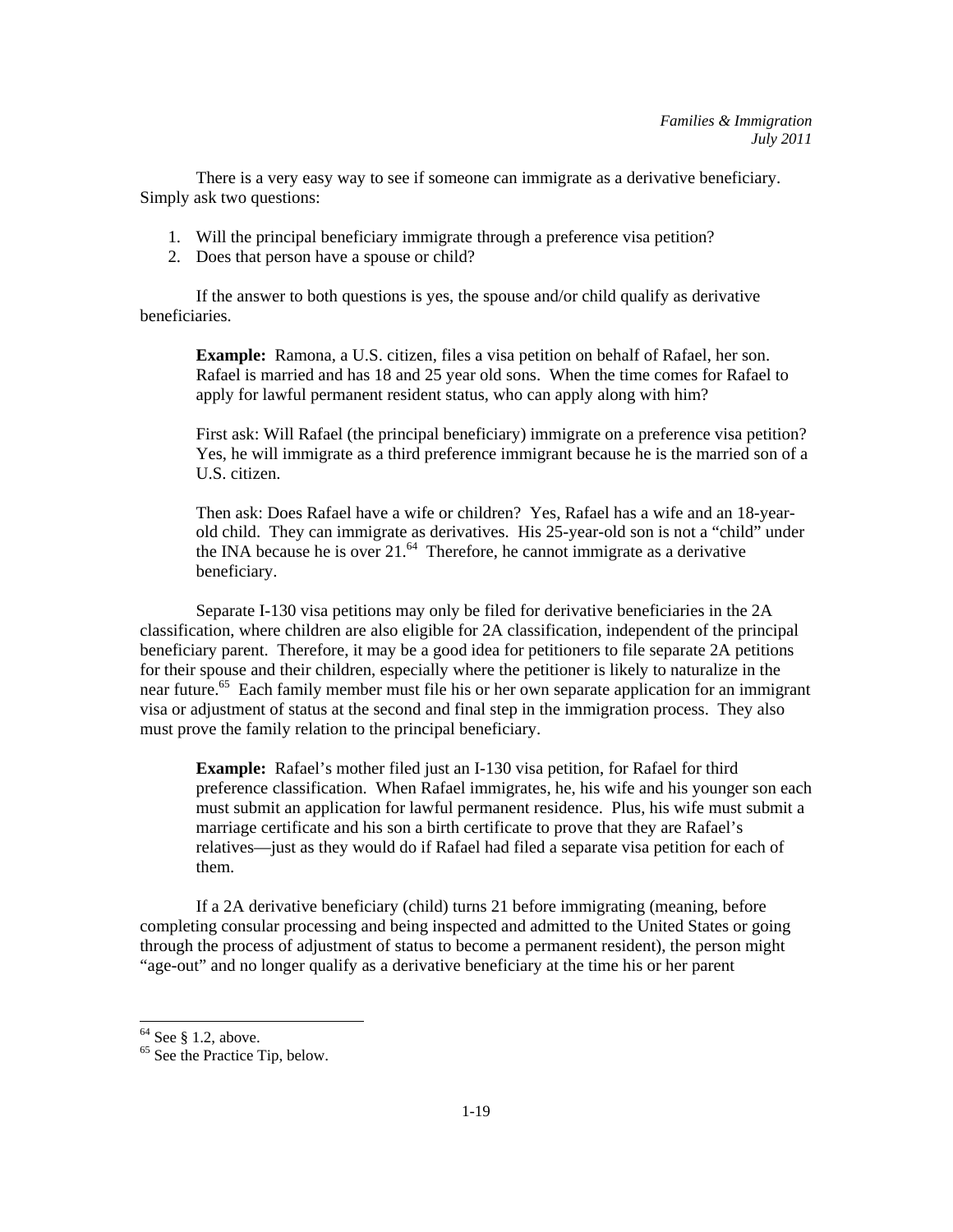immigrates (unless the Child Status Protection Act (CSPA) prevents that).<sup>66</sup> If the CSPA does not prevent the person from aging out, the petitioner should file a separate I-130 on behalf of that son or daughter, under preference category 2B. The beneficiary in the 2B classification will retain the priority date of the principal beneficiary parent from the 2A petition (referred to as **recapturing a priority date**) to avoid being placed at the end of the waiting list.<sup>67</sup>

There are no derivative beneficiaries of **immediate relative** visa petitions.<sup>68</sup> Anyone who immigrates as an immediate relative must qualify in his or her own right and the petitioner must file separate visa petitions for each person.

 **Example:** Steve is a U.S. citizen who files an immediate relative petition for his wife, Marie. Marie's six-year-old daughter Lisa cannot immigrate as a derivative beneficiary of the petition. Steve must file a separate immediate relative visa petition for Lisa as his stepchild.

**Practice Tip:** Submitting a separate family petition, even if the relative would qualify for derivative status, may be advisable. If the principal beneficiary spouse dies before the visa process is completed, the petitioner must file new petitions for his or her deceased spouse's children. Recapturing the original beneficiary's priority date may be problematic. The same is true if the principal beneficiary divorces the petitioner. An LPR, especially one who is planning to naturalize, should submit separate family petitions for a spouse and children. Once the petitioner has naturalized, a beneficiary spouse becomes an immediate relative, and any children who were derivatives of the spouse's application are no longer eligible as derivatives.

**Example:** Examples of when the following family members can immigrate as principal and derivative beneficiaries based on the two-step analysis.

- *1. Roberto is the brother of a U.S. citizen. He has a wife and 6-year-old son.* 
	- a. Will Roberto immigrate through a preference visa petition? *Yes. Roberto is a fourth preference because he is the brother of a U.S. citizen.*
	- b. Does Roberto have a spouse or child? *Yes. His wife and 6 year old son qualify as spouse and child, so they can be derivative beneficiaries.*

 $66$  See § 1.10 below.

 $67$  See § 1.8 below for an explanation of priority dates.

 $^{68}$  See § 1.2 above.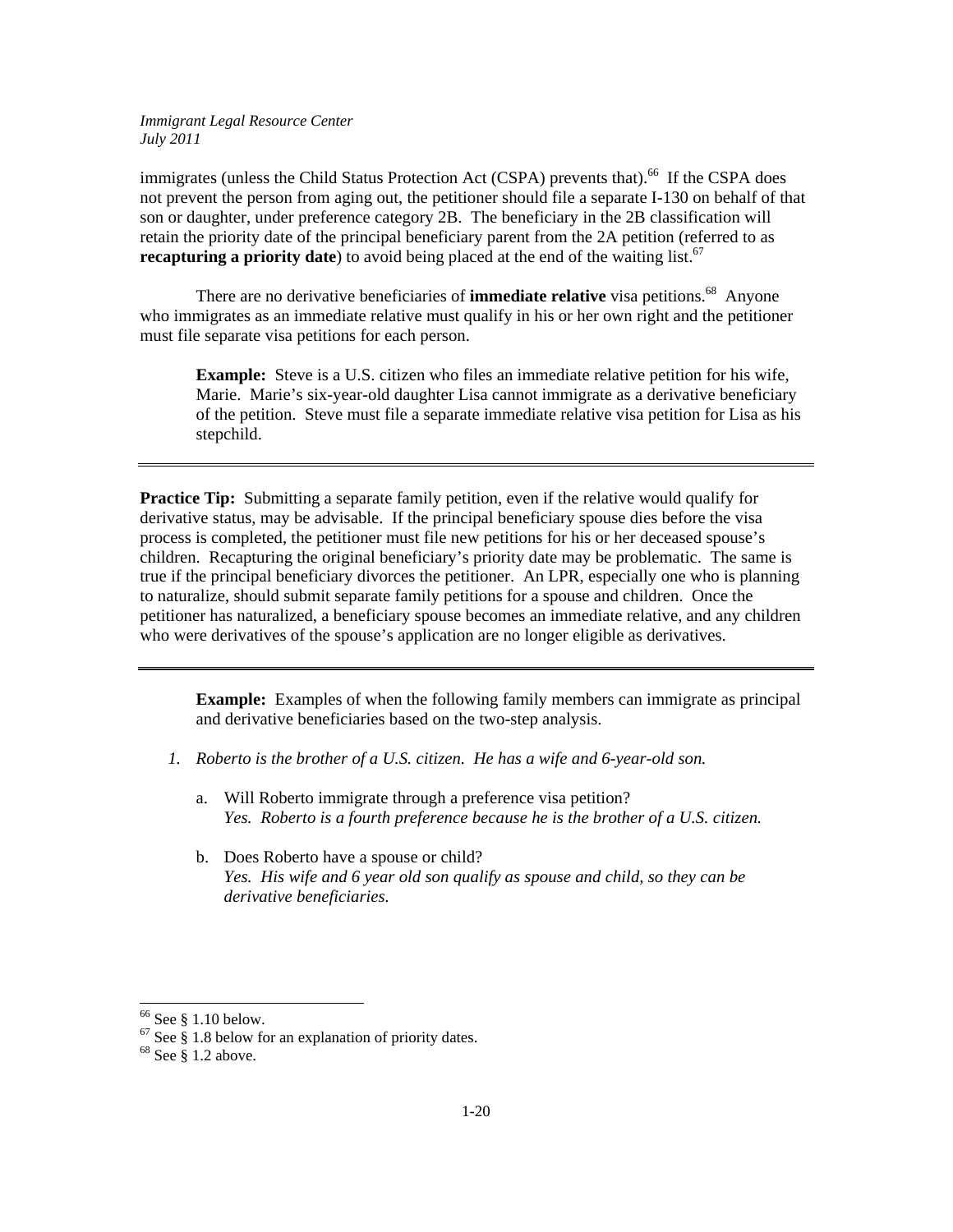- *2. Marta is the daughter of a U.S. citizen. She has a husband, a married 19 year old son, and an unmarried 21 year old son.* 
	- a. Will Marta immigrate through a preference visa petition? *Yes. Marta is a third preference relative.*
	- b. Does she have a spouse or child (as defined in the INA)? *Only Marta's husband can qualify as a derivative beneficiary, unless the CSPA helps the 21 year old unmarried son.*
- *3. Li is the wife of a lawful permanent resident. She has a 3 year old daughter from a previous marriage. [Note: Is there another way Li's daughter could immigrate?]* 
	- a. Will Li immigrate through a preference petition? *Yes. Li is a second preference relative.*
	- b. Does she have a child who can immigrate with her? *Yes. Li has a child who qualifies as a derivative beneficiary. Her child could also immigrate through a separate petition as her husband's "stepchild."*
- *4. Susanna is the unmarried 20-year-old daughter of a U.S. citizen. She has a baby girl.* 
	- a. Will Susanna immigrate through a preference petition? *NO. Susanna is an immediate relative, and therefore will immigrate through an immediate relative petition.*

#### b. Can her child immigrate with her?

 $\overline{a}$ 

*No. Her child cannot be a derivative beneficiary because Susanna is not a preference petition beneficiary. If Susanna waits to immigrate until she is over 21, her petition will convert to first preference, and her child could then immigrate with her as her derivative. However, converting to the first preference category would also mean that an immigrant visa would no longer be immediately available for Susanna, and she may have to wait several years on the first preference waitlist in order to apply for permanent residence. Therefore, an alternative option could be for Susanna to immigrate now as an immediate relative of her USC parent and once she becomes an LPR, she can file an I-130 petition for her child under the 2nd preference category, 2A.*<sup>69</sup>

<sup>&</sup>lt;sup>69</sup> See §§ 1.7 & 1.8 for a further explanation of how to evaluate a person's options in light of the various waitlists.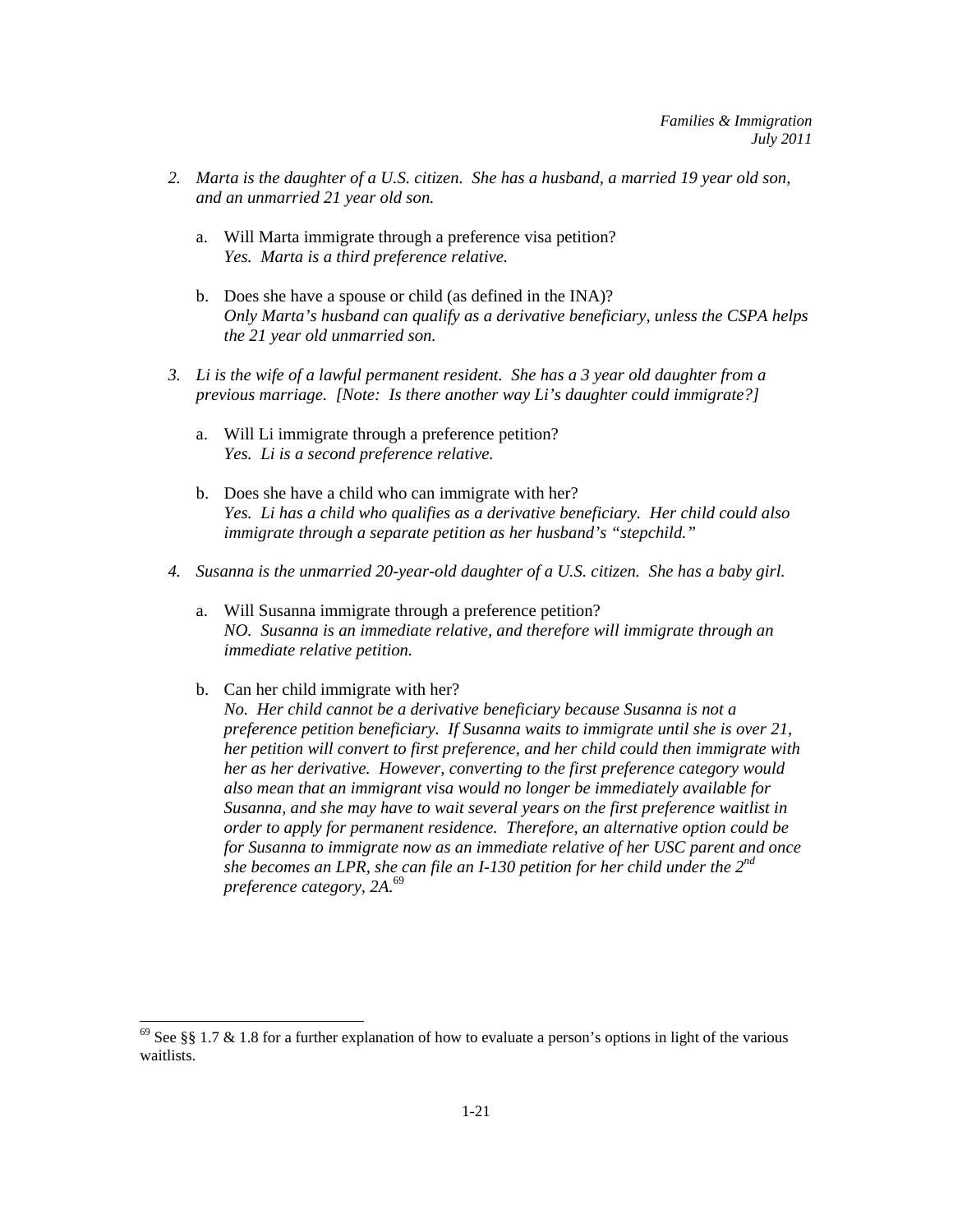$\overline{a}$ 

*5. Soheyla has just become a US citizen. She wants to petition for her parents, but her mother is concerned about leaving Soheyla's 16 year old twin sisters behind.* 

Soheyla can petition for her parents as immediate relatives, but there are no derivatives of immediate relatives so that the twins cannot immigrate with Soheyla's parents. Soheyla can file fourth preference petitions for her twin sisters, but the wait to immigrate would be very long. However, once the parents have immigrated as immediate relatives, they can file I-130 petitions for their 16 year old daughters under the 2A preference category. Sometimes, one parent immigrates first so that the second parent can stay in the home country with the minor children.

#### **§ 1.7 How the Preference System Works**

 Probably the first question a visa client will ask you is when he or she will be able to immigrate. As discussed above, immigration through a family petition is a two-step process. The first step is submitting a visa petition and the second step is applying for the immigrant visa and permanent resident status. Once the petition is approved, an immediate relative beneficiary may go to step two and apply for immigration. A preference petition beneficiary, however, must wait until a visa is available under the preference system before going on to step two. Understanding how the preference system works will help you analyze visa cases.

**The Preference System.** When we discuss family visas in the preference system, we are talking about people who immigrate through the first, second, third, and fourth preference categories.<sup>70</sup>

 CIS can approve an unlimited number of preference visa *petitions* each year. But not everyone with an approved petition will be able to immigrate.

 Only a certain number of people who are born in each country can immigrate to the United States each year under the family preference system. Each time someone immigrates to the United States under the preference system, one visa is **charged to** (subtracted from) the numbers of visas set aside for the country where the person was born. If more people per year want to immigrate than there are visas, that country develops a waiting list or "visa backlog."

As far as theory goes, that is about all you need to know. *The more people who want to immigrate from a country each year over its visa allotment, the longer the waiting list for that country will be.* For that reason, someone from France or Uruguay may be able to immigrate much faster than someone with a similar visa petition from Mexico or the Philippines.

**Example:** Only 30,130 people can immigrate to the United States from any one country each year. Each year many thousands more people from Mexico apply to immigrate to

<sup>&</sup>lt;sup>70</sup> See § 1.13 for a discussion of persons immigrating through the Diversity Program, or Employment Visas.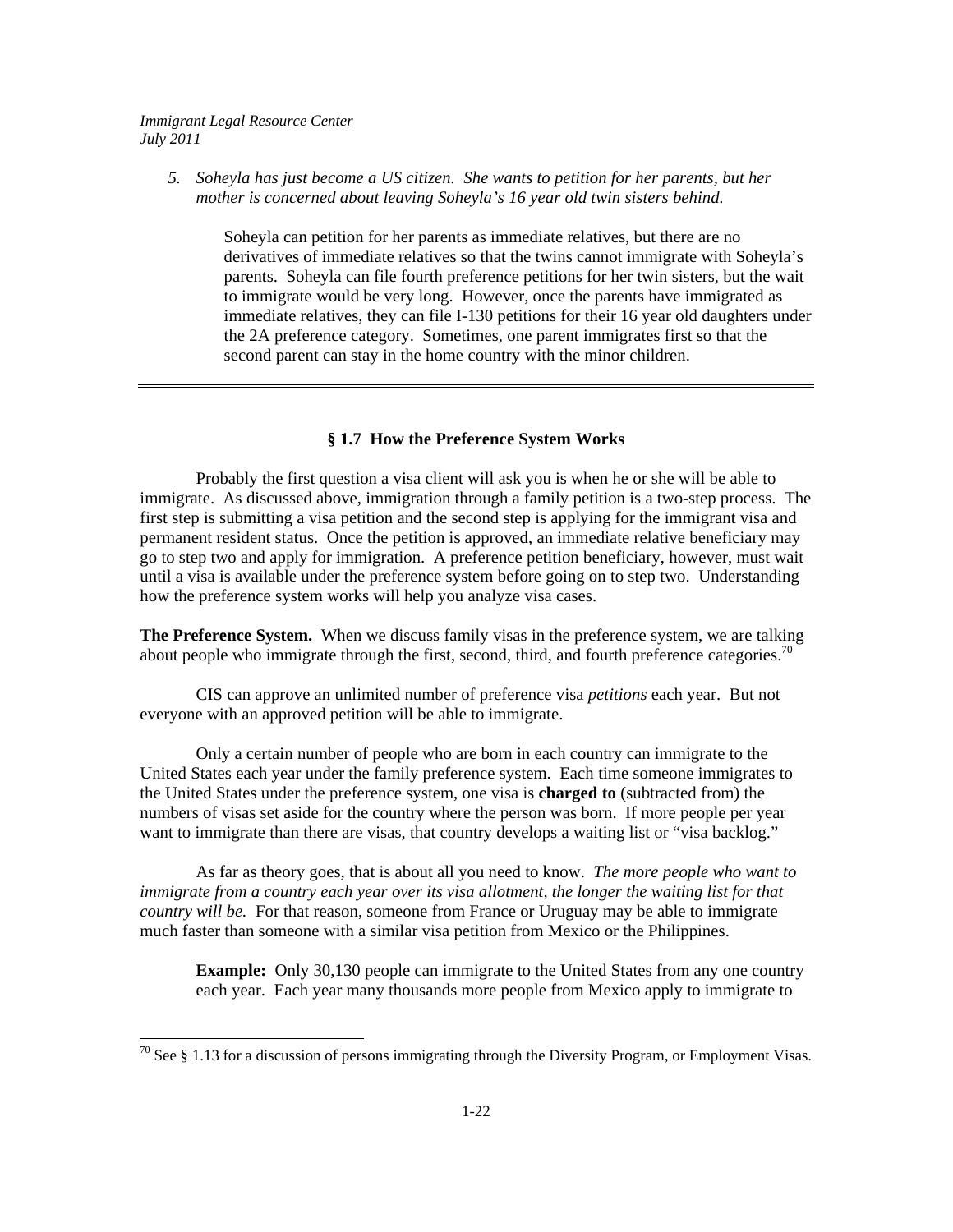the United States. For this reason, Mexican nationals face a wait of several years to immigrate through the preference system.

 Each year, a far smaller number of people apply to immigrate to the United States from France. For that reason, many applicants from France have a relatively short wait.

**Changes in the System under the Immigration Act of 1990.** The Immigration Act of 1990 set up a complicated system for how many visas go to each preference category.

 One of the most important changes in the Act was to allow extra visas for the second preference category, and especially for the spouses and "children" (unmarried and under 21) of permanent residents, category 2A. In the past, this category has had a wait of 10 to 12 years for some countries. Under the current system, the backlog is now approximately 5 to 7 years even for countries with the biggest preference backlog, such as Mexico and the Philippines. However, for unmarried sons and daughters of permanent residents, who are also in the second preference, category 2B, the backlog as of this writing, is approximately 7 to 19 years.

# **§ 1.8 Using the State Department Visa Bulletin to Make an Estimate of When Your Client Can Immigrate**

Each month the U.S. State Department issues a Visa Bulletin.<sup>71</sup> With the right information, you can consult the State Department Visa Bulletin to see if your client is eligible to immigrate. When a backlog exists, predicting exactly when the client will be able to immigrate is impossible. But the Bulletin may be used to make a *very rough estimate* of when the client might be able to immigrate in the future. To do this you need to know the following information about the intending immigrant:

- 1. The priority date of the visa petition
- 2. The country of chargeability
- 3. The preference category
- 4. How fast the preference category has been advancing in the last 2-3 years.

# **A. Priority Date**

 The date that the I-130 visa petition is *filed* with the CIS becomes, upon approval of the I-130, the beneficiary's "priority date" in the preference system.<sup>72</sup> That date establishes the person's place in line to wait for a visa and to determine when the person can immigrate. The priority date is the date that the CIS received the petition and accepted the fee, not the date that

 $71$  The Visa Bulletin can be accessed through the State Department's website at http://travel.state.gov/visa/bulletin/bulletin\_1360.html.  $\frac{72}{72}$  22 CFR § 42.53(a).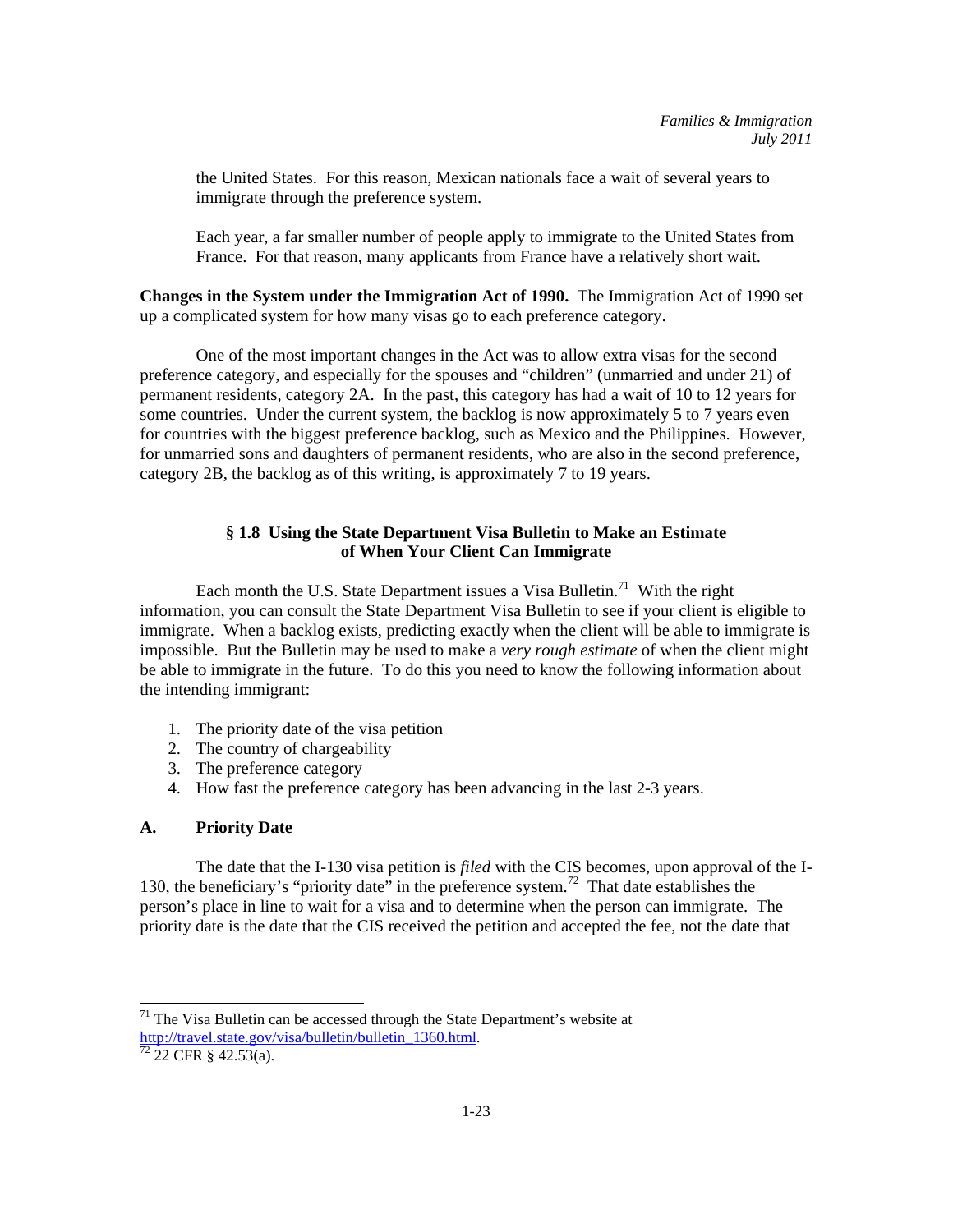the petition was approved.<sup>73</sup> This is only fair, because in some cases the petition might not be approved for several months or even years after filing it.

**Example:** Ana filed a petition for her sister Elsa on May 2, 2002. The petition was approved on July 9, 2002. Elsa's priority date is May 2, 2002.

**Practice Tip:** Shortly after (usually a few weeks) the petitioner files the I-130 at the CIS Regional Service Center, he or she should receive a receipt notice on Form I-797. It is possible, however, that CIS will reject the filing for an error and return the packet with a notice that describes the error. Once the filing is accepted by CIS, the receipt notice issued will indicate when CIS received the petition. This is the priority date. The approval notice will be issued once the petition is adjudicated, up to two to three years after filing in some cases, with the time dependent on the kind of petition. The priority date should be listed on the approval notice but separately from the date of approval.

#### **"Recapturing" Old Priority Dates**

In a limited number of situations, immigrants can take advantage of earlier priority dates:

**1.** *Western Hemisphere nationals who established a priority date prior to January 1, 1977* may use that date in any other visa petitions. Before 1977, people who had U.S. citizen children could register and obtain a priority date. Some of these people may carry socalled "*Silva* letters" as beneficiaries of the lawsuit, *Silva v. Bell*, 605 F.2d 978 (7th Cir. 1979). Other people may have had a parent or spouse immigrate before 1977 and, as a result, may qualify for an earlier priority date. Old Western Hemisphere priority dates show up increasingly rarely. When they do, however, the pre-1977 priority date can be used in any family preference category.

> **Example:** Eduardo had a U.S. citizen child and registered with a U.S. consulate on June 1, 1976. He never immigrated. Now his brother is a U.S. citizen and has filed a 4th preference for him. Eduardo can use his old priority date of June 1, 1976.

**2.** *Children who were 2A derivative beneficiaries (discussed in § 1.6) but now have turned 21* may be able to use the priority date of their parent, the former principal beneficiary.

> **Example:** Gina is an LPR who files an I-130 petition for her husband under the 2A preference category. Since their child, Soledad, is a minor, Juan and Gina believe that she will be able to immigrate as a derivative with her father before her 21st birthday; hence they do not want to spend the money to submit a separate I-130 for her. Juan's priority date is May 1, 2000.

 $73$  8 CFR § 204.1(c).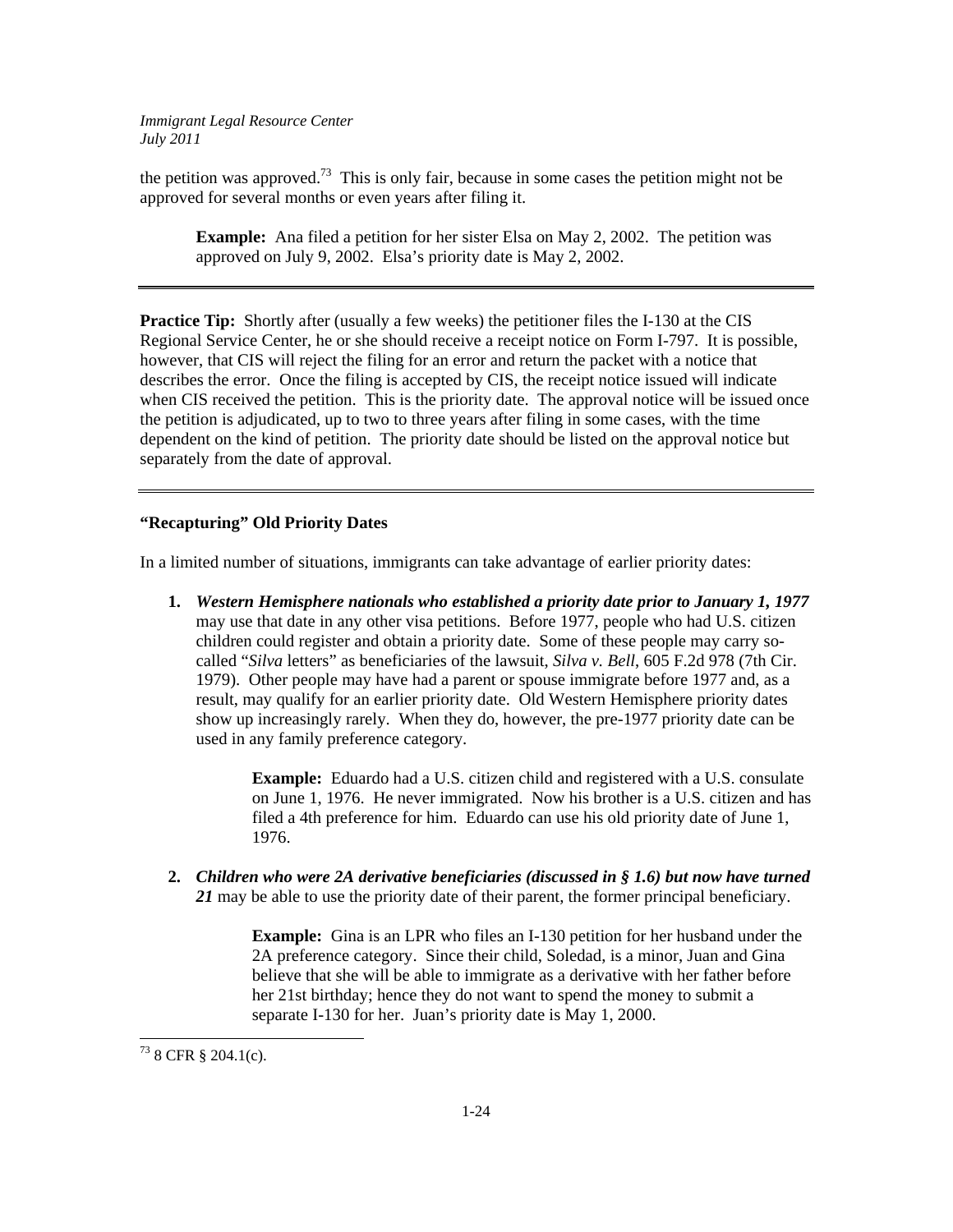However, visas advance slowly and in the year 2006 Soledad turns 21 before she can complete consular processing and immigrate. On June 1, 2011, Gina submits a new I-130 for Soledad. Fortunately, because Soledad was a derivative beneficiary of a 2A petition filed by Gina, she can retain the filing date of the petition for the principal beneficiary (her father). So, she can "recapture" the priority date of May 1, 2000—not the date of filing, June 1, 2011.<sup>74</sup>

For "recapturing" an earlier priority date, the visa petition must not have been revoked.<sup>75</sup> If the petition has not been revoked, the CIS deems the approval of the new petition to be a reaffirmation of the initial petition and reinstates the priority date from the original.<sup>76</sup>

**Practice Tip:** To request the acquisition of an old priority date, send a letter requesting the earlier date with an explanation of the reason you believe the beneficiary is entitled to that date. You can send the request as a cover letter with the I-130 or, if necessary, later while the petition is pending.

### **B. Country of Chargeability**

 Sometimes a question comes up about the country to which the person's visa will be charged. This can make a tremendous difference, since the visa backlog from one country may be a few months, while the wait may be several years from another.

 As a general rule, the person's place of birth is the country or territory to which a visa will be charged. This is true even if the person has become a citizen of another country.

**Example:** Enrique was born in Mexico but has acquired citizenship in Guatemala. His country of chargeability is Mexico.

 In some situations, an exception may apply and immigrant applicants can "cross-charge" to a different country. Spouses who are immigrating together, but were born in different countries can pick the most beneficial country of chargeability. Similarly, a 2A spouse whose lawful permanent resident spouse was born in a different country may use the lawful permanent resident spouse's country of chargeability, if more favorable. And, children can cross-charge to a country of chargeability of the parent he or she is immigrating with or following to join.<sup>77</sup> Finally, if a person is born in country where neither of his or her parents had citizenship or permanent residence, the person's country of chargeability can be the country of either of his parents' birth

<sup>&</sup>lt;sup>74</sup> See 8 CFR § 205.1(a)(3)(ii)(E). Note that Soledad might still qualify as a "child" under the Child Status Protection Act (CSPA). See § 1.10 below, which describes how the CSPA works.

 $75$  See § 1.12, below on revocation.

<sup>76</sup> See 8 CFR § 204.2(h)(2).

<sup>77</sup> See INA § 202(b), and 22 CFR § 42.12.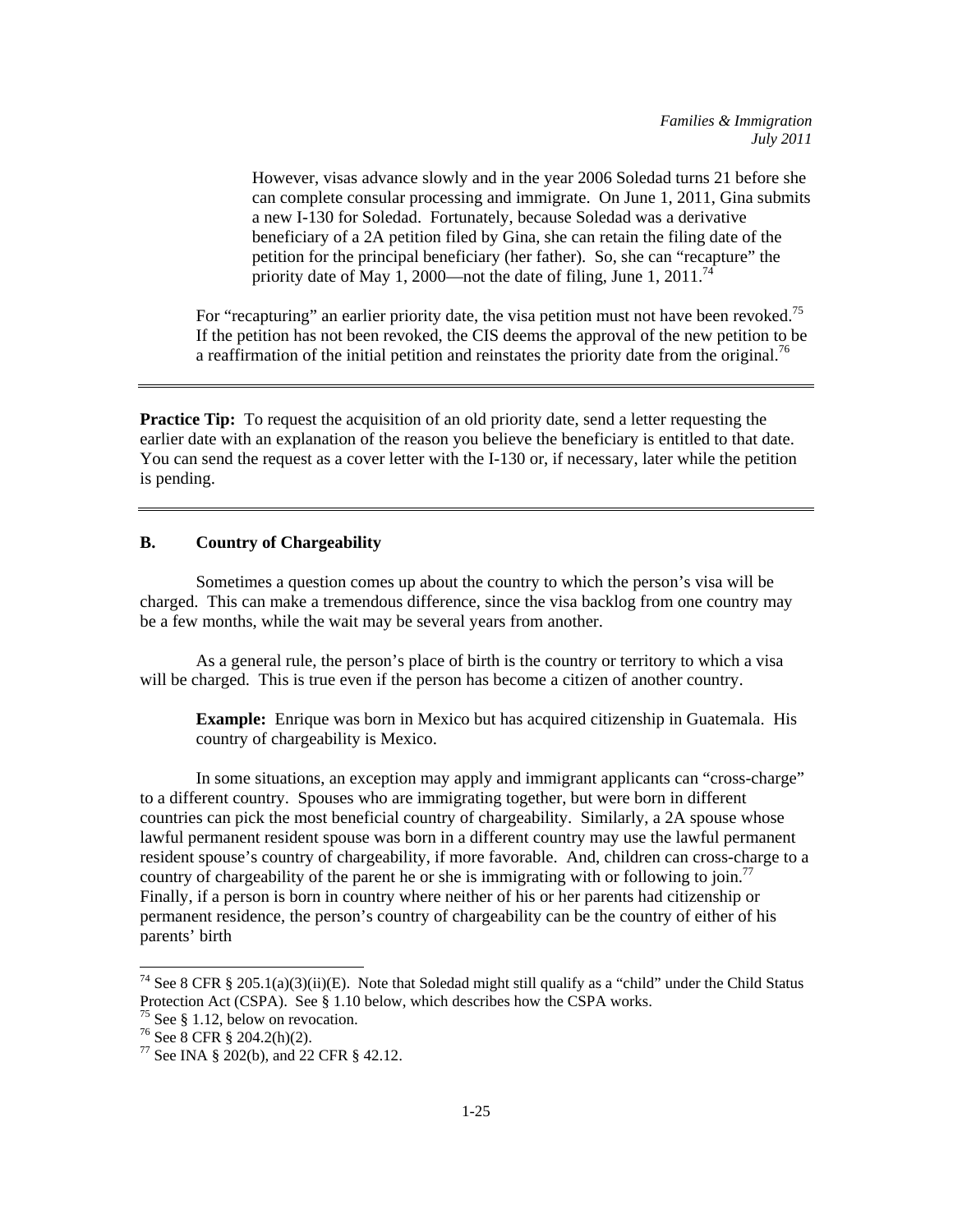# **C. Preference Category**

 This is the category of the visa petition, for example second preference 2A for the immigrating spouse of a lawful permanent resident.

**HOW TO READ THE VISA BULLETIN:** Look at the copy of a State Department Visa Bulletin in **Appendix 1-C**. First, notice the date at the top. This shows the month to which this visa bulletin is pertinent. The State Department issues a new visa bulletin each month and most of the information in the bulletin changes from month to month. So checking the new visa bulletin each month is important.

Along the left side of the bulletin chart are all the categories of preference visas. Across the top is a list of countries called the "areas of chargeability." The first category says "All Chargeability Areas except Those Listed." Known as the "worldwide" category, it includes all countries not separately listed. For example, Argentina does not have a separate listing in the bulletin. Therefore, a person from Argentina should use the numbers listed in the "All Chargeability" column. The countries that fall into this category usually have the smallest backlogs and thus the shortest waiting periods.

If the person is from a country that has its own separate listing, such as China, India, the Dominican Republic, Mexico or the Philippines, he or she must consult that country's column of information.

If you draw a line from the relevant preference category and across from country of chargeability you will find a date. That is the priority date of persons from that country, and in that preference category, for whom immigrant visas are available now. The rule to reading the Bulletin is:

If your client's priority date falls *before the date listed*, a visa is now available and she can immediately apply for lawful permanent resident status. If your client's priority date falls *on or after the date listed*, no visa is available to her that month and she must wait longer.

**Example:** Look at the July 2011, Visa Bulletin on **Appendix 1-C**. Pretend today is December 15, 2010. Sarwan, who is single, was born in India in 1981. On March 6, 2003, his permanent resident mother filed a second preference visa petition for him. The petition was approved in 2006. The priority date for second preference 2B visa petitions from India on the chart is July 1, 2003. Sarwan's priority date, March 6, 2003, is before the priority date listed in the Visa Bulletin. Therefore, Sarwan is eligible to immigrate now.

Louise was born in Haiti. On February 22, 2003, her U.S. citizen sister filed a visa petition for her. The priority date for fourth preference petitions worldwide is March 8, 2000. Louise is not eligible to immigrate now, because her priority date falls after the date in the Visa Bulletin.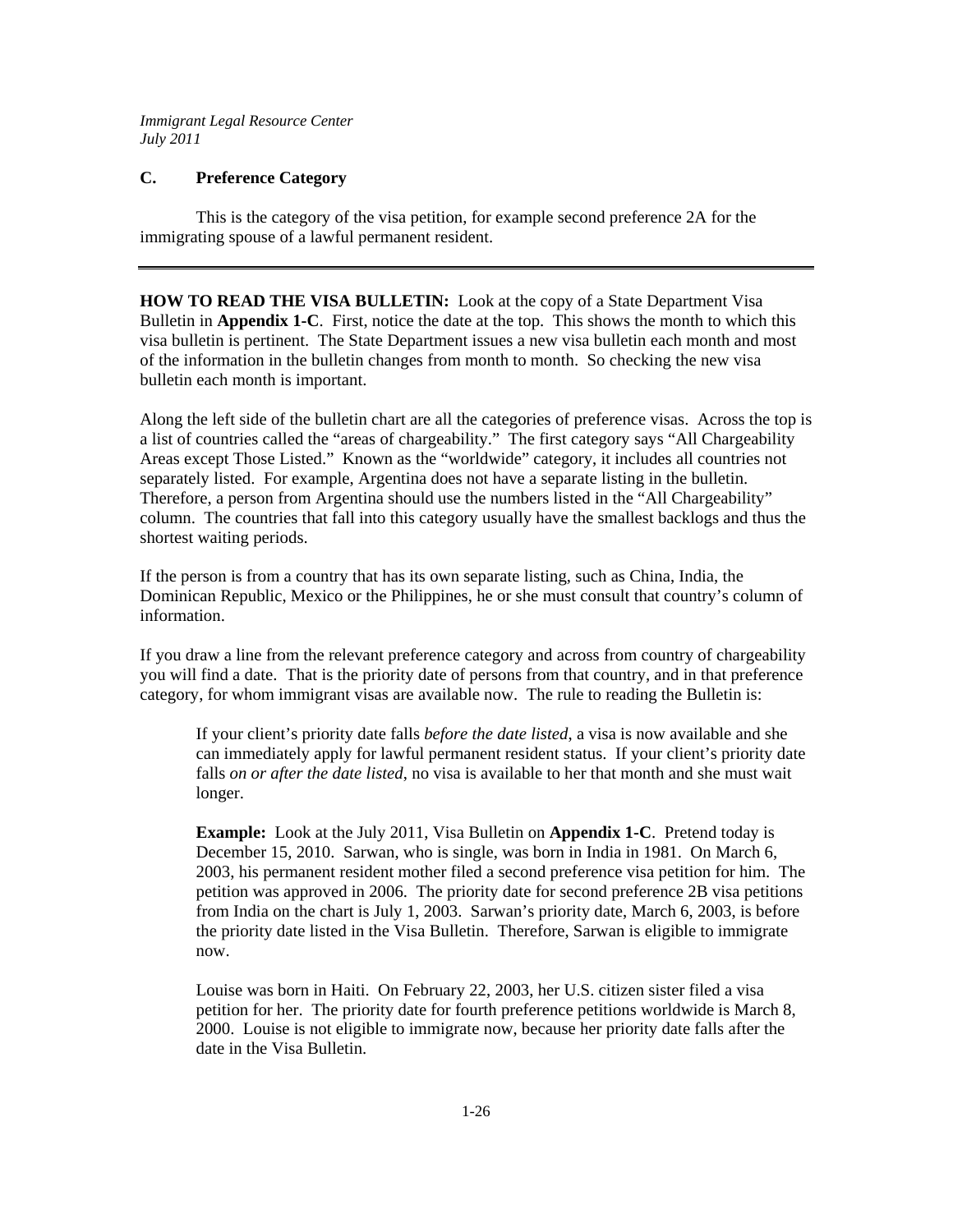Sometimes, categories show the letters "C" or "U" instead of a date. The letter "C" means that the category is current and there is no waiting for a visa, no matter when the petitioner filed the petition. The letter "U" means that the category is unavailable. All the visas in that category and country have been used up for the current year. Some visas may become available at the end of the year or the beginning of the next year's accounting in October (CIS operates on a fiscal year basis, beginning every October  $1<sup>st</sup>$ ). Until then, the person cannot immigrate no matter when his or her visa petition was filed.

**TO ORDER THE STATE DEPARTMENT VISA BULLETIN:** You can receive the monthly State Department Visa Bulletin. There is no charge. To be placed on the Department of State's E-mail subscription list for the Visa Bulletin, send an e-mail to the following address: listserv@calist.state.gov and in the message body type: Subscribe Visa-Bulletin First name/Last name (example: Subscribe Visa-Bulletin Sally Doe). To be removed from the Department of State's e-mail subscription list for the Visa Bulletin, send an e-mail message to the following address: listserv@calist.state.gov and in the message body type: Signoff Visa-Bulletin.<sup>78</sup>

# **§ 1.9 Advising Your Client about When a Visa May Become Available**

 Predicting exactly when a visa will become available for a person waiting to immigrate under the preference system is impossible. The priority dates in the Visa Bulletin do not advance consistently because the number of people who apply in a particular preference category can vary from month to month, the number of people who are on the waiting list who still want to immigrate is unknown, and the number of derivative beneficiaries is unpredictable. The dates in one category may even jump ahead three months over one month of "real time" or they may stand still or even go backwards.

 Review past Visa Bulletins and read the comments in the State Department mailing to get an idea of where a preference category may be moving. However, no one can guarantee exactly what will happen. You must explain this uncertainty to clients. With experience, rough estimates can be made, but changing worldwide visa demands or changes in the law can create drastic changes.

 You can only make rough estimates as to when a client will be able to immigrate when there is a backlog. This is because no one knows exactly how many people are on the waiting

<sup>78</sup> The Visa Bulletin can also be accessed through the State Department's website at http://travel.state.gov/visa/bulletin/bulletin\_1360.html. Additionally, a recorded message with visa cut-off dates can be heard at: (202) 663-1541. The recording is normally updated by the middle of each month with information on cut-off dates for the following month.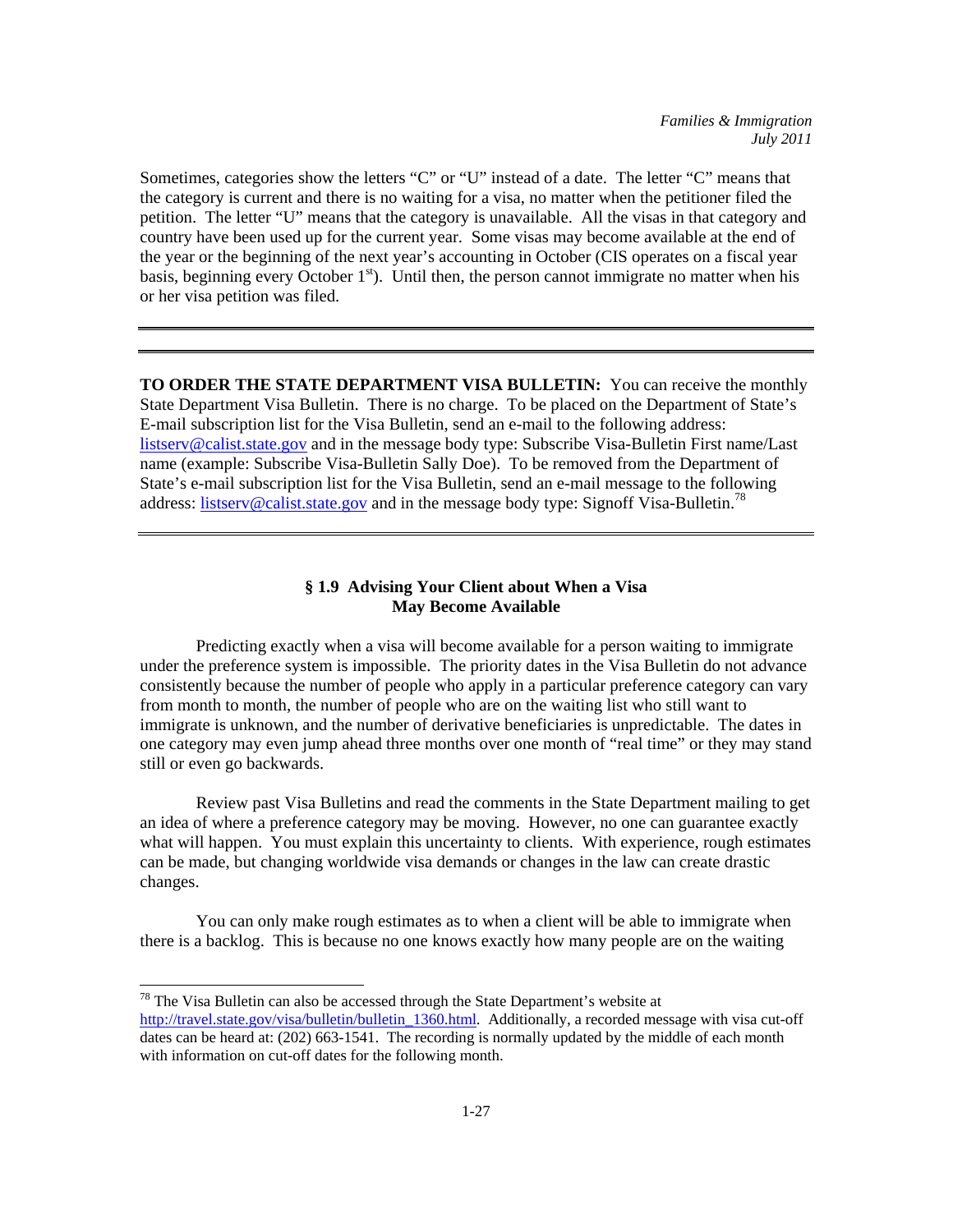list. Some may have died, changed preference categories, or changed their minds. Some may have had children, adding to the number of derivative beneficiaries ahead of you.

**Practice Tip:** Your client may have more than one family member who can file a petition for her/him. In general, when the wait between the time of filing and the time the priority date becomes current is long, consider advising your client to ask more than one family member (and perhaps all who can) to file a petition. Long waits coupled with life's uncertainty can result in loss of the ability to immigrate after many years of waiting because of, e.g., death or divorce. Filing two or more petitions is a relatively inexpensive insurance policy against future loss of a petition and priority date. In addition, if the petitions are in different categories, the beneficiary can also hedge his or her bets about which category will advance more quickly.

# **§ 1.10 Child Status Protection Act (CSPA)**

The Child Status Protection Act (CSPA) went into effect on August 6, 2002. It was created to help with the problem of children "aging out" of their eligibility to immigrate when they turn 21. This section describes how CSPA works.

# **A. Children of U.S. Citizens**

Children of U.S. citizens benefit the most from CSPA. If their parents file I-130 visa petitions for them before they turn 21, they will never age out.<sup>79</sup> They will remain immediate relatives, even though they are no longer children as defined in the INA. Before the CSPA was enacted, their petitions would have converted automatically into  $1<sup>st</sup>$  preference petitions when they turned 21. By remaining immediate relatives, these beneficiaries will be able to immigrate more quickly, because they do not have to wait for a priority date to become current. While these beneficiaries must remain unmarried, there is no time limitation regarding when they must actually apply for adjustment or an immigrant visa.

Such a beneficiary might prefer to convert to  $1<sup>st</sup>$  preference if he or she has a child of her own. This is because an immediate relative petition does not include derivative beneficiaries, meaning that if the parent immigrates as an immediate relative, her child cannot immigrate with her. Instead, the child would have to wait until the parent becomes a lawful permanent resident and then can petition for her. This could take years. However, all preference petitions can have derivative beneficiaries, so if the parent immigrates, through her own U.S. citizen parent, as a  $1<sup>st</sup>$ preference immigrant, her child can immigrate with her.

Fortunately, the CSPA allows the immediate relative beneficiary to opt out of remaining an immediate relative upon turning 21. Therefore, if the beneficiary wants, she can convert to  $1<sup>st</sup>$ 

 $^{79}$  INA § 201(f)(1).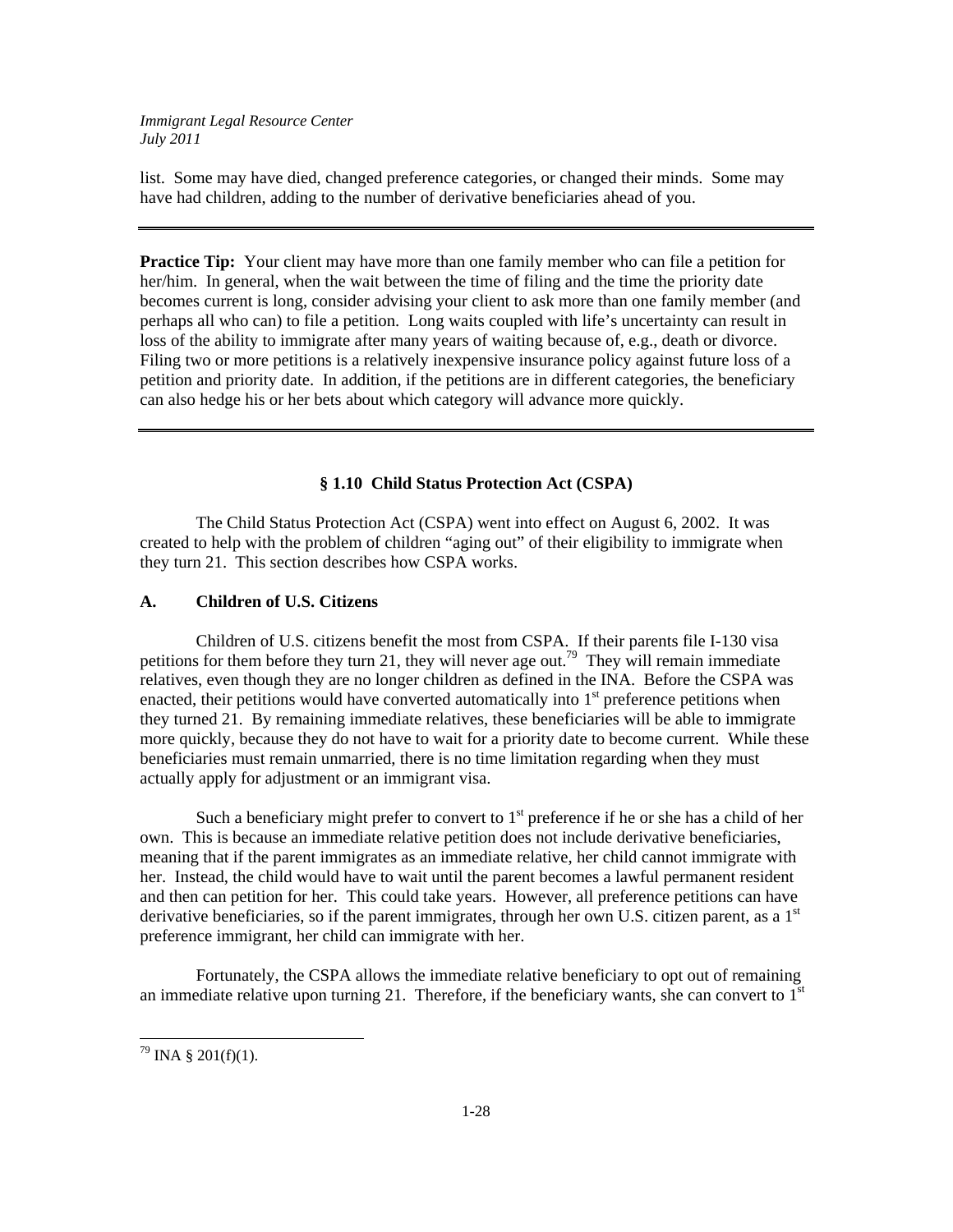preference, so that when she immigrates her child will be able to immigrate with her as a derivative beneficiary.<sup>80</sup>

The BIA has held that the CSPA also allows former immediate relatives who aged out before the CSPA became effective on August 6, 2002 to file an application for an immigrant visa or adjustment of status, if they have not already done so**,** no matter how long ago the visa petition was filed and approved.<sup>81</sup>

**Example:** Paula, a U.S. citizen, filed an I-130 for her daughter Isabel on June 7, 1997. The petition was approved on December 2, 1997. Isabel did not file for adjustment of status and then turned 21 on January 5, 1998. The petition was at that time converted to first preference. The BIA has recognized that visa petition beneficiaries such as Isabel can qualify for CSPA. So, Isabel filed an adjustment of status application on August 1, 2008, though she is now 30 years old. Isabel is considered an immediate relative and is allowed to adjust her status now.

# **B. Children of LPR Parents who Naturalize while the Petition Is Pending**

 If an LPR parent petitions for a child, and then naturalizes before that child turns 21, the child becomes an immediate relative. Under the CSPA, the child will remain an immediate relative even if he or she turns 21 before he or she can immigrate. $82$ 

Sometimes an LPR petitioner will file only one I-130 for his or her spouse and assume that their children will immigrate in derivative status. Keep in mind that when these parents naturalize, they will need to file a separate I-130 petition for each child, since the children will lose their derivative status. What happens to those children when they turn 21?

Under the CSPA, we believe that derivative children under 21 at the time the lawful permanent resident parent naturalizes should be considered immediate relatives, even if the parent did not file new petitions for them until after they turned 21; the relevant petition should be the original petition filed by the LPR parent for the spouse, with the children included as derivatives. However, the CSPA is not totally clear on what happens to children in this situation. To be on the safe side, you should make sure that once the lawful permanent resident parent naturalizes, the new petitions for the children are filed before they turn 21. That way, they will be sure to retain their status as immediate relatives after they turn 21.

Like other children of U.S. citizens, if the petitioner's child has a child of his or her own, he or she might not want to remain an immediate relative after turning 21, because he or she

<sup>&</sup>lt;sup>80</sup> See item 30 in the U.S. Department of State's revised cable of January 3, 2003, "The Child Status Protection Act: ALDAC 2," which can be found at:

http://travel.state.gov/visa/laws/telegrams/telegrams\_1369.html [also posted on AILA InfoNet at Doc. No. 03020550 (Feb. 3, 2003)].

<sup>81</sup> See *In re Avila-Perez*, 24 I&N Dec. 78 (BIA 2007); see also Neufeld memorandum, "Revised Guidance for the Child Status Protection Act (CSPA), issued April 30, 2008 and included as Appendix 1-D. <sup>82</sup> INA § 201(f)(2).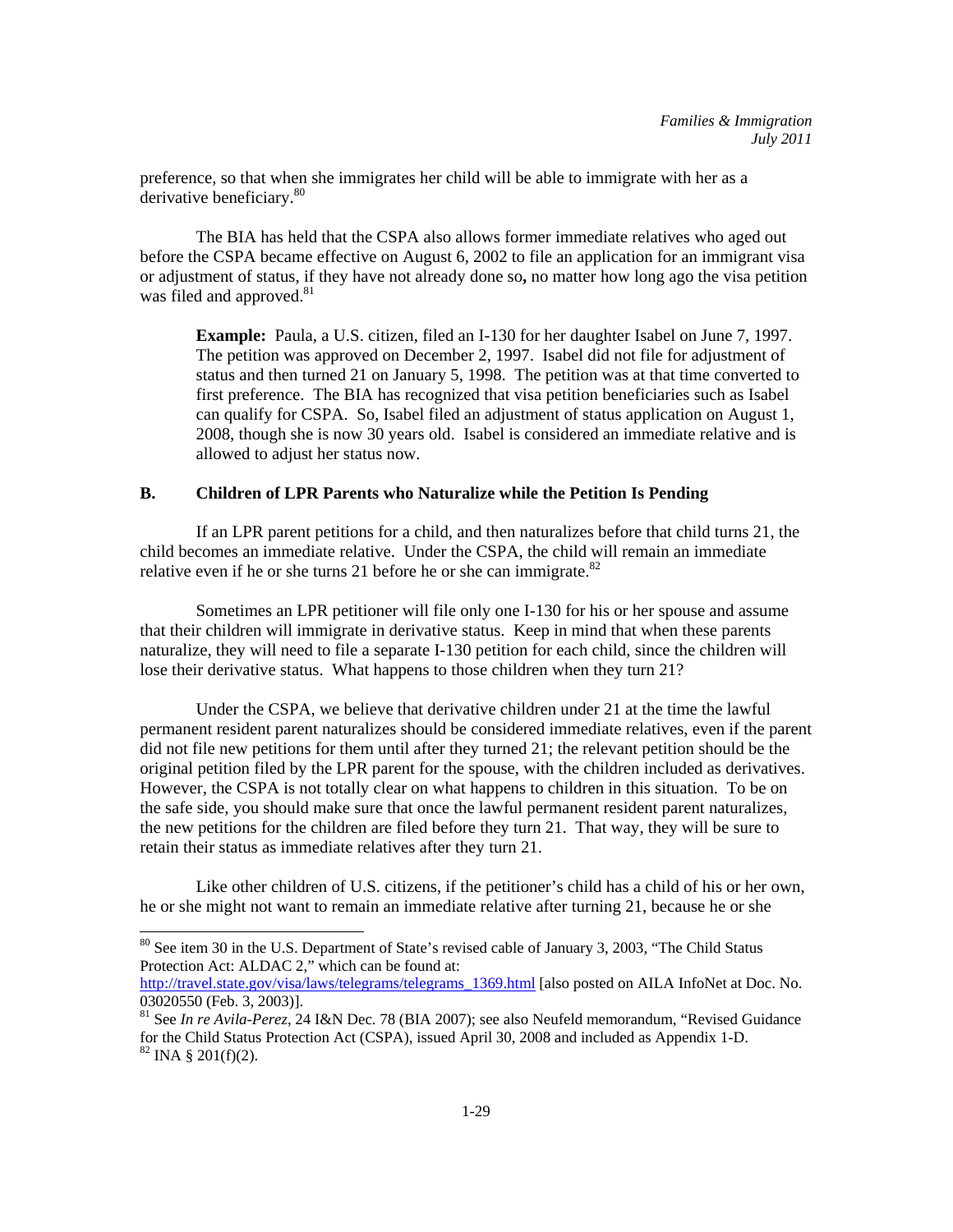would not be able to bring the child in as a derivative beneficiary. Again, CSPA allows the beneficiary to opt out of classification as an immediate relative if he or she wants to. $83$ 

# **C. Married Children of U.S. Citizens (Third Preference Category)**

Married children benefit from the CSPA if they divorce while still under  $21.^{84}$  They become immediate relatives, instead of just converting to 1<sup>st</sup> preference (unmarried son/daughter of a U.S. citizen). If they are over 21 when they divorce, then they convert to  $1<sup>st</sup>$  preference.

It is not clear under the CSPA whether married children who are under 21 years old and are the children of U.S. citizens are eligible to opt out of converting to immediate relatives if they divorce. Obviously, if they have dependent children, they may prefer to move into the first preference category upon turning 21 so that their children can derive status and immigrate with them.

# **D. Children of LPRs and of Derivative Beneficiaries**

 Before CSPA, the children of LPRs who turned 21 would convert from the 2A to the 2B preference category. Derivative beneficiaries, such as the children of  $4<sup>th</sup>$  preference (brother/sister of USC) beneficiaries, would age out and lose their ability to immigrate altogether before CSPA.

 The CSPA changes this, but it is much less generous, and much more complicated, for the children of lawful permanent residents and other derivative beneficiaries than it is for the children of U.S. citizens. There is a formula you have to follow:

- 1. First you have to calculate the time the petition was *pending*. The CSPA itself does not define what "pending" means, but the CIS and the State Department have decided that it means the time between the petition's filing date and the approval date
- 2. Second, you have to deduct the time the petition was pending from the beneficiary's actual age *on the date the visa becomes available*. The date the visa becomes available is either (a) the date the priority date (for the original preference category) becomes current or (b) the petition approval date, *whichever occurs later*. 85

 In other words you have to look at the biological age of the derivative beneficiary at the time the visa becomes available. If the beneficiary is over 21, he or she still might qualify, depending on how long the I-130 was pending. $86$ 

<sup>&</sup>lt;sup>83</sup> See item 30 of the U.S. Department of State's revised cable of January 3, 2003, "The Child Status Protection Act: ALDAC 2," found at: http://travel.state.gov/visa/laws/telegrams/telegrams\_1369.html [also posted on AILA InfoNet at Doc. No. 03020550 (Feb. 3, 2003)].

 $\overline{N}$  INA § 201(f)(3).

<sup>85</sup> See Neufeld Memorandum above on note 81 and included here as Appendix 1-D.

 $86$  INA § 203(h)(1)(A)-(B).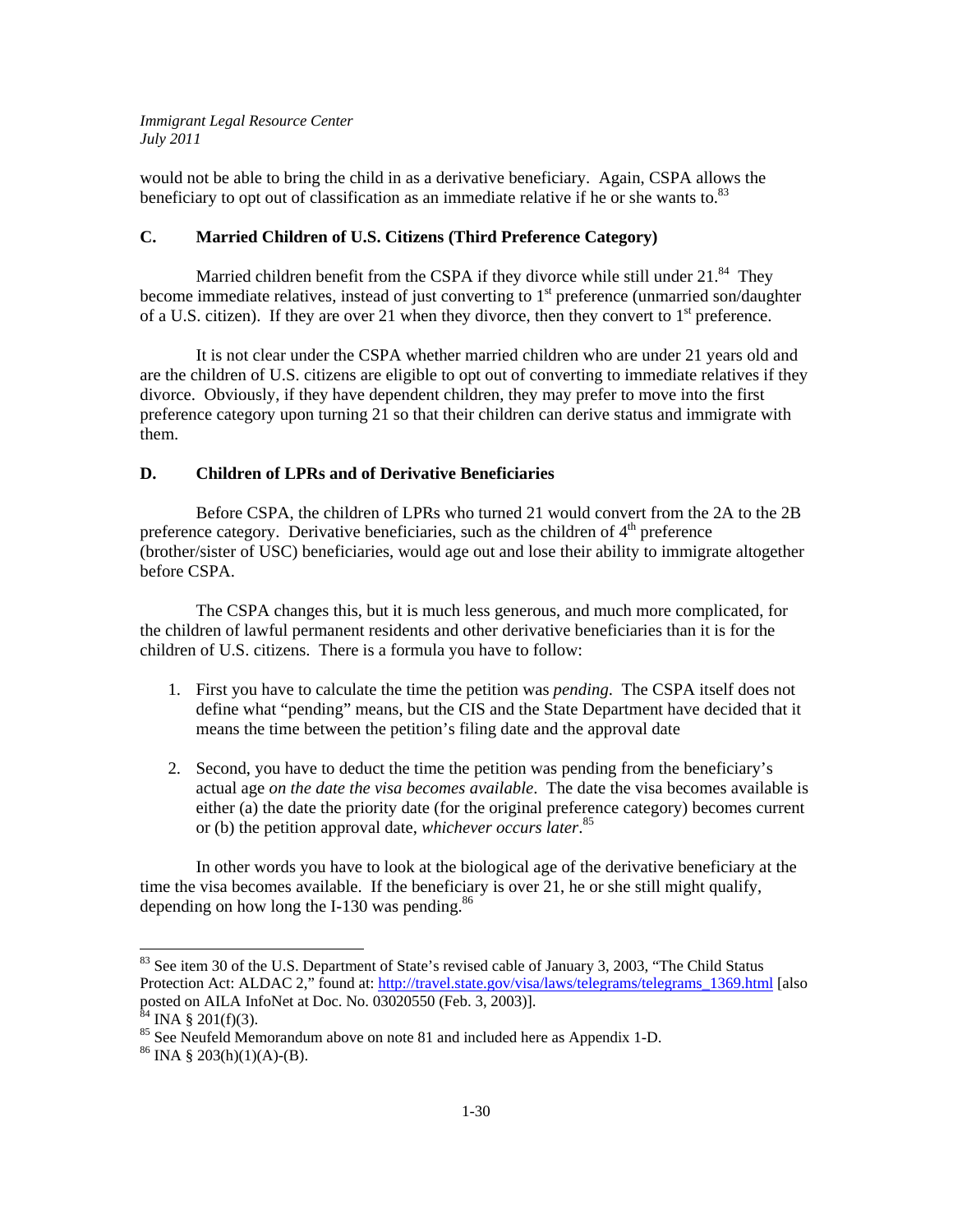If you deduct the time the petition was pending from the beneficiary's actual age and come up with a number that is less than 21, the person can remain a 2A beneficiary *as long as he or she "has sought to acquire" lawful permanent resident status within one year of the priority date becoming current*.

For those who are going to adjust their status, the clearest and safest way to comply with the "sought to acquire" provision is to file the I-485 adjustment application within one year of the date the visa becomes available. For those who are going to immigrate through consular processing, this means that the beneficiary should either submit a completed form DS-230 to NVC (see **Chapter 4**), or, for derivative beneficiaries of a principal beneficiary who has immigrated, submit a form I-824 to the Service Center that processed the I-130 within one year of the date the visa becomes available (see **Chapter 2**).

**Practice Tip:** If a person is a derivative beneficiary, the important date to take action and seek to acquire residency is within one year from when the visa became available. Remember that the date the visa becomes available is defined as either the date the priority date (for the principal beneficiary and original visa category) becomes current or the date the visa petition is approved, whichever is later The derivative beneficiary should therefore NOT wait to take action to apply to immigrate until after the principal parent beneficiary immigrates, which may occur more than one year after the priority date becomes current. If the beneficiary is then over 21 and has not "sought to acquire" residency within the one year time period, it will be then likely be too late to do so.

If the beneficiary did not file the I-485 or consular processing documents within one year, it is possible that other actions may be sufficient to meet the "has sought to acquire" residency requirement, such as seeking legal counsel.<sup>87</sup>

**Example:** Pedro, who is an LPR, filed an I-130 for his son Samuel on October 8, 1998. It was approved exactly one year later, on October 8, 1999. It is now November 1, 2003, the priority date is now current, and Samuel is now 21. Samuel is in the United States and intends to apply for adjustment of status (see **Chapter 3**). Since the CIS took one year to approve the petition, you can deduct one year from his current age. For purposes of immigrating, therefore, he is only 20, and he can still immigrate as a 2A beneficiary, even though he is really over 21. However, if he doesn't file his adjustment application before November 1, 2004, he will lose the right to immigrate in the 2A preference category, and will automatically become a 2B beneficiary. Since the priority date for 2B is not current, he'll have to wait longer to immigrate.

The same rule applies to derivative beneficiaries in other preference categories.

**Example:** Jane, a U.S. citizen, filed a third preference petition for her married son Mark on August 1, 1999. It was approved three years later, in August of 2002. Mark's wife

<sup>87</sup> See unpublished BIA decision *In re Kim*, A77 828 503 (BIA Dec. 20, 2004).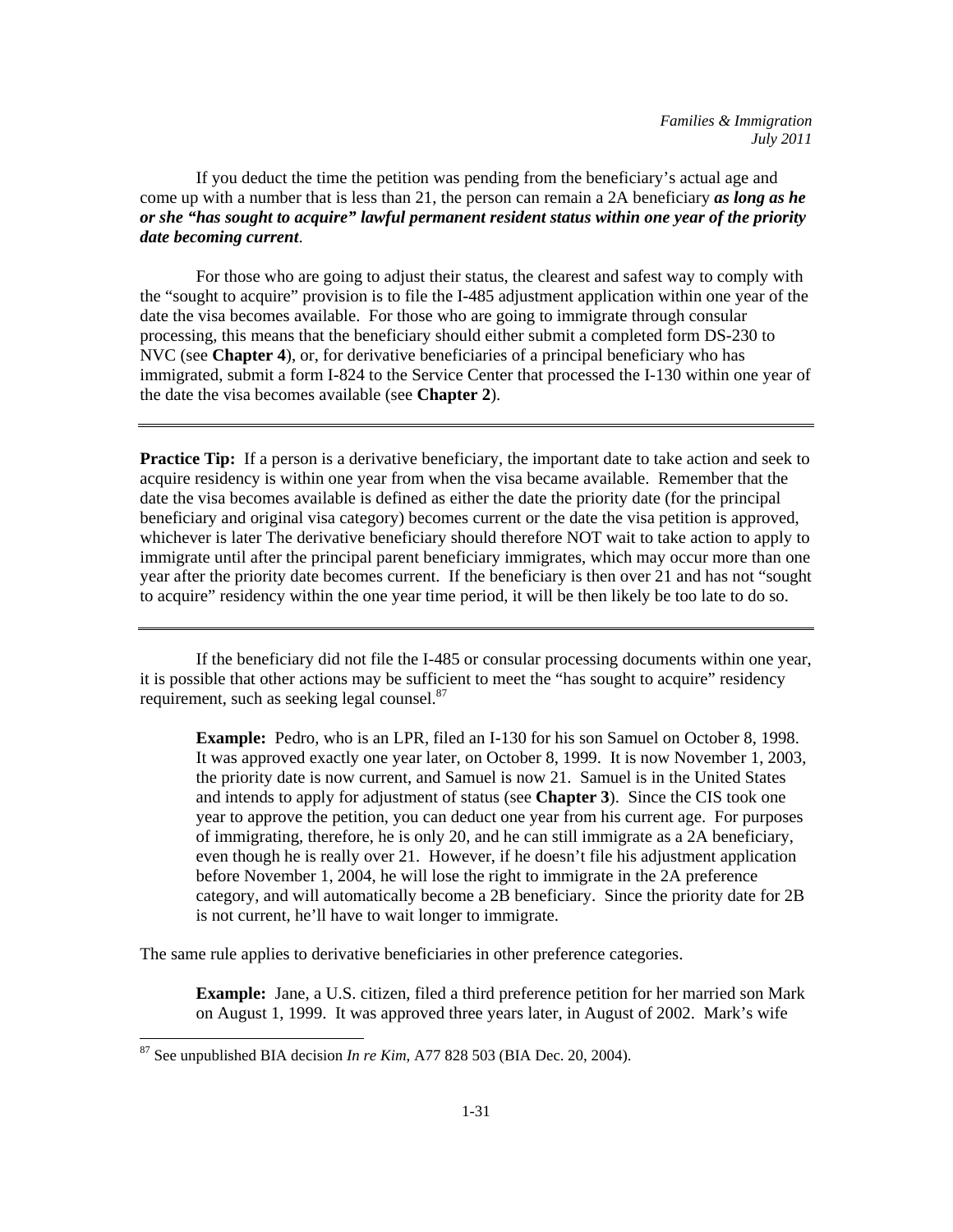Wanda and minor daughter Diana were derivatives. It is now November 1, 2005, Diana is 22, and the priority date is current. Under the CSPA, if you deduct Diana's age of 22 from the 3 years that the petition was pending, the number you get is 19. Therefore, Diana can remain included in Mark's petition *as long as she files for adjustment or consular processing before November 1, 2006.* If she fails to file before November 1, 2006, Diana will lose her derivative status, and the only way she will be able to immigrate is through a separate petition filed by her father or mother after they have immigrated.

# **E. New Processing Procedure**

The CIS adopted a new procedure for the processing of I-130s. It may be advantageous for beneficiaries who would otherwise age out in spite of CSPA. Instead of processing I-130s prior to the availability of a visa, CIS will process them as the visa numbers become available. As a result the amount of time the petition is pending is longer. This amount of time is then subtracted from the actual age of the applicant at the time the visa number is available. As a result, an applicant who would otherwise have aged out may be able to retain 2A status or derivative status.

**Example:** Julio, a lawful permanent resident, filed a petition for his daughter, Luisa in December of 1998. If the petition were approved one year later, one year would be subtracted from Luisa's age at the time the visa number is available. However, if it takes 3 years for her priority date to become current, and Luisa was 19 at the time the petition was filed, she would be 22 at the time the visa number becomes available. Since her petition was only pending for 1 year, she could deduct one year from her actual age, and would be considered 21 for the purposes of CSPA. Thus, she would age out.

However, under the new procedure, Luisa's petition will be pending so long as there is not a visa number available, in this example, 3 years. Now the 3 years the petition was pending will be subtracted from Luisa's current age of 22 so that her age under CSPA is 19, thus allowing her to still qualify for a 2A visa.

# **F. Relief for Filipinos/Opt Out Provisions under CSPA**

For complicated reasons, the first preference category is now backlogged much further than the second preference 2B category for beneficiaries from the Philippines. Therefore, when their parents naturalized, and these sons and daughters over 21 moved from 2B to first preference, they actually extended the time they needed to wait for their visa to become current. The CSPA allows beneficiaries in this situation to elect whether they want to automatically convert to the first preference or opt out and stay in the 2B category. $88$ 

The CIS advises that persons seeking to opt out file a request in writing with the CIS Office that has jurisdiction over the beneficiary's residence. This request must be submitted by

<sup>&</sup>lt;sup>88</sup> CSPA § 6, amending and adding INA § 204(k); see Appendix 1-D.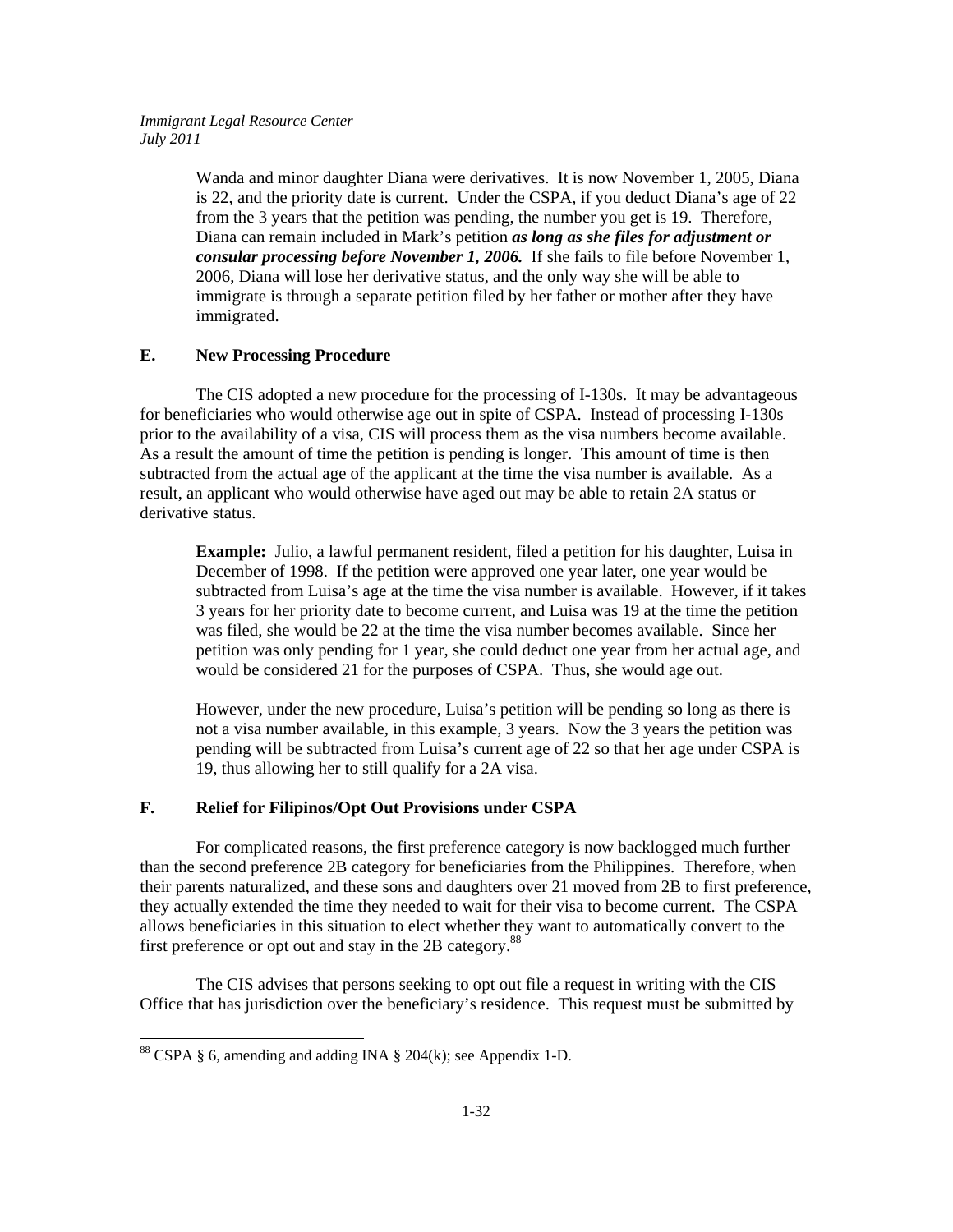the beneficiary him or herself, not the petitioner. The Officer in Charge of the CIS Office will provide written notification of a decision to both the beneficiary and the Department of State's visa issuance unit. Once the beneficiary's request is approved, the beneficiary's eligibility for family-based immigration will be determined as if the beneficiary's parent never naturalized. If the beneficiary is filing an adjustment of status application, this request can be submitted with the I-485 application. The age of the child on the date of the parent's naturalization remains his or her age for CSPA purposes.<sup>89</sup>

Of course, if the children were under 21 at the time the parent naturalized, then they would become immediate relatives upon their parents' naturalization and would be able to immigrate immediately. Though this part of the CSPA was designed to remedy a dilemma faced by people from the Philippines, in reality it is not limited to nationals of the Philippines.

# **G. Children of Asylees and Refugees**

The spouse and unmarried children of refugees and asylees may enter the United States as derivatives. Before, if the child turned 21 before the parent was granted asylum or refugee status, the child could not be a derivative beneficiary of the parent. In certain situations, the CSPA allows such children to be derivative beneficiaries. There are several groups of children whose status could be affected by the CSPA. These groups are:

- **1.** *Unmarried Child in the United States and Under 21 when the Parent's Asylum Application Is Filed, and Included in That Application:* If an unmarried child who is living in the U.S. was included on her parents' asylum application, and that application was filed at any time, but no decision on the application was final until on or after the CSPA effective date of August 6, 2002, the child will be able to derive asylee status and later adjust her status to that of a lawful permanent resident, even if she later turns 21. It doesn't matter whether she turns 21 before or after the approval of the asylum application, or before or after she applies for adjustment of status.
- **2.** *Unmarried Child in the United States and under 21 when the Parent's Asylum Application Is Filed, but NOT Included in That Application:* If an unmarried child who is living in the United States was not included on her parents' asylum application, the principal must file an asylee relative petition (Form I-730) within 2 years of the date the asylum application is granted in order for the child to derive asylum status from the parent. For those asylum applications filed on or after August 6, 2002, these children will be able to derive asylee status and later adjust status to that of a lawful permanent resident so long as the asylum application was filed before the child turned 21, and the I-730 is filed within 2 years of the asylum grant. $90$

<sup>&</sup>lt;sup>89</sup> See Memorandum from Joe Cuddihy, Director of International Affairs, USCIS, on Section 6 of the Child Status Protection Act (Mar. 23, 2004), found at:

http://www.uscis.gov/USCIS/Laws/Memoranda/Static\_Files\_Memoranda/Archives%201998- 2008/2004/cspa\_sec6\_32304.pdf. See Appendix 1-F.

 $\frac{1}{90}$  CSPA § 4 and 4; 8 CFR § 208.3(a).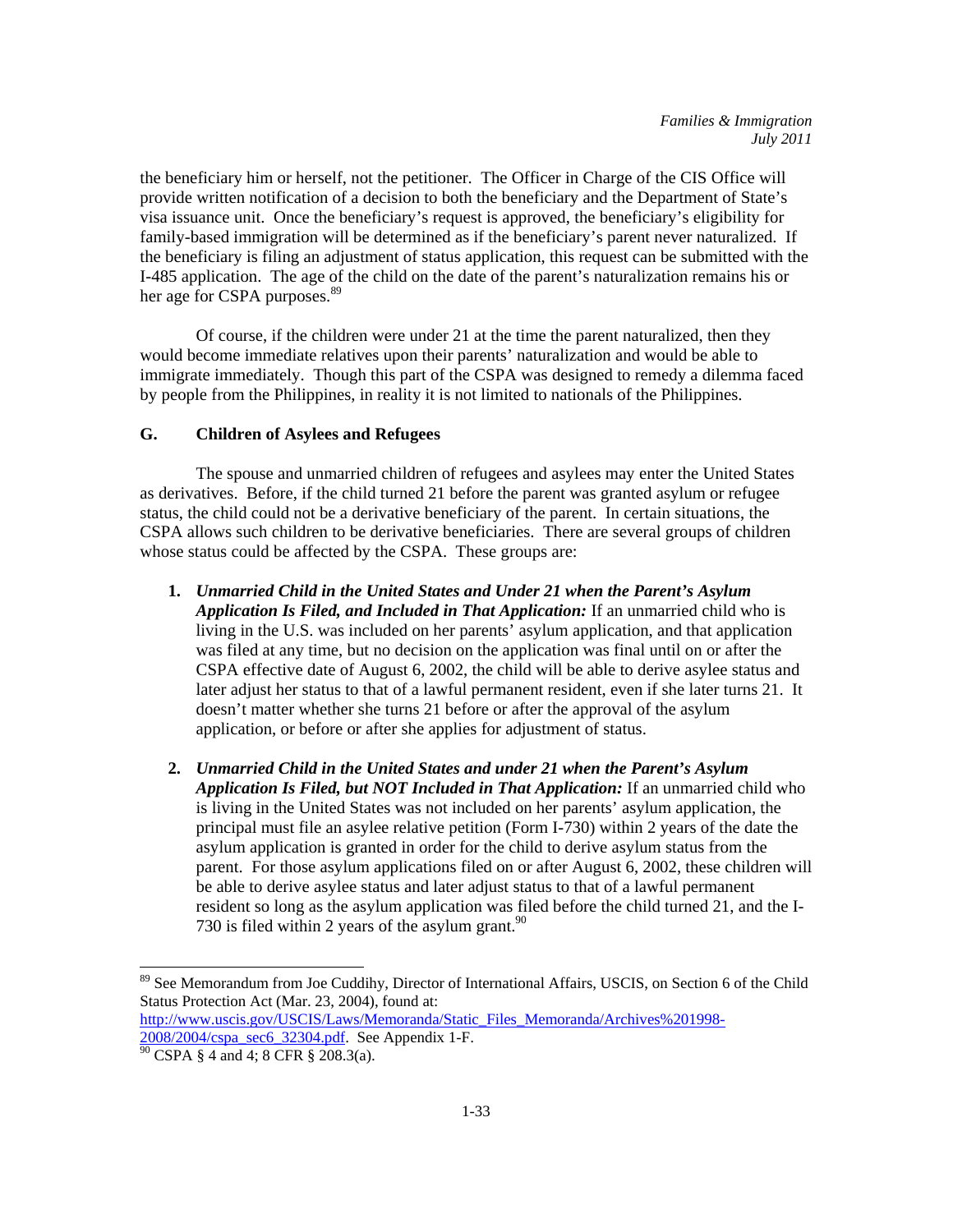- **3.** *Unmarried Child outside the United States***:** If an unmarried child is not living in the U.S., and a parent files an asylum application on or after August 6, 2002, the child will be able to derive asylee status and later adjust her status to that of a lawful permanent resident so long as the asylum application was filed before the child turned 21 and the parent filed or files the I-730 within two years of obtaining asylum status.
- **4.** *Asylum Applications Filed before August 6, 2002:* Still somewhat unresolved is what happens in the situation when the asylum application of the parents of an unmarried child was approved before August 6, 2002. Under these circumstances, we believe the child should still be able qualify for derivative asylee benefits so long as the parent filed the I-730 and it was pending on August 6, 2002.<sup>91</sup> Although under these circumstances it should not matter whether the child turned 21 before or after August 6, 2002, it is unclear whether the I-730 had to have been filed before the child turned 21 for the child to remain eligible for derivative asylee benefits and adjustment of status.

# **H. Effective Date of CSPA**

The CSPA was signed into law on August 6, 2002. Therefore it applies to ALL petitions filed on or after that date. It also applies to certain petitions that were filed before August 6, 2002 but that were approved on or after that date, including petitions that were denied before August 6, 2002 if an appeal or motion to reopen was granted after that date. In addition, those beneficiaries who had approved visa petitions but no adjustment of status application "pending" on August 6, 2002 who later filed applications for adjustment were initially denied or discouraged from applying. The BIA has clarified that such beneficiaries are actually protected by the CSPA, finding that the CSPA does not require that an adjustment application be pending on the date of enactment if a visa petition was already approved.<sup>92</sup> Those beneficiaries who otherwise qualified for CSPA may now file motions to reopen or reconsider their denied adjustment applications without fee, or make their initial application now, in certain cases.  $93$ 

However, current policy is that the CSPA does not apply to petitions approved before August 6, 2002 if there has been a final determination on the immigrant visa application or adjustment of status application before that date. According to the CIS, a final determination for purposes of an adjustment of status application means approval or denial by the CIS or EOIR. However, the Ninth Circuit has ruled that there is no final determination if an appeal is pending in federal court.<sup>94</sup> At this time, CIS is only applying this rule in the Ninth Circuit.

If there has been no final determination of the immigrant visa or adjustment of status application as of August 6, 2002, the CSPA will apply to petitions approved before August 6, 2002 if the dependent aged out on or after August 6, 2002 and the visa became available on or after August 7, 2001.<sup>95</sup> For those who aged out before August 6, 2002, the policy is that the

 $91$  8 CFR § 208.21(c),(d).

<sup>92</sup> See *Matter of Avila-Perez*, 24 I&N Dec. 78 (BIA 2007).

<sup>93</sup> See Appendix 1-D.

<sup>&</sup>lt;sup>94</sup> *Padash v. INS*, 358 F. 3d 1161 (9<sup>th</sup> Cir. 2004).

<sup>&</sup>lt;sup>95</sup> See Appendix 1-D and Appendix 1-E.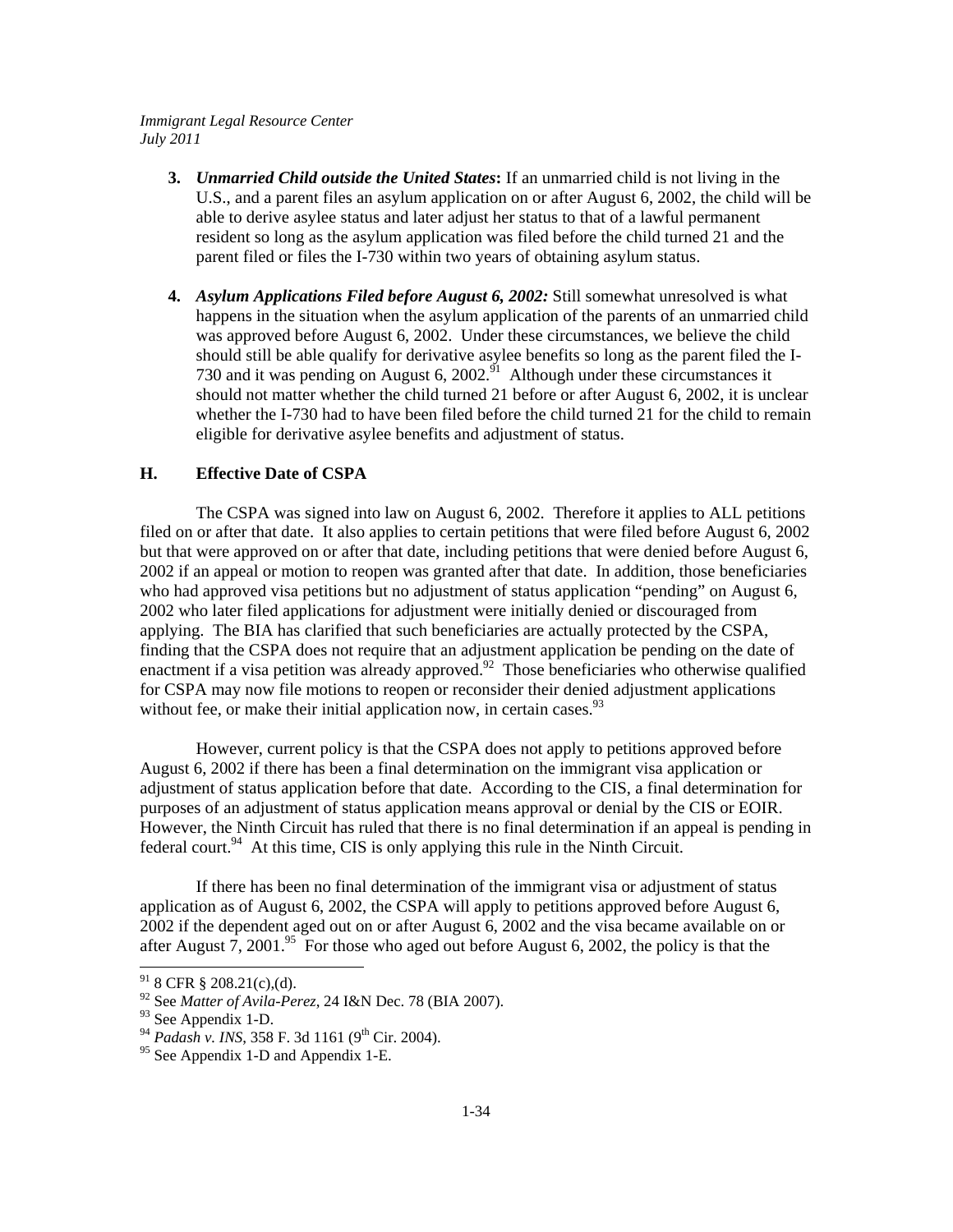CSPA only applies if an application for adjustment of status or for an immigrant visa was submitted before ageing out. There is some dispute about whether this CIS/DOS interpretation is correct, but at this writing this is how the CSPA is being implemented.

# **§ 1.11 The "V" Non-immigrant Visa**

 As you may have noticed from studying the priority date system, spouses and children of lawful permanent residents often wait many years to immigrate without a right to work or reside in the United States. On December 21, 2000, Congress enacted the Legal Immigration and Family Equity Act (LIFE). The LIFE Act somewhat ameliorated the family visa-backlog problem by creating two non-immigrant visa categories: one for the spouses and minor children of legal permanent residents (The "V" Visa); and the other for the spouses and minor children of U.S. citizens (the "K" Visa). $96$ 

 Spouses and children (unmarried and under 21) of legal permanent residents whose family petitions were filed on or before December 21, 2000 and who have been waiting in the backlog for three years or more will be given permission to reside and work in the United States until their visa petitions become current (thereby becoming eligible to file for adjustment—see **Chapter 3** for information on adjustment).  $97$ 

**Example:** Carmelo filed for his wife Josefina in November 1999. In November 2002, Josefina was allowed to apply for a "V" visa thereby granting her permission to reside and work in the United States.

 In order to qualify, the beneficiary has to be eligible for the "V" visa when he or she reaches the three-year mark, not just as of December 21, 2000.<sup>98</sup>

**Example:** Carmelo filed for his daughter in November 2000. Carmelo's daughter was 20 years old at the time. In November 2003, she will have been waiting for three years for her visa petition to become current, however by that date she will be over 21. Therefore, she will no longer be eligible to receive the "V" visa.

**Important Note:** Originally, CIS said that children in V visa status would lose eligibility for the V visa once they turned 21*.* The Ninth Circuit held, however, that a child who initially qualified for a "V" visa remains eligible for "V" status once she turns 21.<sup>99</sup> Although CIS was only legally required to follow this case in the  $9<sup>th</sup>$  Circuit, it made the decision to follow it all over the country. Therefore, thanks to this case, people who turn 21 while in V visa status are eligible to remain in

 $96$  See § 1.3 for information on the "K" visa.

 $^{97}$  INA § 101(a)(15)(V).

 $^{98}$  INA § 101(a)(15)(V); 8 CFR § 214.15(c).

<sup>&</sup>lt;sup>99</sup> Akhtar v. Burzynski, 383 F. 3d 1193 (9<sup>th</sup> Cir. 2004).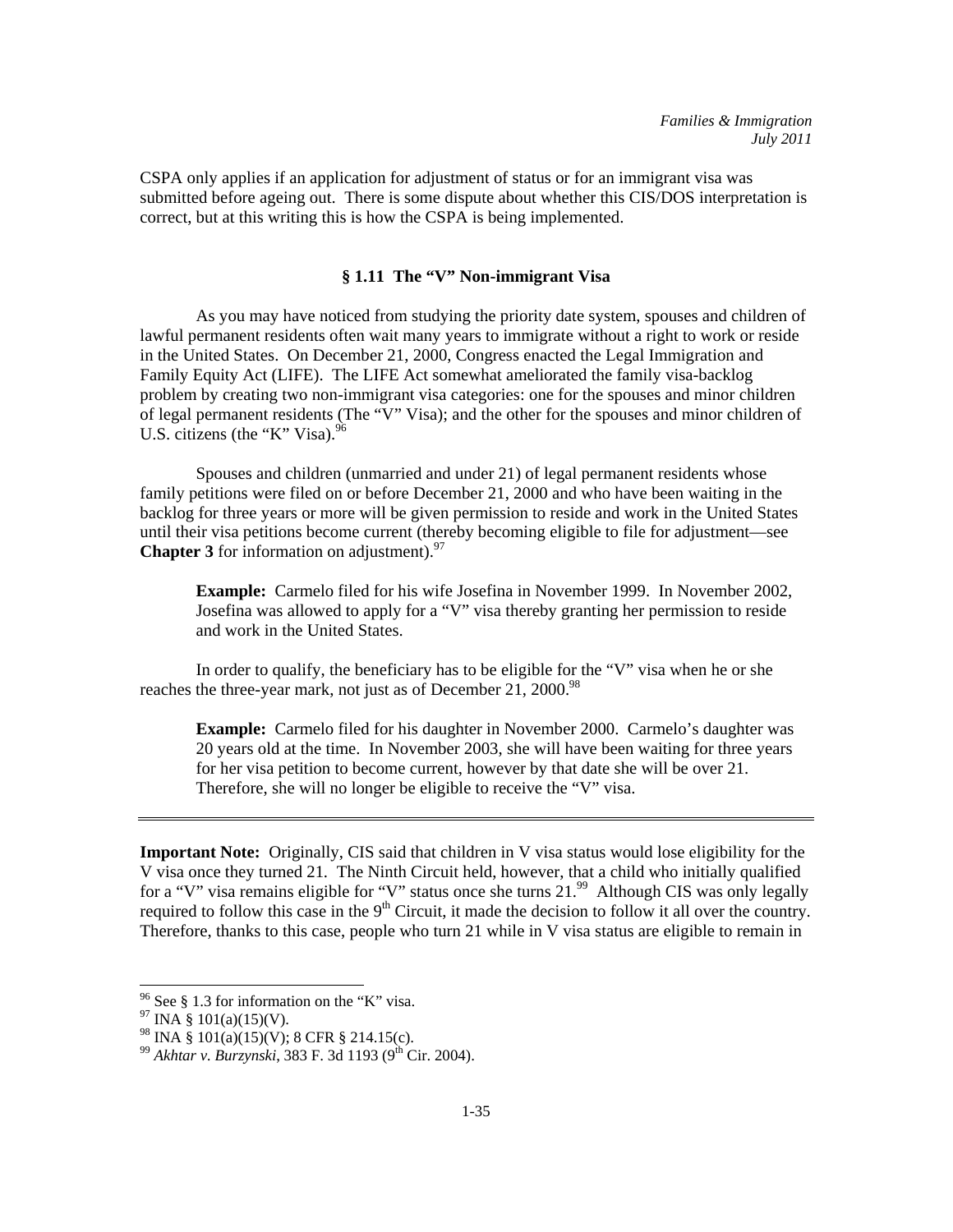that status until they are able to immigrate. They still must be under 21 when they apply for the V visa the first time.

 Individuals who are eligible to request a "V" visa can do so either at the consulate in the country they reside, or if living in the United States (legally or not) from the  $CIS$ <sup>100</sup> If processing at the consulate the applicant should request the V visa at the same consulate that would have jurisdiction over the applicant's immigrant visa. If living in the U.S. without status, the applicant should *not* travel abroad for processing, as that could trigger grounds of inadmissibility affecting later eligibility to adjust status to permanent residency. See **Chapter 5**.

Eligible individuals residing in the United States regardless of status need to submit the following documents: $101$ 

- Form I-539 Application to Change Nonimmigrant Status plus filing fee and Form I-539 Supplement A;
- Form I-765 Work Authorization Application plus filing fee;
- Form I-693 Medical Examination, without the vaccination supplement;
- Fingerprint Fee if between 14 and 79 years of age; and
- Proof that the I-130 petition has been pending for at least 3 years.

 An approval notice is not required to establish that the I-130 was submitted. Other evidence, such as a receipt notice, is acceptable. The petitioner may also be asked to submit a nonbinding affidavit of support (Form I-134), which no longer requires a notarized signature, but has been changed so as to reflect that signing the I-134 "is under penalty of perjury under U.S. law." The documents must be sent to the following address:

U.S. Citizenship and Immigration Services PO Box 7216 Chicago, IL 60680-7216

 Eligible individuals residing outside the United States are to be notified by their respective Consular Office as to how to proceed with a "V" visa request. You can find a link to individual consular posts by going to the State Department's web site.<sup>102</sup>

### **A. Inadmissibility and the "V" Visa**

By statute, the three- and ten-year bars do not apply to "V" visa applicants, however, all other grounds of inadmissibility do apply.<sup>103</sup> The "V" visa is a non-immigrant visa. If a nonimmigrant is inadmissible, he or she can request a waiver of inadmissibility under INA §

 $100$  INA § 214(q).

<sup>&</sup>lt;sup>101</sup> 8 CFR § 214.15(f)(1).<br><sup>102</sup> To find a specific U.S. Consulate's or Embassy's website, go to <u>http://www.usembassy.gov/</u>.<br><sup>103</sup> INA § 214(q)(2).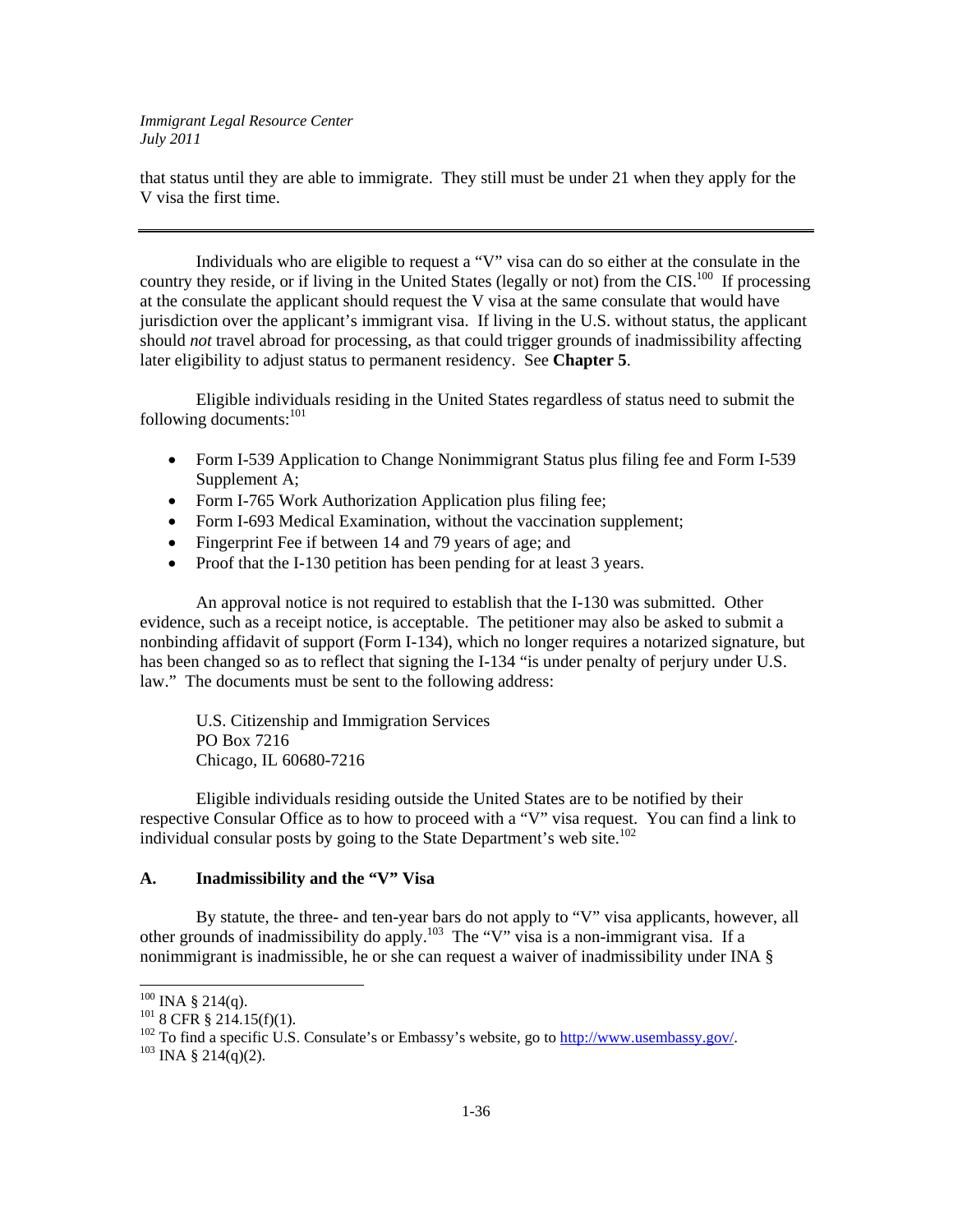212(d). Thus, "V" visa applicants should be able to receive waivers pursuant to  $\S 212$ (d). The nonimmigrant inadmissibility waiver can waive any ground of inadmissibility in the discretion of the CIS upon recommendation of the State Department. Therefore, although this issue is not yet settled, we encourage advocates to argue that the CIS should grant a  $\S 212(d)$  waiver of a ground of inadmissibility for individuals seeking nonimmigrant visas even though a waiver of that same ground of inadmissibility would not be available for individuals seeking immigrant visas.

**Example:** Chin is subject to the permanent bar<sup>104</sup> because he lived in the United States without permission from May 1998 to July 2000, then left, then returned to the U.S. in December 2000 by crossing the border illegally. He is not eligible for a waiver of the permanent bar as an intending immigrant. However, as a nonimmigrant "V" visa applicant the CIS can grant him a general waiver. Note that when Chin applies for his immigrant visa the CIS will deny his application because he is inadmissible as an immigrant under the permanent bar.

# **B. Extending the V Status or V Visa**

The CBP may grant persons a two-year stay if they are entering the United States with a "V" visa issued by the consulate.<sup>105</sup> The authorized stay is designated on form I-94, the white card that is stapled into a person's passport upon admission to the U.S. However, CBP may authorize less than 2 years when the person's passport is valid for a shorter period. If your client was given less than two years for no apparently legitimate reason, he or she may be able to have the local Deferred Inspections section of CBP (usually still housed within the CIS District Office, even though not a part of CIS) remedy this.

Persons who enter the United States with the "V" visa or who are issued the "V" visa status from the CIS will need to extend their stay before their current stay expires.<sup>106</sup> If they are still in status, they can file the Form I-539, in addition to Supplement A to Form I-539, with the filing fee, up to 120 days before the expiration of their status. Send the Form I-539, Supplement A and filing fee to CIS, PO Box 7216, Chicago, IL 60680-7216. In Part 2, Question 1, check box (a) asking for an extension of stay of their current status. They should be able to include derivatives and other co-applicant family members on the Supplement A form thus avoiding additional filing fees. They do not need to submit the fingerprint service fee or the medical examination, Form I-693. Include an I-765 and filing fee if seeking renewed work authorization.

A V nonimmigrant who has filed an application for adjustment of status (Form I-485) is still eligible for an extension of V nonimmigrant status as long as the adjustment application remains pending.<sup>107</sup>

<sup>&</sup>lt;sup>104</sup> INA § 212(a)(9)(C). See Chapter 5 on Grounds of Inadmissibility.<br><sup>105</sup> 8 CFR § 214.15(g).<br><sup>106</sup> 8 CFR § 214.15(g)(3).<br><sup>107</sup> 8 CFR § 214.15(g)(4)(iii).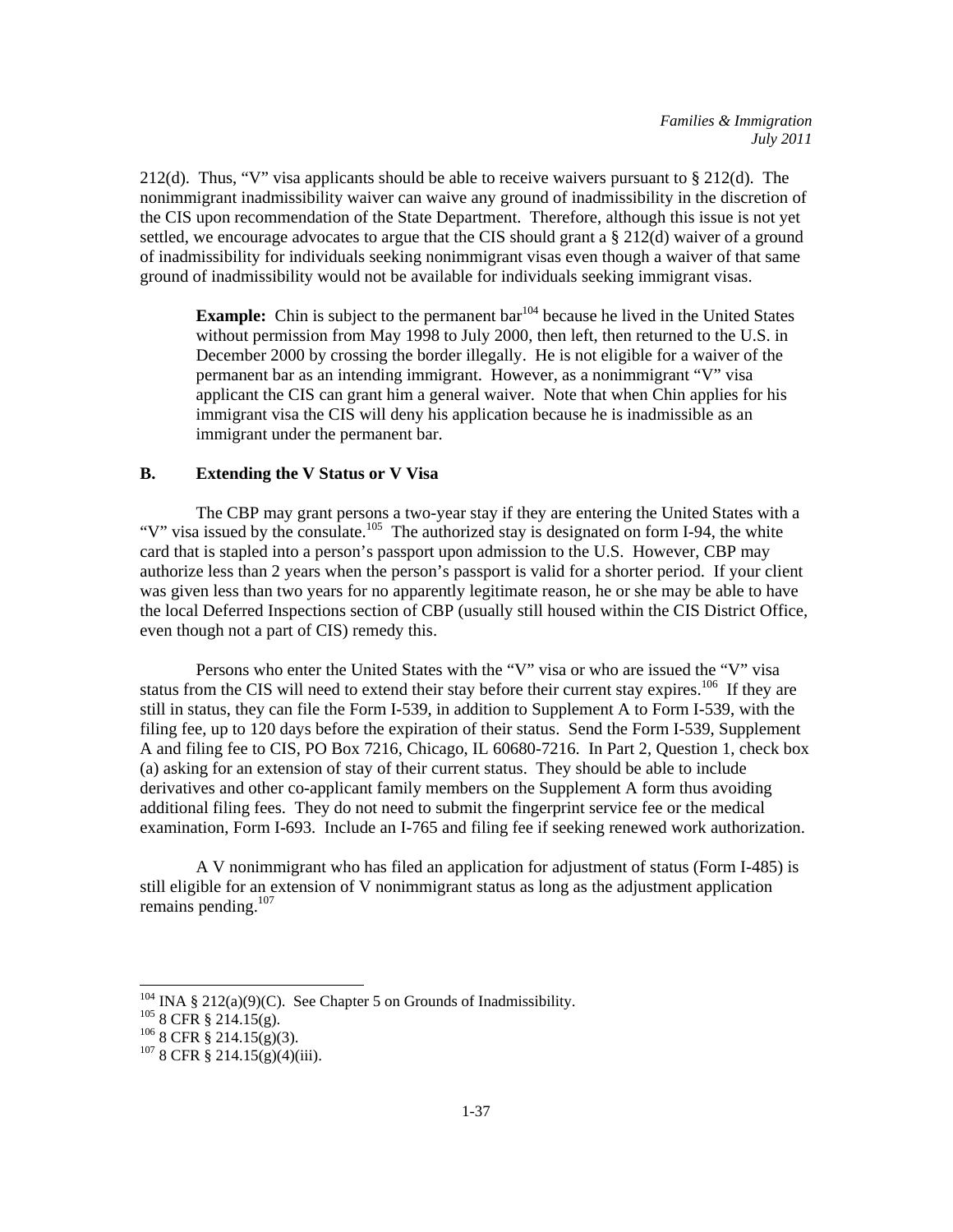If the V status is expiring and an immigrant visa number is available the V nonimmigrant is allowed one 6-month extension to file for the adjustment.<sup>108</sup>

If the client already has let the authorized stay on the I-94 expire, he or she will still be filing the Form I-539, but will not be asking for an extension. Instead, they will be filing for a new application for the V status, and will be checking box (b) in Part 2, Question 1. They will write in "V status" on the line asking for the new status they are requesting. They will need to submit the medical exam results and fingerprint service fee. The agency will not extend the V visa or V status if the applicant has applied after the I-94 has expired.

### **C. Age-Outs**

In January 2005, the CIS reversed its prior policy of not renewing visas for children who entered with V-2 visas (children of LPRs with separate I-130s filed on their behalf) or V-3 visas (derivatives) once they turned 21. Therefore, all children granted a V-2 or V-3 visa can continue to receive extensions of status as long as their application is not terminated under 8 CFR 214.15(j) and regardless of their age. Children who had previously had a V-2 or V-3 status and whose renewals were denied based on turning 21 can file a new application for an extension and it will be granted starting from the date that the previous status expired.

If a child who is a derivative beneficiary of a second preference spouse turns 21, a separate petition is required.<sup>109</sup> In this situation, the aged-out derivative beneficiary can keep the same priority date if the same petitioner files the new petition.<sup>110</sup>

For purposes of the 3- and 10-year bars, $111$  children do not begin gaining unlawful presence until they turn 18, nor is unlawful presence relevant for periods prior to April 1, 1997. Children who enter the United States for the first time with the V visa, therefore, do not begin to gain unlawful presence until their I-94 expires or they turn 18, whichever is later, for purposes of the 3- and 10-year bars. However, they will begin to accrue unlawful presence after their I-94 expires for purposes of the "permanent bar" in INA  $\S 212(a)(9)(C)$ , which does not exempt children (see **Chapter 5**).

V Visa holders who file a timely application for an extension do not accrue unlawful presence until a decision is made on the application. If they are approved for another two years, then they never acquire unlawful presence; if they are denied, unlawful presence begins on the date of the denial.

Those who file new applications for V visa status after the expiration of their original V visa status accrue unlawful presence until the new application is granted. spouses and children between the ages of 18 and 21 who were illegally here when they filed for V status in the United

 $^{108}$  8 CFR § 214.15(g)(4)(ii).<br><sup>109</sup> See 8 CFR § 204.2(a)(4).

 $110$  This retention of the priority date, however, does not apply to aged-out derivative beneficiaries in the other preference categories.

<sup>&</sup>lt;sup>111</sup> See INA § 212(a)(9)(B).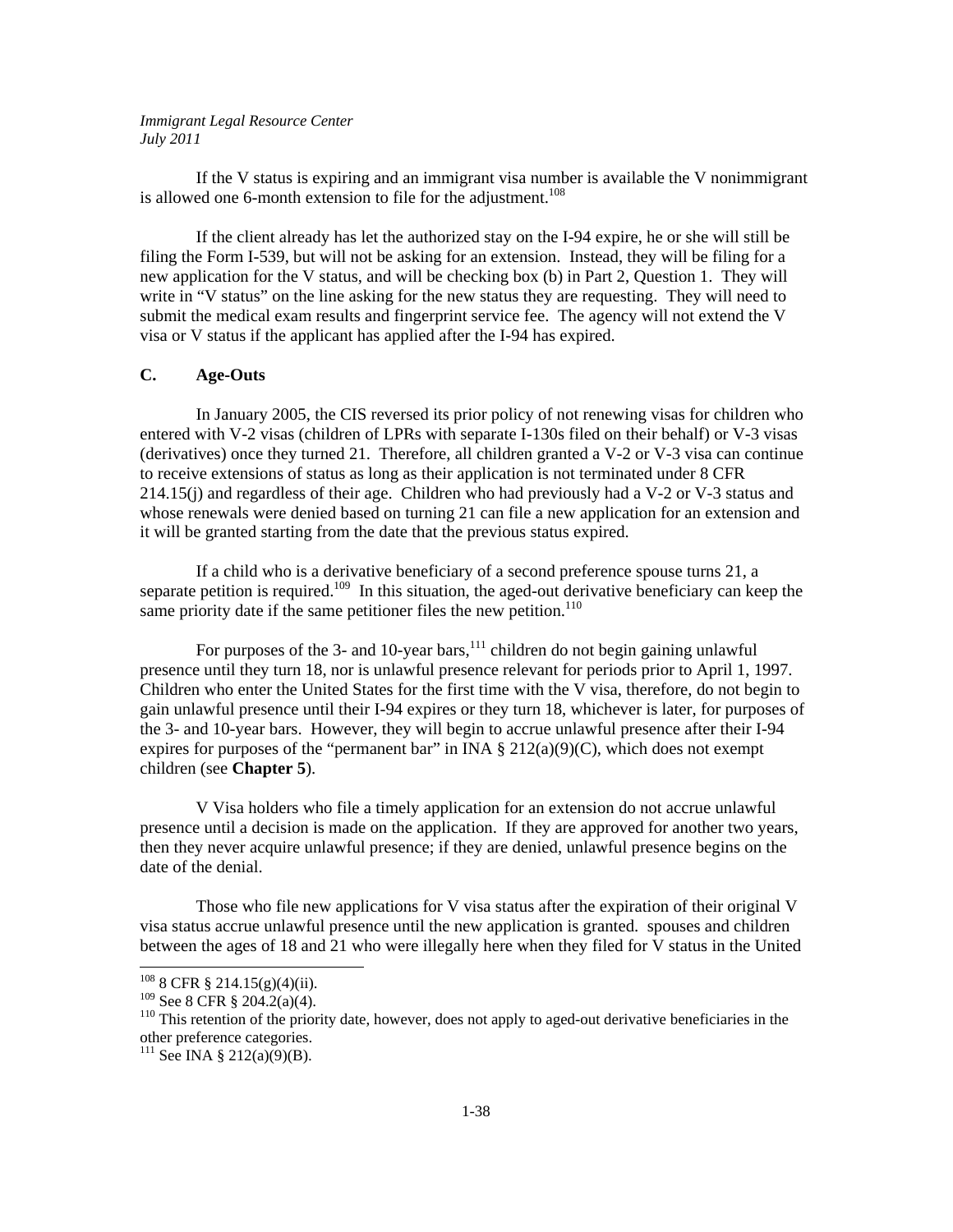States may have already acquired enough unlawful presence to trigger the bars to admission. Unlawful presence accrued either before or after the V status still counts toward the bars. If they have been unlawfully present in the U.S. for a continuous period of more than 180 days, then they trigger the three-year bar when they leave the United States. If they have been in the U.S. continuously for one year or more, then they trigger the 10-year bar when they leave the U.S. Please see **Chapter 5** for more information on this topic.

One way to avoid gaining unlawful presence is to ensure that the person does not leave the United States before obtaining permanent residence, including leaving the U.S. to apply for a V visa abroad, which is unnecessary. See **Chapter 3** on Adjustment of Status. There is a waiver of the 3- and 10- year bars available to those who have U.S. citizen or lawful permanent resident spouses or parents.<sup>112</sup>

# **D. Termination of V Status**

If the petitioner becomes a U.S. citizen while the beneficiary is in V status then the spouse and children, including derivative children, will no longer qualify for a V visa, if they then become immediate relatives. However, if the V-2 or V-3 child turned 21 before the parent petitioner naturalized and does not otherwise qualify as an immediate relative under the CSPA, then the child (now a "son or daughter") can stay in V status until an immigrant visa becomes available and he or she is then able to apply for adjustment of status. Any V-2 or V-3 son or daughter who was denied an extension solely because of the naturalization of the petitioner may now again request an extension through a request letter or motion to reopen without sending a fee to the National Benefits Center. See **Appendix 1-E**, **Section 2**. 113 For those spouses and children who do convert to immediate relatives, V status will expire when their authorized period of admission ends.

## **§ 1.12 When Is a Visa Petition Terminated or No Longer Valid?**

# **A. Automatic Revocation of a Visa Petition**

Pursuant to 8 CFR § 205.1(a)(1)-(3), approval of a visa petition for the relative of a U.S. citizen or of a permanent resident alien is automatically revoked retroactive to the original approval date if:

1. The State Department terminates the beneficiary's registration for a visa because the alien failed to apply for an immigrant visa within one year after being notified that a visa was available and the beneficiary failed to prove to the Service, within two years of the notice, that the failure to apply was due to circumstances beyond the alien's control.

 $112$  See Chapter 5, § 5.11.

 $113$  Clarification of Aging Out Provisions as They Affect Preference Relatives and Immediate Family Members Under The Child Status Protection Act Section 6 And Form I-539 Adjudications for V Status by Michael Aytes, CIS Associate Director, Domestic Operations, dated June 14, 2006.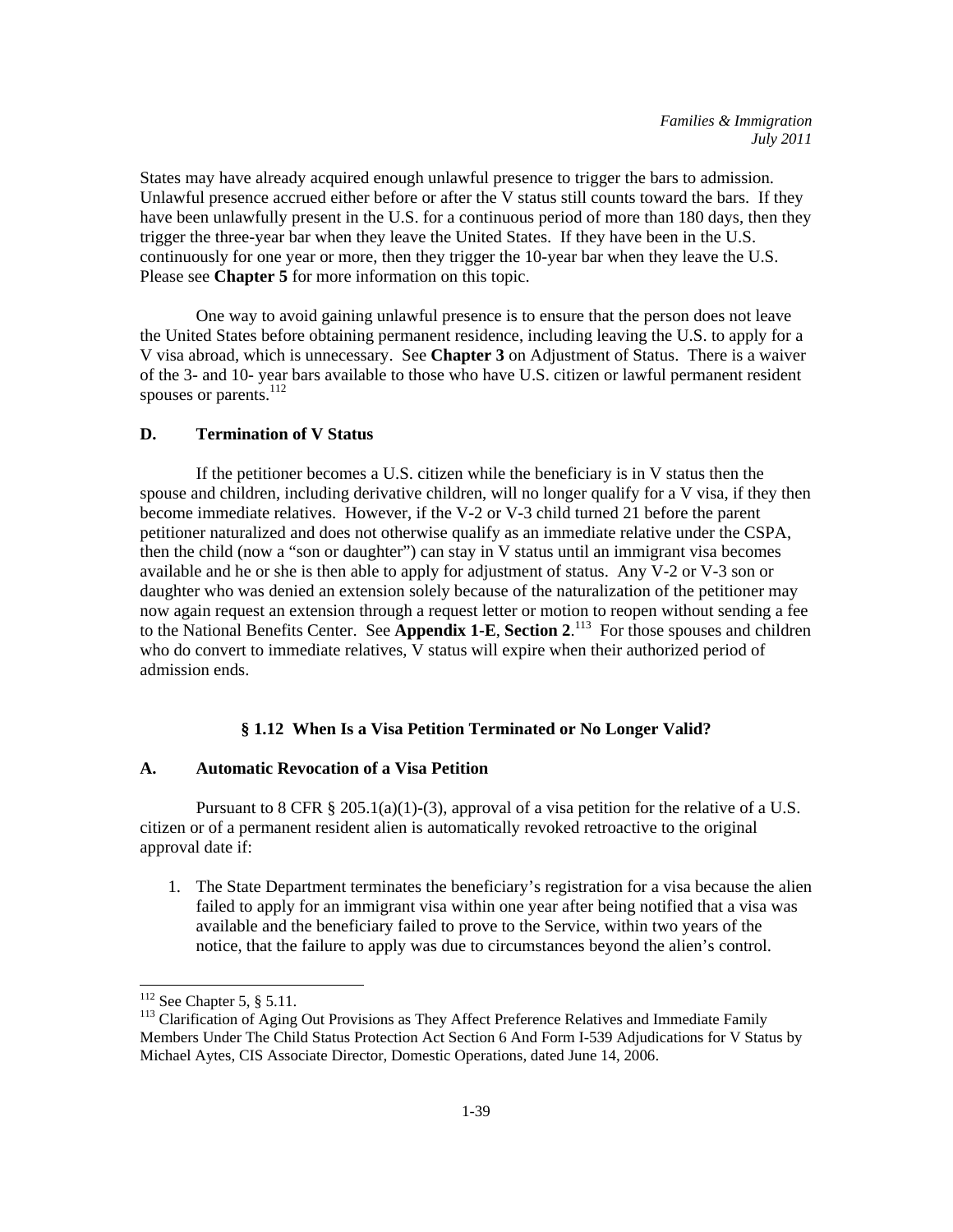- 2. If the filing fee and any other charges are not paid within 14 days after notifying the petitioner or beneficiary that the original check was returned as not payable.
- 3. If the petitioner files a formal notice of withdrawal with any Service officer who is authorized to approve such petitions;

If any of the following events happen before the beneficiary enters the U.S. after consular processing or, if in the U.S., before the final adjudication of the adjustment of status:

- 4. For the beneficiary of a spousal petition, if the requisite marriage terminates by divorce or annulment: $^{114}$
- 5. Upon the marriage of a person granted second-preference status as the unmarried son or daughter of a lawful resident alien.<sup>115</sup>

**Example:** Juan, an LPR, petitions her daughter, Patricia (2B). Patricia gets married. Because LPRs cannot immigrate married sons or daughters, the petition is terminated.

6. If a petitioner legally terminates his status as a lawful permanent resident, except when such termination occurs through the petitioner's naturalization.

**Example:** Carlos, a lawful permanent resident, petitions his wife Lorena (2A) preference.) Carlos is convicted and deported for an aggravated felony. The petition for Lorena is terminated.

**Example:** Carlos, a lawful permanent resident, petitions his wife Lorena (2A preference.) Carlos becomes a U.S. citizen. The petition is not terminated because Lorena becomes an immediate relative.

*Exception***:** A self-petitioning abused spouse or child does *not* lose eligibility if the lawful permanent resident abuser loses permanent resident status due to an incident of domestic violence and after the self-petition has been filed.<sup>116</sup>

For adjustment of status, the petition is automatically revoked when the circumstance that triggers revocation occurs before a final decision is made on the application. In consular processing cases, the petition is revoked if the circumstance occurs before the beneficiary or selfpetitioner commences her/his journey to the United States.<sup>117</sup>

<sup>&</sup>lt;sup>114</sup> Note that if the beneficiary is or was the victim of "battery or extreme cruelty" at the hands of the petitioner, he or she may file a VAWA self-petition on Form I-360 per INA  $\S$  204(a)(1)(A)(iii) and recapture the priority date from the I-130 previously filed by the petitioner.

<sup>115</sup> See 8 CFR § 205.1(a)(3)(i)(I) and INS Adj. Filed Manual 21.4. <sup>116</sup> INA § 204(a)(1)(A)(iii). <sup>117</sup> 8 CFR § 205.1(a)(3).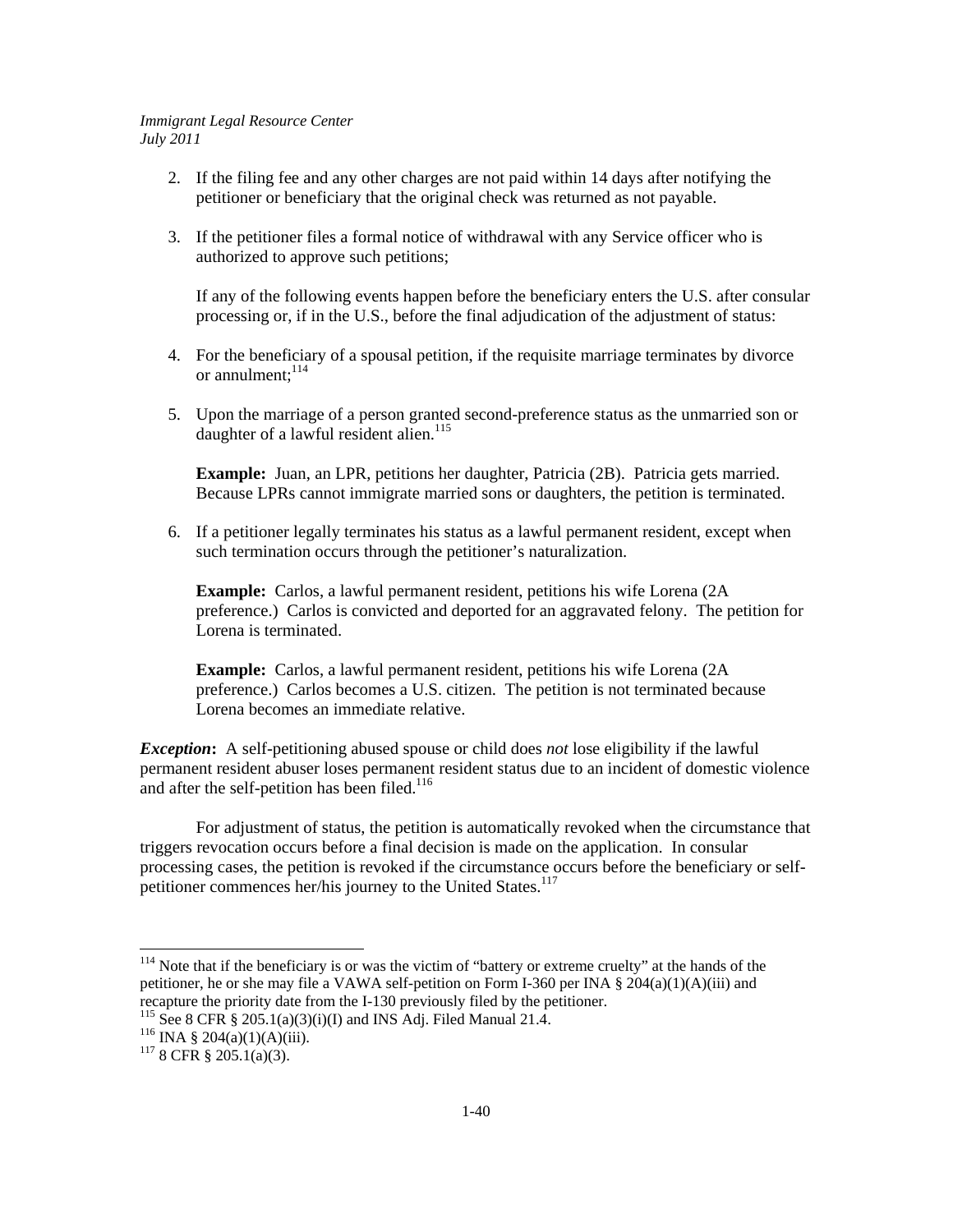**Example:** Carolina, an LPR, petitioned a number of years ago for her unmarried son, Austin, who lives in Mexico, (preference category 2B). Austin goes to his consular appointment and his application is approved. After getting his visa but before going to the United States, he gets married to his girlfriend, Barbara. Austin's visa application is revoked because he no longer qualifies as a 2B beneficiary because he is no longer is the *unmarried* son of an LPR.<sup>118</sup>

**Effect of an Annulment:** Depending on the reasons for annulment and on the pertinent state law, an annulment may "relate back" to the date of marriage as if the marriage had never happened.<sup>119</sup> The courts apply this principle for immigration purposes where it promotes justice and the intended outcome of the law.<sup>120</sup> For example, in the case of a marriage between a USC or LPR and an alien, a retroactively applied annulment of the marriage forming the basis of the immigrant petition may lead to the revocation of the petition and the denial of any subsequent application for adjustment or for an immigrant visa.<sup>121</sup> The main factor considered by the courts is whether the retroactive application of the annulment would serve the interest of justice. Therefore, where there is no evidence that a marriage was entered into for the purposes of applying for an immigration benefit, an annulment may not be applied retroactively.<sup>122</sup> Similarly, the annulment of a prior marriage may or may not be applied retroactively for purposes of validating the current marriage that is the basis for an immigrant petition, depending on whether or not the courts find that the annulment was sought for the purposes of gaining an immigration benefit. $123$ 

**Example:** Karthik, a USC, files an I-130 for his wife, Sureikha. After Sureikha enters the U.S. and becomes an LPR, she and Karthik obtain an annulment. The annulment may or may not be given retroactive effect, causing the revocation of Sureikha's LPR status, depending on whether or not it is determined that the marriage was entered into for immigration purposes.

The case is similar for the beneficiary of a second preference visa petition. The son or daughter of an LPR must be unmarried at the time the LPR parent files the immigrant petition and until the

<sup>118</sup> But see *Corniel-Rodriguez v. INS*, 532 F.2d 301 (2d Cir. 1976), holding that the visa petition was not revoked where the beneficiary was not given either oral or written notice that marriage would invalidate her second preference petition; see also Effect of an Annulment below.<br><sup>119</sup> Sefton v. Sefton, 45 Cal.2d 872 (1955).

<sup>&</sup>lt;sup>120</sup> See West's Ann.Civ.Code, §§ 84, 85, 86.<br><sup>121</sup> See *Matter of Samedi*, 14 I&N Dec. 625 (BIA 1974); *Matter of V--*, 6 I&N Dec. 153 (BIA 1954); McCreath v. Holder, 573 F.3d 38 (1<sup>st</sup> Cir. 2009); Nakamato v. Ashcroft, 363 F.3d 874 (9<sup>th</sup> Cir. 2004).<br><sup>122</sup> See Matter of T--, 8 I&N Dec. 493 (BIA 1959).<br><sup>123</sup> See Matter of Magana, 171 I&N Dec. 11 1 (BIA 1979) (court

marriage, finding that beneficiary misrepresented his marital history for purposes of obtaining an immigrant visa); see also, *Matter of Astorga*, 17 I&N Dec. 1 (BIA 1979) (B upheld retroactive application of annulment of previous marriage, finding that beneficiary did not obtain immigration benefit through fraud or misrepresentation).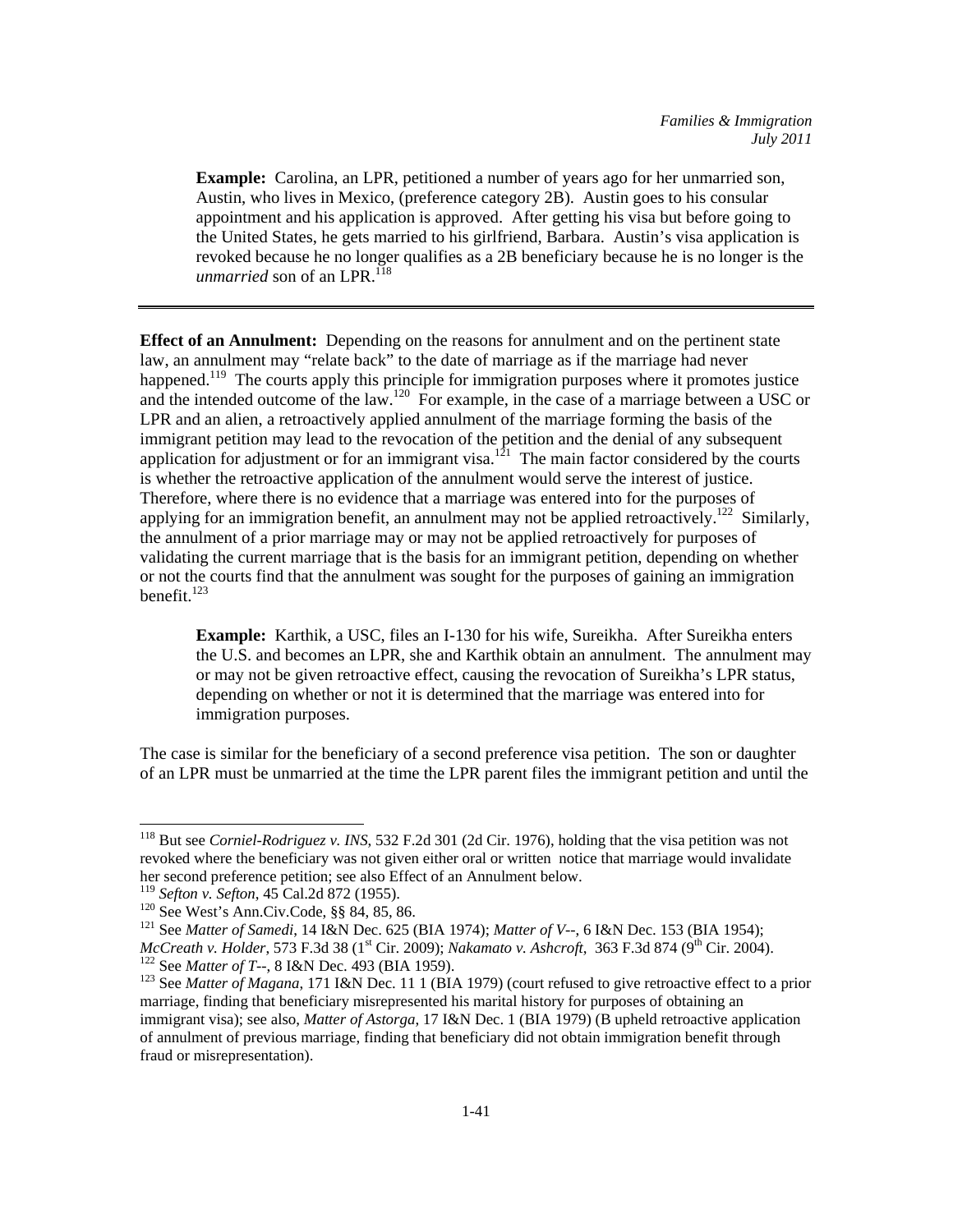beneficiary becomes a lawful permanent resident.<sup>124</sup> Such a visa petition may, therefore, be revoked if the beneficiary son or daughter married after the LPR filed the visa petition, even if the marriage was later annulled. Whether or not the annulment is given retroactive effect may depend on whether or not it is found to have been sought in order to grant an immigration benefit to the beneficiary. An annulment will, therefore, not be given retroactive effect in order to cure an otherwise invalid application for LPR status. $125$ 

**Example:** Aminata, an LPR, files an I-130 petition for her unmarried daughter, Binta. Binta subsequently marries, while she waits for her priority date to become current. When an immigrant visa becomes available for her, she goes to her consular interview and enters the U.S. Once in the US, she obtains an annulment of her marriage. Her visa petition may be revoked and she may be placed in removal proceedings.

There is no provision for appeal of an automatic revocation of a visa petition, and no requirement that CIS give notice of revocation or take any other action to effect the revocation of a petition that is automatically revoked.

# **B. Elimination of Revocation when the Petitioner Dies**

As of October 28, 2009 the INA has been amended to add § 204(l) relating to the adjudication of immediate relative or family-based immigrant visa petitions, and all related applications, upon the death of the qualifying relative, that is, the petitioner or the principal beneficiary. According to the new law, both the principal and the derivative beneficiaries of a pending or approved I-130 visa petition (whether in the immediate relative category or one of the preference categories) are protected should the petitioner or the principal applicant die before the final adjustment of status application is adjudicated under certain conditions. The death of an I-130 petitioner does not revoke the underlying petition and neither does the death of the principal applicant revoke the derivative beneficiary's application if certain conditions are met.<sup>126</sup>

# **Residence Requirement for Qualifying Beneficiaries**<sup>127</sup>

In order to qualify for this protection, the beneficiary of a pending or approved I-130 petition must have resided in the U.S. when the qualifying relative died and must continue to reside in the US on the date the decision on the pending petition or application is made. This does not mean that the beneficiary must have been physically present in the US when the qualifying relative died, but simply that the beneficiary's actual residence was in the U.S. Additionally, if any one of the beneficiaries of a petition meets this residence requirement, then

<sup>&</sup>lt;sup>124</sup> See INS Adj. Field Manual 21.4.

<sup>&</sup>lt;sup>125</sup> See *Matter of Wong*, 16 I&N Dec. 87 (BIA 1977); *Garcia v. INS*, 31 F.3d 441 (7<sup>th</sup> Cir. 1994).<br><sup>126</sup> See INA 204(1); see also, USCIS Policy Memorandum, "Approval of Petitions and Applications after

the Death of the Qualifying Relative under New Section 204(l) of the Immigration and Nationality Act." December 16, 2010 included in this manual as Appendix 1-A. 127 See USCIS Policy Memo in *supra* note 126 and included here as Appendix 1-A.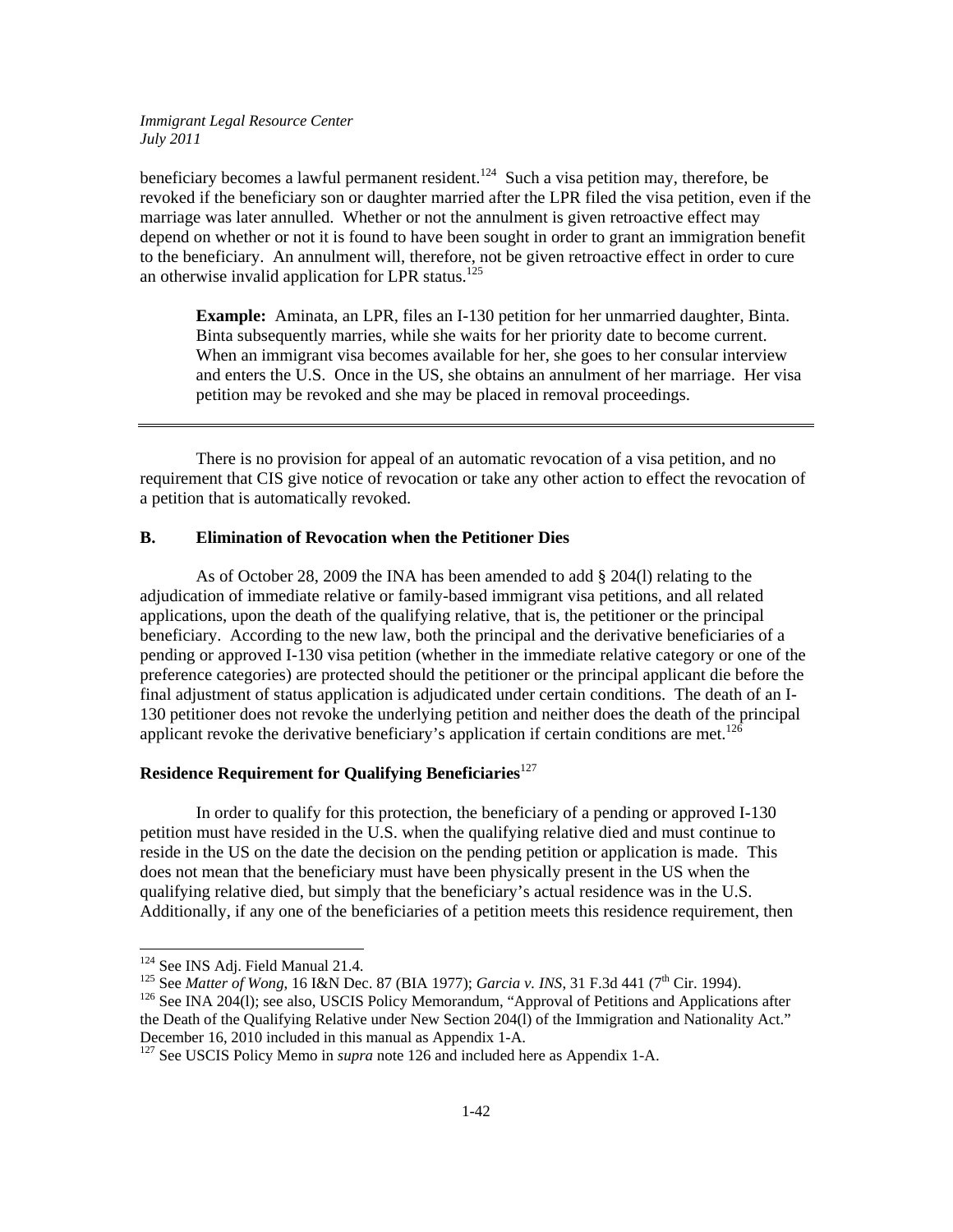*Families & Immigration July 2011* 

all the beneficiaries meet it as well. It is not necessary for each beneficiary to meet the residence requirement on their own. Therefore, if it is the principal beneficiary who has died, the petitioner may continue to seek approval of the petition so long as at least one derivative beneficiary meets the residence requirements. However, note that this does not give derivative beneficiaries any right to the petition. The petitioner continues to retain his or her right to withdraw the petition at any time.

If an alien has obtained an adjudication of a petition under this new provision of the INA but does not qualify for adjustment of status, he or she may leave the U.S. to undergo consular processing.

# **Waivers of Inadmissibility**<sup>128</sup>

This protection extends not only to the underlying I-130 visa petition but to the adjustment of status and any other related application based on that I-30 petition, such as one for a waiver of inadmissibility. Therefore, CIS has the discretion to approve an inadmissibility waiver application, or any other form of relief from inadmissibility, regardless of whether or not the qualifying relationship necessary to qualify for the waiver application has ended as a result of the relative's death. Additionally, it is not required that the waiver application was pending when the qualifying relative died. The waiver application can be filed after the petitioner's death as long as the surviving beneficiary qualifies under INA  $\S$  204(1). The death of the qualifying relative will be deeded to be the equivalent of a finding of extreme hardship.

#### **The Affidavit of Support**<sup>129</sup>

The death of the qualifying relative does not relieve the alien beneficiary of the requirement to have a sponsor file the Affidavit of Support on Form I-864. Therefore, if the sponsor on the Affidavit of Support dies, another individual who qualifies as a "substitute sponsor" must submit a Form I-864 under INA § 213A.

# **Motion to Reopen and Humanitarian Reinstatement in Case of a Denial**<sup>130</sup>

 This new rule applies to any petition or application adjudicated on or after October 28, 2009, even if it was filed before that date. For petitions or applications that were denied before that date due to the death of either the petitioner or the principal beneficiary, the surviving beneficiary may file an untimely motion to reopen with the proper filing fee and request that the pending petition or application be adjudicated according to  $\overline{INA}$  § 204(I).<sup>131</sup> Additionally, the CIS has found that it would be appropriate to reinstate the approval of an immediate-relative or family-based petition that was automatically revoked upon the death of the petitioner or the principal beneficiary before October 28, 2009, if the beneficiary was residing in the U.S. upon

<sup>128</sup> *Id.*

<sup>&</sup>lt;sup>129</sup> *Id.*; see also § 5.7 below for detailed information on the Affidavit of Support.<br><sup>130</sup> See USCIS Policy Memo in *supra* note 126, included here as Appendix 1-A.<br><sup>131</sup> See AFM chapters 20.5(c)(8) and 10.21(c)(8) for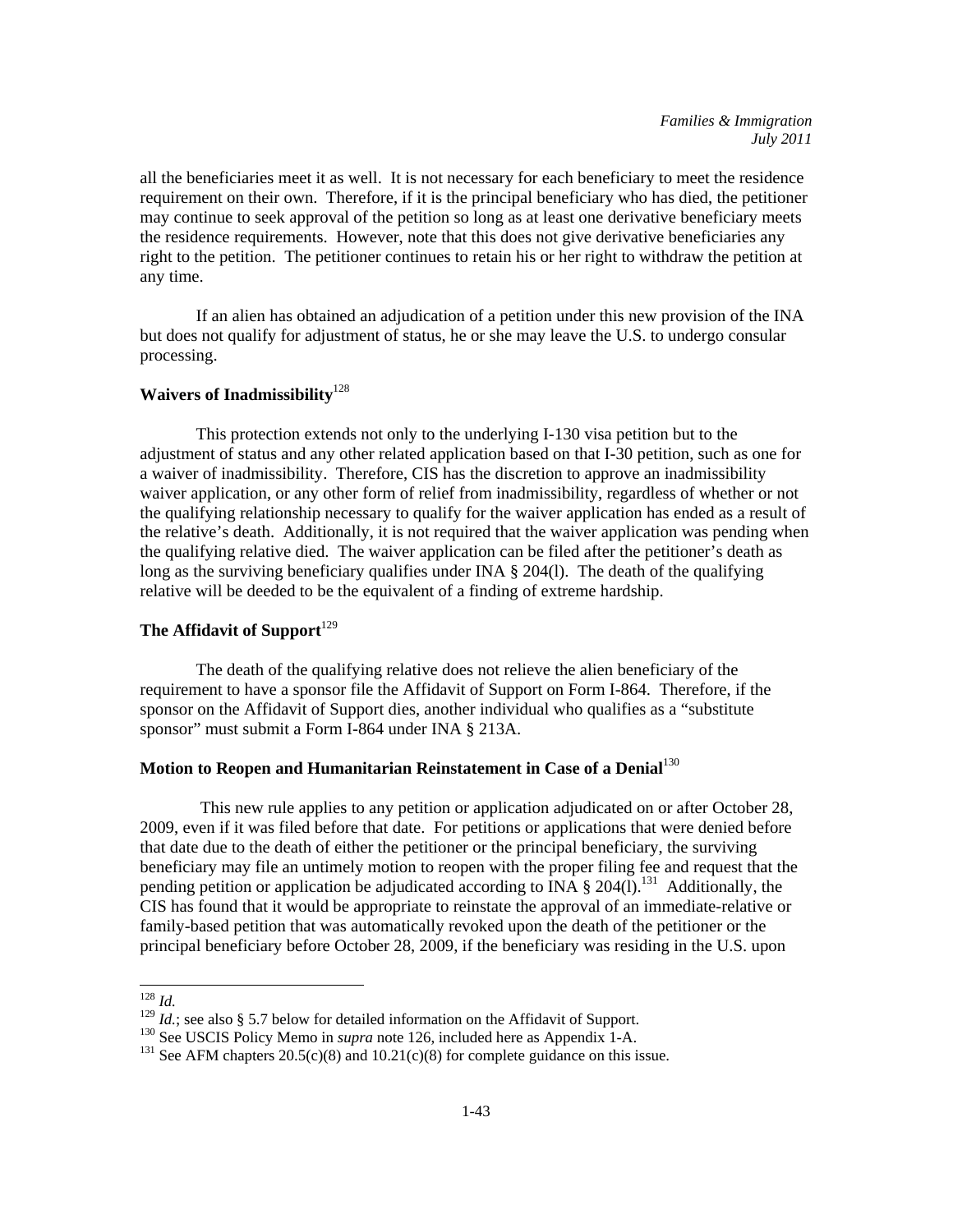said death and continues to do so.<sup>132</sup> Also, if a petition or application that should have been adjudicated in compliance with INA§ 204(l) was denied on or after October 28, 2009, CIS must reopen the case on its own motion for a new decision.

If the beneficiary does not meet the residence requirement of the new INA rules, the CIS continues to have authority to reinstate the petition.

# **Widows and Widowers**

 Following from new INA § 203(l) described above, as of October 28, 2009, the death of a petitioning spouse is no longer cause for revocation of a family-based immigrant visa petition. Instead, if the U.S. citizen petitioning spouse dies while the visa petition is pending, Form I-130 is automatically converted to a widow(er)'s Form I-360, and the widow or widower becomes a self-petitioner.<sup>133</sup> This is so even when the citizen and his or her alien spouse had only been married for less than 2 years when the citizen died.<sup>134</sup> Furthermore, in that case, the alien will be granted lawful permanent residence and not conditional residence. Therefore, he or she will not be required to file an I-751 Petition to Remove the Conditions on Residence. However, if the widow or widower remarries before becoming an LPR, he or she loses eligibility for adjustment based on the pending or approved I-360.

**Note Regarding Previously Approved I-130's :** Prior to enactment of this new provision in the INA, some courts were allowing widows and widowers of U.S. citizens to immigrate based upon an I-130 petition already filed by the deceased spouse, even though the petitioner died before the couple was married for two years.<sup>135</sup> In light of the new law, CIS will honor those approvals and the subsequent adjustment applications and will not seek to rescind a grant of adjustment based on the death of the U.S. citizen petitioning spouse.<sup>136</sup>

#### **D. Revocation upon Notice**

 In addition to automatic revocation, CIS may revoke the approval of an immediate relative or family-sponsored visa petition on grounds other than those specified above.<sup>137</sup> In such cases, the CIS must give notice to the petitioner, and the petitioner must have the opportunity to

<sup>132</sup> See USCIS Policy Memo in *supra* note 126; 8 CFR § 205.1(a)(3)(iii)(C)(2); and AFM chapter  $21.2(h)(1)(C)$ .<br><sup>133</sup> See USCIS Policy Memo in *supra* note 126, included here as Appendix 1-A.

<sup>&</sup>lt;sup>134</sup> See § 1.3 below for more information on what happens to widows and widowers with K-1 or K-3 visas, and to their dependents.

<sup>135</sup> See *Lockhart v. Napolitano*, 561 F.3d 611 (6th Cir. 2009); see also *Freeman v. Gonzales*, 444 F.3d 1031 (9th Cir. 2006); *Neang Chea Taing v. Napolitano*, 567 F.3d 19 (1st Cir. 2009) (agreeing with the result reached by the Ninth and Sixth Circuits); *Hootkins v. Napolitano* (Apr. 20, 2009), summarized in 86 *Interpreter Releases* 1177, 1184 (Apr. 27, 2009).<br><sup>136</sup> See USCIS Policy Memorandum, *supra* note 126.<br><sup>137</sup> 8 CFR § 205.2.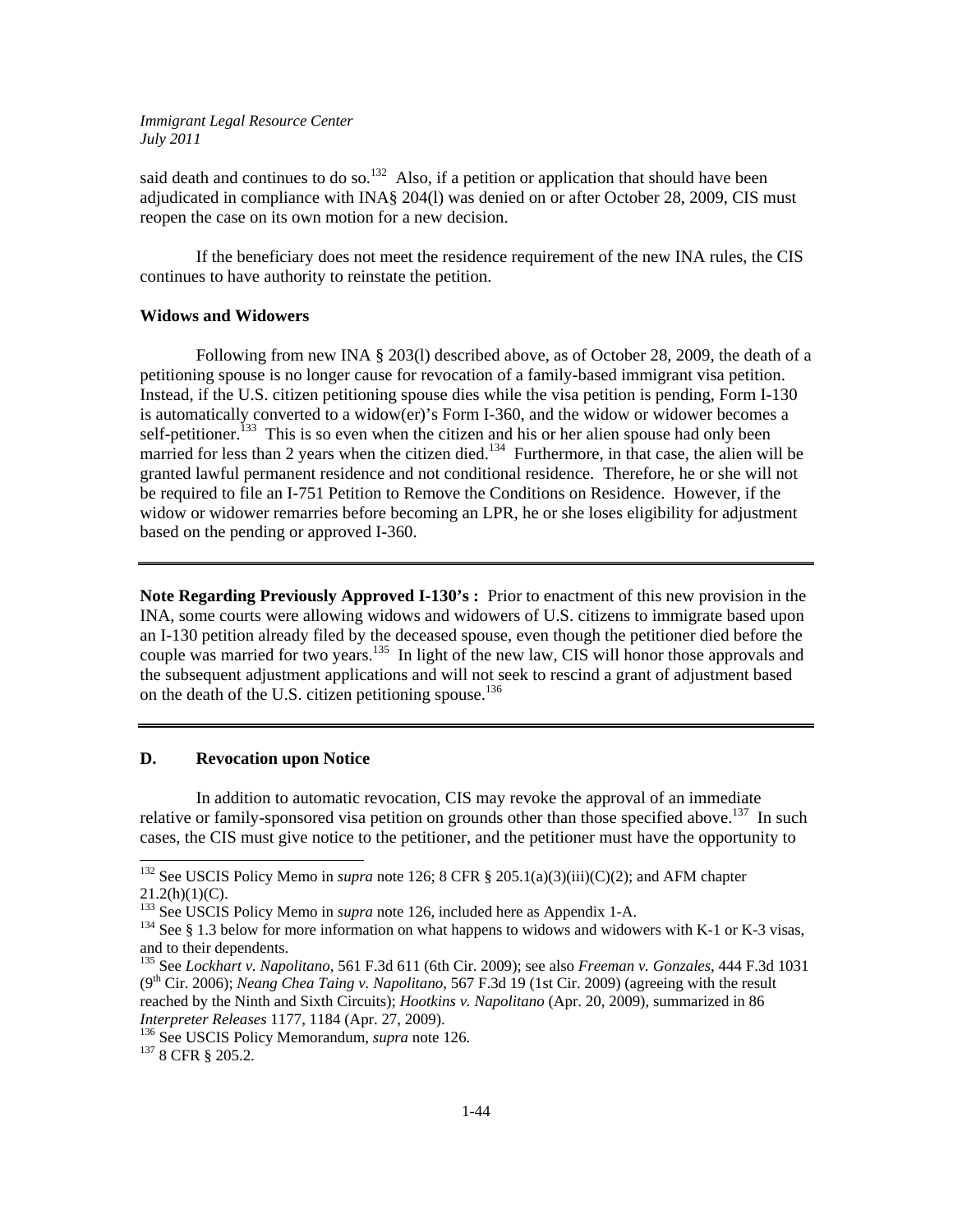oppose the proposed revocation. If CIS decides to revoke the petition approval, the agency must explain the reasons for the revocation.

The action to revoke the petition may be initiated by the consular office due to information acquired during their review of the petition or during an interview with the beneficiary. In that case the consular office returns the petition to CIS with a memo explaining the reasons why they believe the petition should be revoked.<sup>138</sup> The consular officer may suspend action in a petition case and return the petition, with a report of the facts, for reconsideration by CIS if the officer knows or has reason to believe that approval of the petition was obtained by fraud, misrepresentation, or other unlawful means, or that the beneficiary is not entitled, for some other reason, to the status approved.<sup>139</sup>

CIS may find that the petition is not revocable for the reasons stated by the consular office. If that occurs, CIS returns the petition to the consular office with an explanation of the decision not to revoke the petition.

If CIS agrees with the consular officer that there is a basis to revoke the petition, the petitioner must be notified by CIS of intent to revoke the petition. The intent letter should fully explain the reasons for the revocation and give the petitioner a reasonable period of time (usually 30 days) to submit evidence in opposition to the revocation. Additional time may be granted if the petitioner needs it to obtain documentation from abroad or other meritorious reasons. If the petitioner responds with satisfying evidence that the approval should not be revoked and CIS agrees, the petitioner is advised of the decision to reaffirm the petition by a letter. The petition is then returned to the consular office with copies of the letter of intent to revoke, the petitioner's response, and the letter of reaffirmation. If the petitioner does not overcome the basis for the revocation, or fails to respond timely, CIS prepares a decision of revocation on Form I-292.

A petitioner may appeal the revocation to the CIS' Administrative Appeals Unit (AAU), and the authorized period for filing the appeal is only 15 days regardless of the type of petition.<sup>140</sup> Automatic revocation cannot be reviewed by the IJ or BIA.<sup>141</sup>

# **E. Circumstances that Do Not Lead to Revocation**

 Certain changes of circumstances may result in the petition moving to a different category rather than revocation of the petition.

1. If a child beneficiary seeking immediate relative status turns 21, and has opted out of remaining an immediate relative, he or she will become a family-sponsored first preference immigrant (unmarried son or daughter of a U.S. citizen).

<sup>&</sup>lt;sup>138</sup> See INS Adj. Field Manual 20.3.

<sup>139 22</sup> CFR § 42.43.<br><sup>140</sup> See INS Adj. Field Manual 20.3.<br><sup>141</sup> *Matter of Zaidan* 19 I&N Dec. 297 (BIA 1985); *Matter of Aurelio* 19 I&N Dec. 458 (BIA 1987).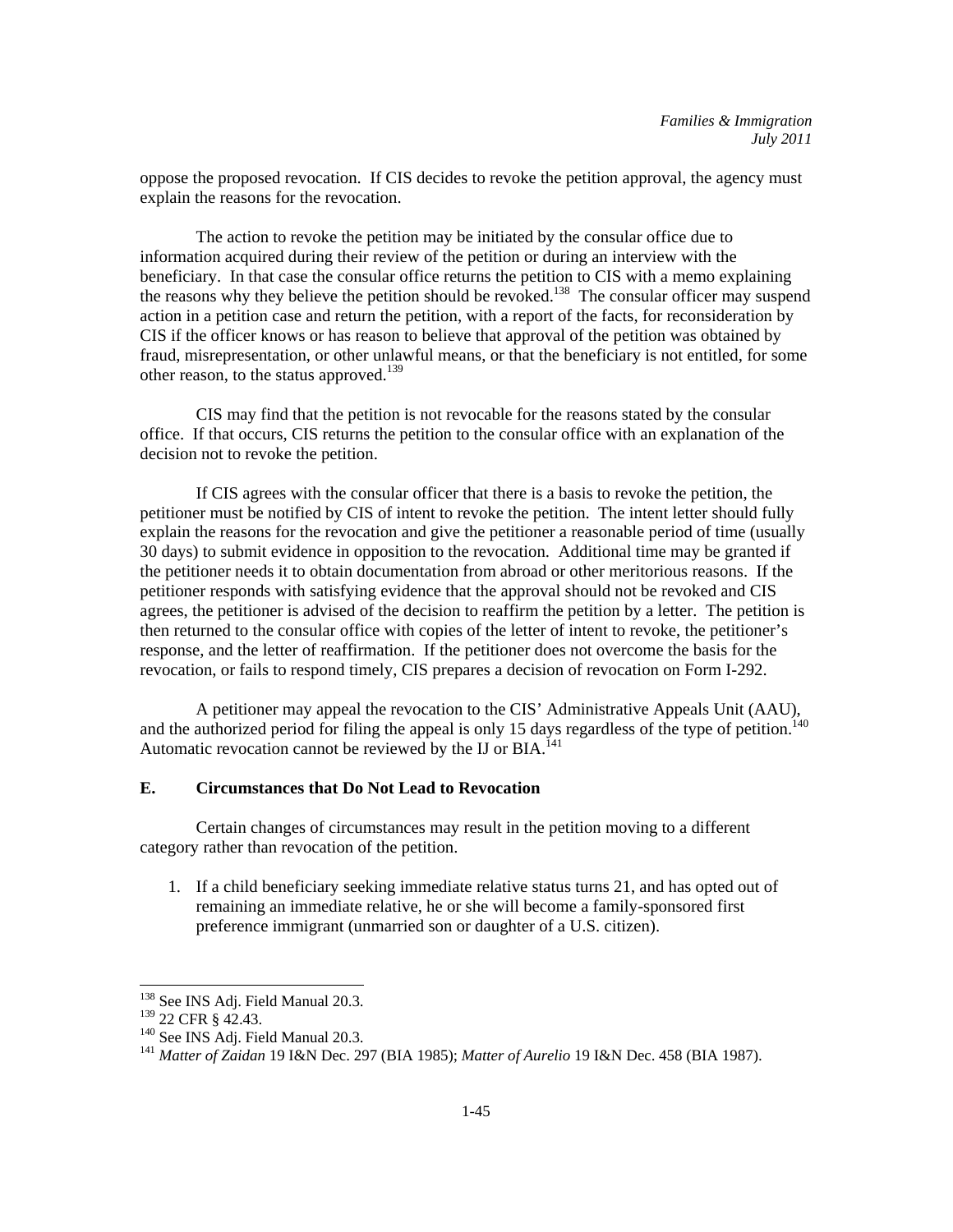2. If a child beneficiary seeking immediate relative status marries, the petition automatically converts to a third preference petition (married son or daughter of a U.S. citizen).

**Example:** Maria, a U.S. citizen petitions for her son Jaime who is 19 and single (thus, an immediate relative). Before he immigrates, Jaime gets married. His petition is not terminated because he can move to third preference status as the married son of U.S. citizen.

- 3. If a married son or daughter of a U.S. citizen who is under 21 divorces, the visa petition converts back to that of an immediate relative.
- 4. If a married son or daughter over 21 divorces, the visa petition converts automatically to a first preference petition.
- 5. If a person granted 2A preference status as the child of a lawful permanent resident turns 21 years old, and is not able to remain in 2A status under the CSPA the visa petition becomes a 2B petition.<sup>142</sup>

**Example:** Juana, an LPR, petitions her daughter Patricia who is 20 and therefore eligible for 2A preference status (child of lawful permanent resident). The petition is only pending one month before it is approved. Patricia is 22 by the time the priority date becomes current. Since she can only deduct one month from her biological age under the CSPA, she is unable to remain a 2A beneficiary, and her petition automatically becomes a 2B preference petition (unmarried daughter of an LPR).

### **F. Revoked Petitions and Recapturing of Priority Date**

If a visa petition is revoked, a new petition filed by the same petitioner for the same beneficiary will NOT acquire the old priority date. However, if the petition is not revoked and the petitioner files new petition for the same petitioner, the petition can be given the earlier priority date.<sup>143</sup>

**Example:** Santana petitions his wife Clotilde. When the priority date becomes current, Santana is not able to immigrate his wife because they do not meet the affidavit of support requirements. The consulate denies Clotilde a visa. Santana is promoted the next month and now makes enough money to meet the affidavit of support requirements. He wants to try to immigrate Clotilde again. Santana can recapture the priority date from the first petition because he is the same petitioner of the same beneficiary under the same category and the original petition was not revoked. However, if Clotilde had waited several years to submit additional evidence and had been told that her application had been terminated, the visa petition would have been revoked. A new petition filed by Santana would be given a new priority date.

 $^{142}$  See § 1.10 above.

 $143$  See 8 CFR § 204.2(h).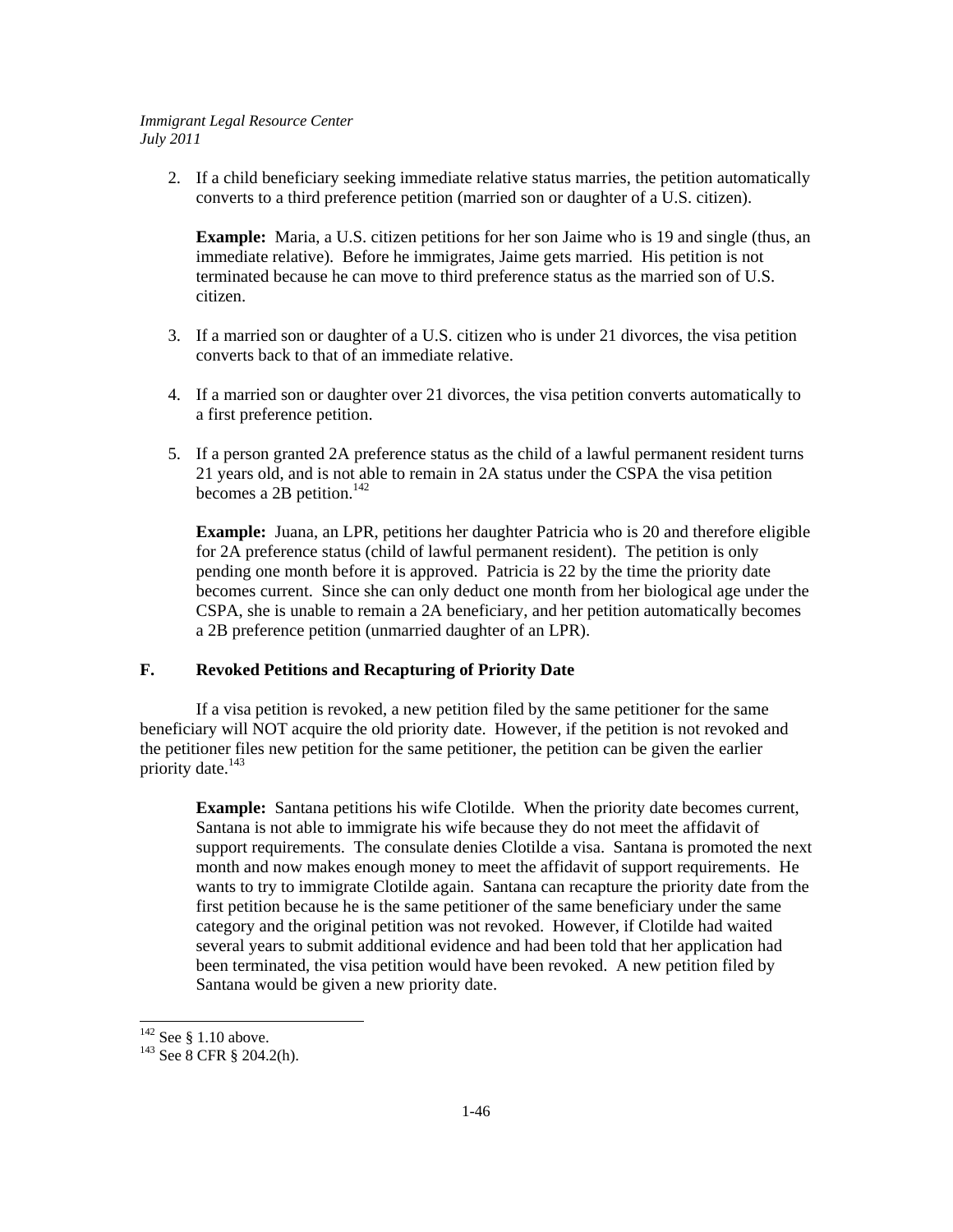# **§ 1.13 Diversity Immigrants, Employment Visas, and Children in Juvenile Court Proceedings**

 Under the Immigration Act of 1990, visas were set aside for new categories of immigrants, and the system for immigrating through employment was changed and expanded. This section briefly summarizes these types of visas, but a complete explanation is beyond the scope of this manual.

**Diversity and Diversity Transition Visas.** Congress decided to give extra visas through these programs to people from certain countries that have had low rates of immigration in the recent past. These are called "adversely affected" countries. Countries with high immigration in recent years, for example Mexico and the Philippines, do not qualify for these extra visas.

 Fifty-five thousand (55,000) "diversity" visas per year are available to people from "adversely affected" countries.<sup>144</sup> The applicant must have a high school education or its equivalent, or have two years of work experience in an occupation that requires at least two years of training or experience. Spouses and children may immigrate as derivatives in the diversity program. The application period for these diversity visas occur once a year, for a one-month period; with only one application per person submitted. Diversity visa winners, however, are subject to the grounds of inadmissibility, including the 3-year and 10-year bars.

**Children who are under the jurisdiction of juvenile court and eligible for long term foster care** may apply for adjustment of status as "special immigrants." This means that the children can become permanent residents without having a U.S. citizen or permanent resident parent and without having to wait for a priority date. A court must also rule that returning the child to his or her country of origin would not be in the child's best interest.<sup>145</sup>

**Employment.** Some people can immigrate through their employers. The Immigration Act of 1990 expanded this system.146 Currently 140,000 employment visas are available each year, across five preference categories, with the vast majority going to professionals or college graduates.<sup>147</sup> Some visas are available for "skilled" workers, as well as "unskilled" workers; however, visas for unskilled workers are currently unavailable.

<sup>&</sup>lt;sup>144</sup> INA §§ 201(e), 203(c).<br><sup>145</sup> INA §§ 101(a)(27)(J), 203(b)(4); see also the ILRC manual "Special Immigrant Juvenile Status and Other Immigration Options for Children and Youth."<br><sup>146</sup> See INA § 203(b).

<sup>&</sup>lt;sup>147</sup> See the U.S. Department of State Visa Bulletin at  $\frac{http://travel.state.gov/visa/bulletin/bulletin 1360.html}{http://travel.state.gov/visa/bulletin/bulletin 1360.html}.$